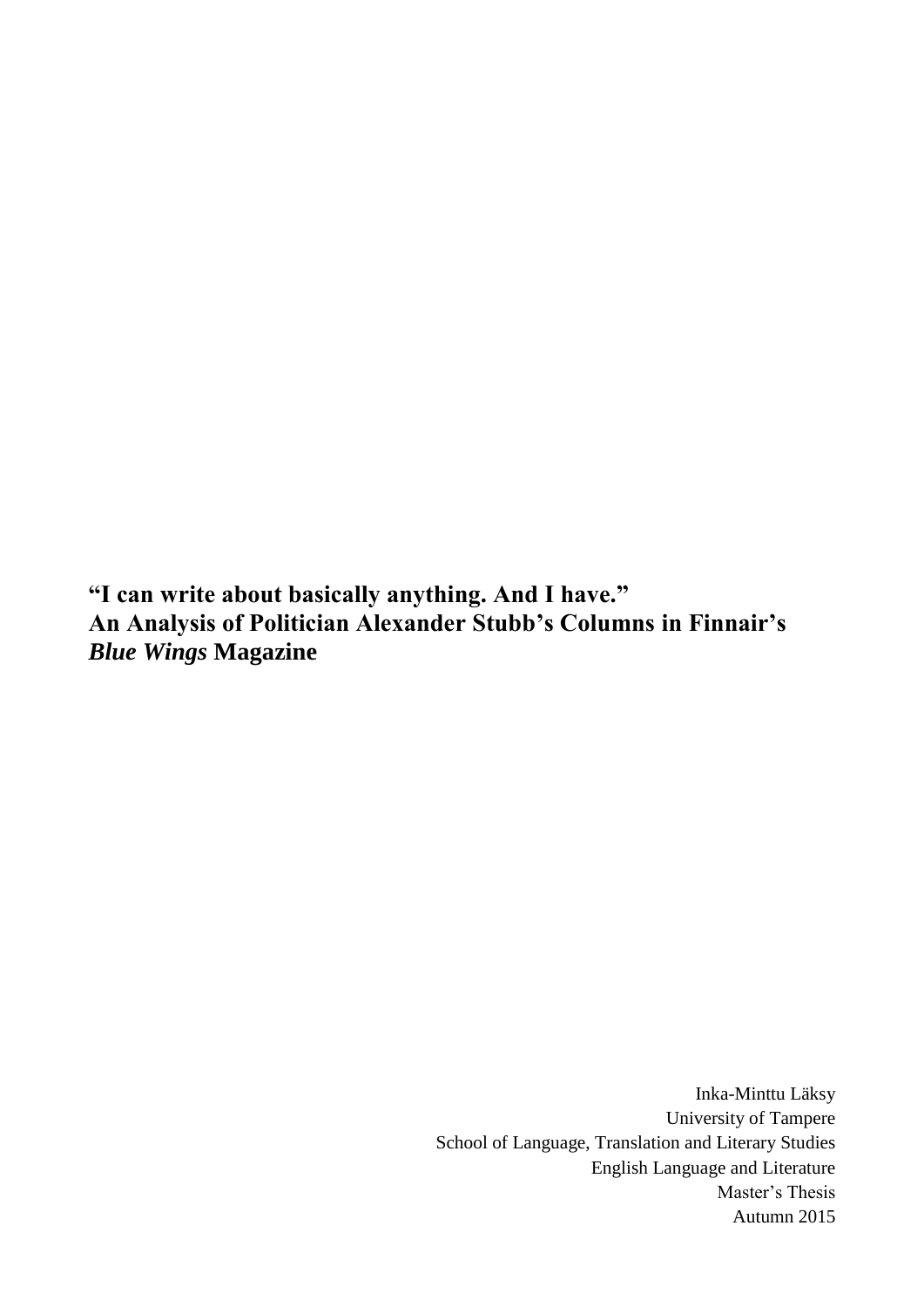Tampereen yliopisto Kieli-, käännös- ja kirjallisuustieteiden yksikkö Englannin kielen ja kirjallisuuden maisteriopinnot

LÄKSY, INKA-MINTTU: "I Can Write About Basically Anything. And I Have." An Analysis of Politician Alexander Stubb's Columns in Finnair's *Blue Wings* Magazine

Pro gradu −tutkielma, 80 sivua + 1 liite Lokakuu 2015

Tämän englannin kielen ja kirjallisuuden alaan kuuluvan tutkielman aiheena ovat suomalaispoliitikko Alexander Stubbin kolumnit lentoyhtiö Finnairin Blue Wingsmatkustamolehdessä. Tutkimus sai alkunsa silkasta uteliaisuudesta: miksi pääministeri kirjoittaisi kolumneja vieraalla kielellä, hyvin rajoitetulle yleisölle?

Analyysin aiheena on Stubbin käyttämä diskurssi sekä poliitikon kirjoittamiin kolumneihin nivoutuvat valtasuhteet, niin kirjoittajan ja lukijan välisenä suhteena kuin laajemmassa kolumnien ja muun median keskinäisessä kontekstissakin. Tutkimusaineisto koostuu kolumneista vuosiväliltä 2005-2014, jona aikana Stubb on toiminut muun muassa europarlamentaarikkona sekä Suomen pääministerinä. Kolumnien kirjoittajan poliittisen aseman vuoksi tutkimuksen teoriapohjana käytettiin kriittistä diskurssianalyysiä. Kyseessä ei kuitenkaan ole puhdas kriittinen diskurssianalyysi, sillä tämän teorian ja metodologian lisänä käytettiin kirjallisuuden-, median- ja kulttuuritutkimuksen tieteellisiä keinoja. Koska tutkimusmateriaali koostuu kolumneista, analyysissä käytettiin myös tiedotusopin ja journalistiikan metodeja.

Analyysissä keskityttiin kansainvälisiin, erityisesti angloamerikkalaisiin teemoihin. Suomeen ja suomalaisuuteen liittyvät kysymykset jäivät tieteenalasta johtuen ymmärrettävästi vähemmälle huomiolle.

Tutkimus osoitti, että poliittisen ja journalistisen toimijuuden yhdistyminen Stubbin kolumnien kirjoittamisessa ilmentää useita, erilaisia valtasuhteita. Poliitikolle huomiota herättävä esiintyminen mediassa on tärkeää, mutta tutkimus osoitti laaja-alaisen läsnäolon aiheuttavan myös negatiivisia reaktioita. Stubbille kolumnien kirjoittamisen huomattiin olevan silti ainoastaan hyödyllistä. Tutkimuksen myötä ilmeni, että kolumnit ovat jääneet vähäiselle huomiolle, vaikka ne ovat olleet laajalti luettuja jo yli vuosikymmenen ajan. Erityisesti median kiinnostuksenpuute kolumneja kohtaan nousi analyysissä esille.

Tutkimuksessa kävi ilmi, että englannin kielen käyttäminen ehkä rajoittaa Stubbin kommunikaatiota suomen- tai ruotsinkielisen äänestävän yleisön keskuudessa, mutta antaa hänelle mahdollisuudet kansainväliseen, rajat ylittävään kommunikointiin. Analyysin myötä huomattiin myös yhtäläisyyksiä Stubbin ja brittipoliitikko Boris Johnsonin välillä, joiden katsotaan tässä tutkimuksessa viittaavan uudenlaiseen kansainvälisen poliittisen julkisuuden ilmiöön. Tätä ilmiötä soisi tutkittavan lisää.

Kaiken kaikkiaan tutkimus osoittaa, että jopa pääministerin korkeaa asemaa nauttivan poliitikon on hyödyllistä olla mediassa esillä ja erityisesti sisällöntuottajana.

Asiasanat: Alexander Stubb, Boris Johnson, Finnair, columns, discourse, political celebrity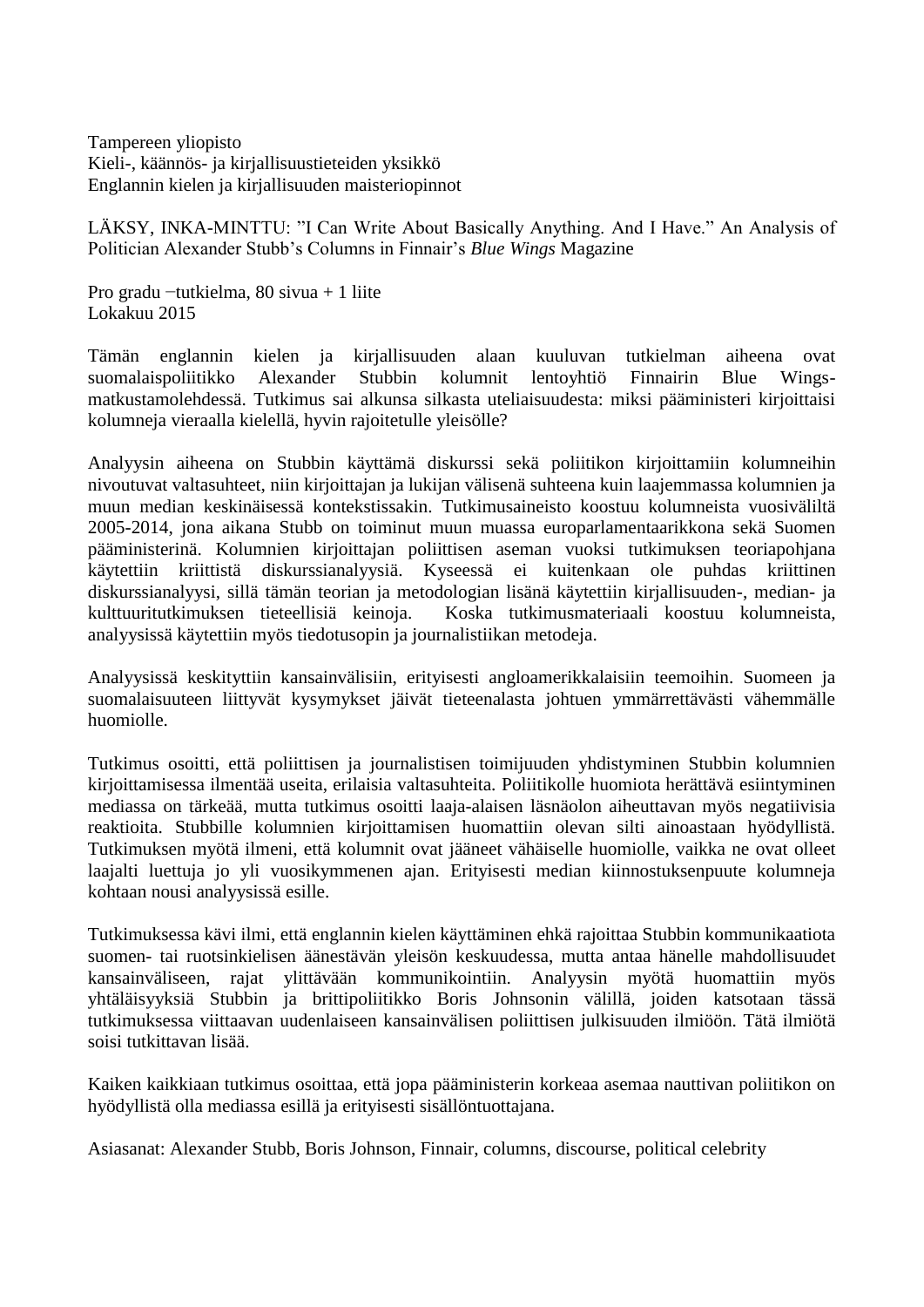# **Table of Contents**

| 2.2. "A Beginning, a Middle and an End": The Column as a Text Format  12                        |
|-------------------------------------------------------------------------------------------------|
|                                                                                                 |
| 3. A Multidisciplinary Theoretical Background: Information on Critical Discourse Analysis and   |
|                                                                                                 |
|                                                                                                 |
|                                                                                                 |
| 4.2 Celebrity Politicians: Stubb's "Fetish for Sports" and the "Greatness" of Boris Johnson  42 |
|                                                                                                 |
|                                                                                                 |
|                                                                                                 |
|                                                                                                 |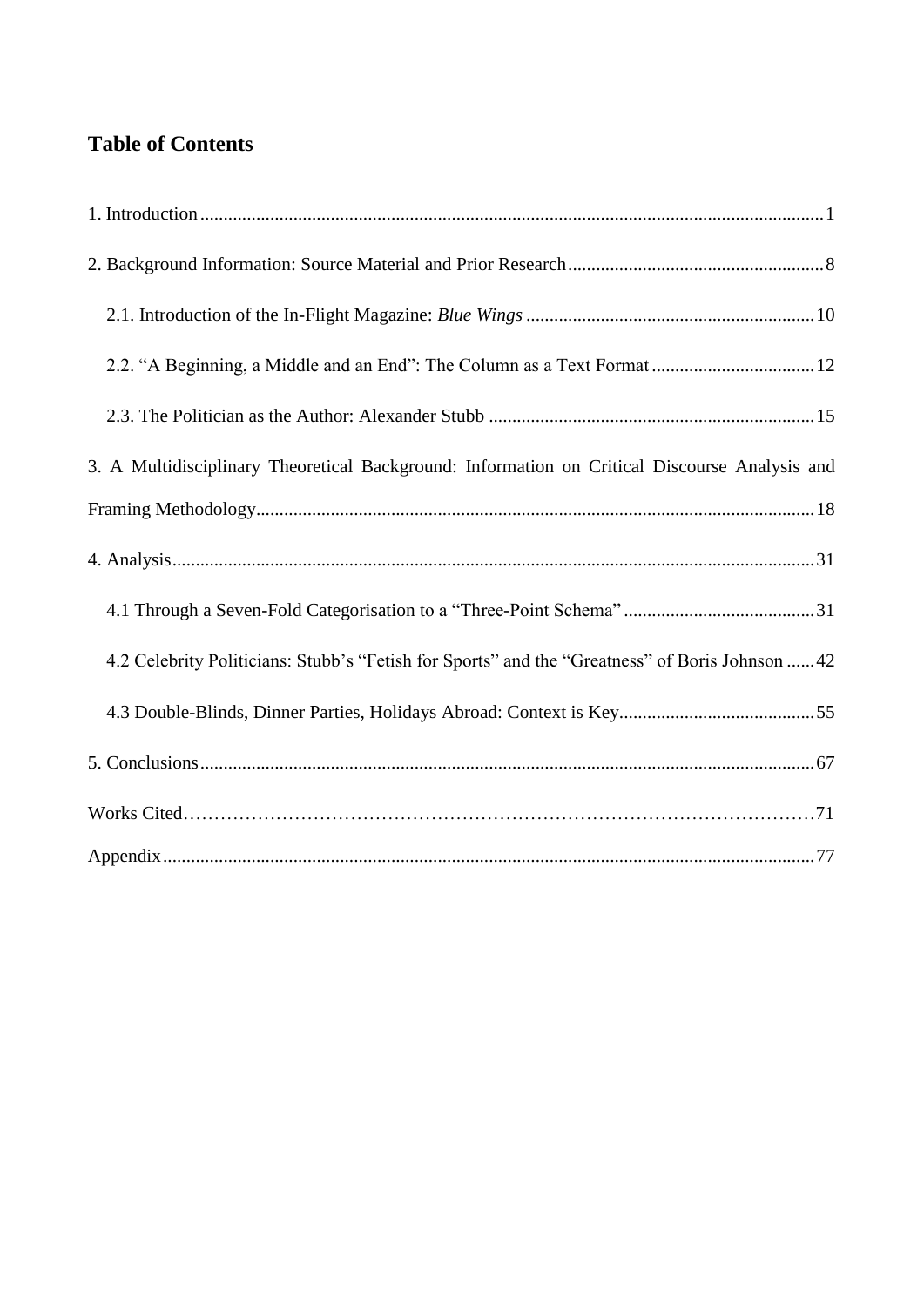## <span id="page-3-0"></span>1. Introduction

Politics affect every society as a whole as well as every individual on a personal level, thus the study of political language and communication is always warranted. Philosopher Pierre Bourdieu (1994) argues that through conditioning, the elite's worldview becomes the general worldview held by the whole society. Additionally, fellow French philosopher Michel Foucault argues that the ideational domination of the elite is inescapable (2000). What and how the political elite choose to communicate is not insignificant by any means.

This Master's Thesis studies the columns by politician Alexander Stubb published in Finnish national airline Finnair's in-flight magazine *Blue Wings*. The magazine, as a company magazine only available on aircraft and online, is rather unknown. However, it is inarguably the most international Finnish print publication; after all, each issue of the magazine travels thousands of miles during its month of circulation**.** Similarly, on a global scale, a small country such as Finland and Finnish politicians have little significance, but it could be argued that Stubb has the most international influence, significance and status of Finnish politicians.

Politicians need to make a name for themselves in order to attract voters. Personal contact to every single constituent in any larger election is of course impossible, so media appearances play the largest role. Every politician wants media attention, preferably positive at that. Drawing attention is important, as is standing out of the crowd. In the United States, politicians have traditionally provided "photo ops (photo opportunities)" for the media, posing with happy babies or attending ribbon-cutting ceremonies. For several years now, top tier politicians have also appeared in connection to fashion and rock music. Former San Francisco mayor, current lieutenant governor of California, Gavin Newsom, posed in a fashion shoot in *Harper's Bazaar* in lieu of documentative shots in the office (Navarro, 2006), and former UK Prime Minister Tony Blair launched "Cool Britannia" by inviting members of rock group *Oasis* to 10 Downing Street (*Telegraph*, 2010).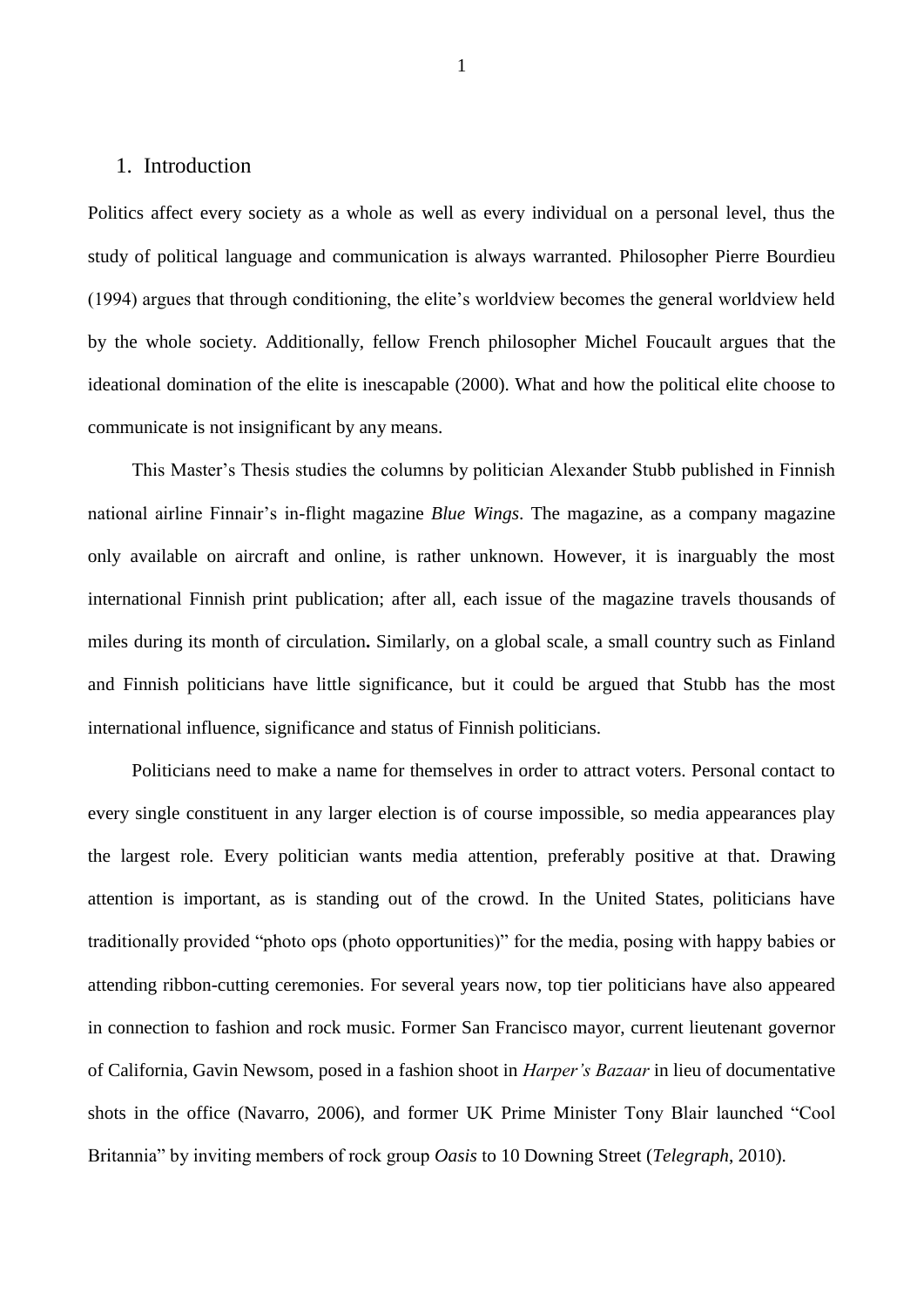Television appearances also have a broad range. Aside from press briefs and conferences, members of the current US administration have ventured to more lighthearted media appearances. President Barack Obama has appeared in late night talk shows (Garcia, 2015), and vice president Joe Biden acted or rather, played himself, in the scripted comedy series *Parks and Recreation* (Diamond, 2015). In the United Kingdom, Prime Minister David Cameron appeared in a charity-related music video for the pop group One Direction (BBC News, 2013). Boris Johnson, the mayor of London, is a former journalist and is as known for his (from a British point of view) unique name and physical appearance as he is for his antics in the media and actual politics<sup>1</sup>. Media attention, positive or negative, has served these politicians well over the years.

Stubb has followed in the footsteps of his international peers, appearing in various media platforms from television appearances to radio and print media. Active participation has offered him constant media attention. Stubb's position as a columnist for *Blue Wings* seems unique: based on a perusal of online editions of the in-flight magazines with highest circulation numbers (including magazines from Cision's top ten list of US airlines<sup>2</sup>, as well as British Airways' *High Life*, KLM's *Holland Herald*, Lufthansa's *Lufthansa Magazin* and *Scandinavian Traveler* from Scandinavian Airlines), similar instances cannot be found in any international airline magazines. The in-flight magazine for Baltic Air, *Baltic Outlook*, has in the past included a greeting from Latvia's president, but the magazine is not available online and the airline's representative chose not to comment whether such a practice still exists. Nonetheless, a simple greeting is very different from a monthly column. Based on these findings or rather, lack thereof, writing such a column is certainly one way of standing out.

1

2

<sup>1</sup> Cf. Chakelian, 2015; Greenhill et al, 2015; Wyatt, 2015.

<sup>&</sup>lt;sup>2</sup> In order of circulation numbers, highest to lowest: Sky, Hemispheres, Southwest Airlines Spirit, American Way, US Airways Magazine, American Airlines Nexos, Celebrated Living, Hana Hou!, The Private Journey, Go (Cision)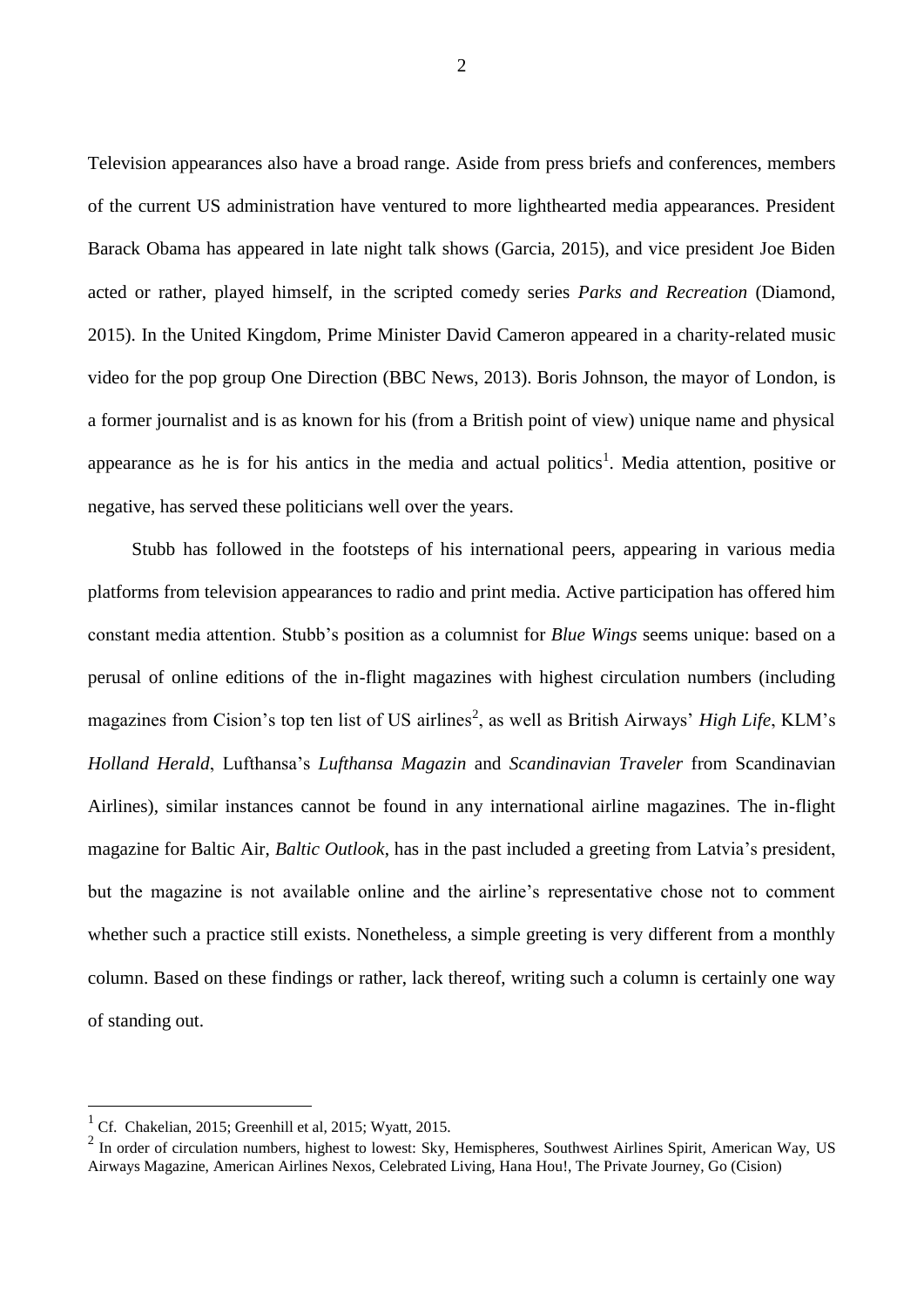Politicians' participation in social media is a growing area of interest among different academic fields, including but not limited to political science, communications and journalism, and of course, language studies. Social media is open for everyone, but chances to voice opinions in traditional media are always limited. The magazine *Blue Wings* provides a very specific site for communication. Writing in English, in *lingua franca*, the Prime Minister of a country is able to address an international audience.<sup>3</sup> Additionally, the politician is able to maintain communication to a domestic (voting) audience, provided they understand English. As this thesis falls under the category of English Language and Literature, the international, Anglo American aspect of communication is the main focus of this thesis.

This Master's Thesis seeks to find answers to the following questions:

- How are power relations present in the position of this columnist?
- What kind of discourse(s) do these columns entail?

1

The columnist's position refers not only to authorship in general but in this specific case simultaneously to the political position of the columnist in question. What kind of an effect does the possessed political authority of the author have on the columns? Aside from issues concerning the position of a columnist, the actual content of the columns is equally object to analysis. The title of this thesis includes a quote from one of Alexander Stubb's columns (*Blue Wings* May-June 2010). According to his own words, in his post as a *Blue Wings* columnist, he can (that is, is allowed to) write about "basically anything" and continues to add that he has, indeed, done just that. Whether this is the case is the other major question this thesis is concerned with: what does Stubb write about, what kind of topics and themes emerge from the columns and what implications do they offer and what conclusions can be drawn?

 $3$  It ought to be noted, that this thesis is not concerned with linguistic English as a Second or Foreign Language (ESL or EFL) issues as the column writer in question is a near-native speaker of English through family and educational and work related connections.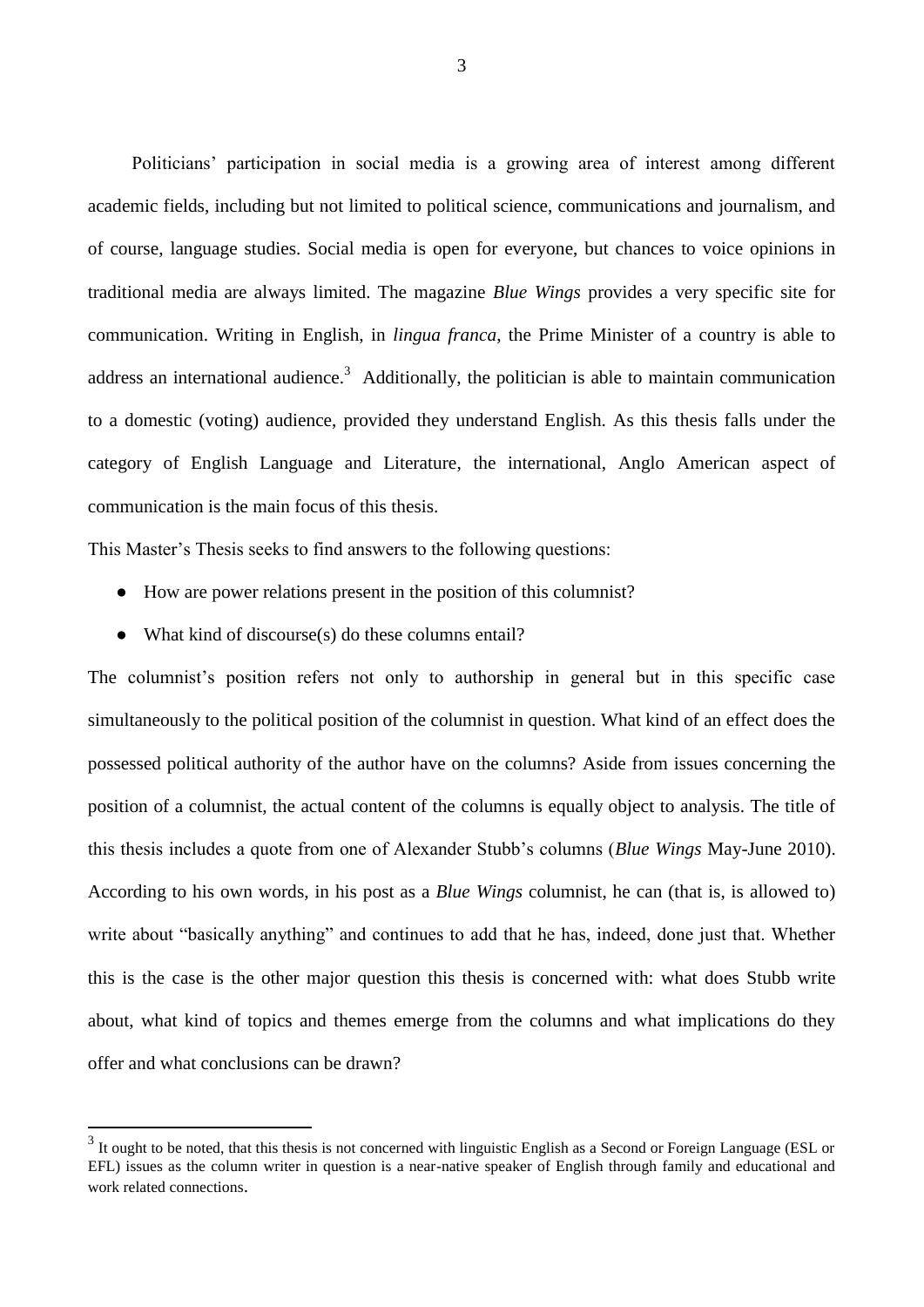The theoretical framework utilized in this thesis is based on Critical Discourse Analysis, an explicitly multidisciplinary academic field. The thesis relies heavily on both the actual theorisation of Michel Foucault as well as the legacy he has left behind, focusing mainly on the works of Norman Fairclough, Teun A. van Dijk, Ruth Wodak and Michael Meyer. It ought to be noted here at the very beginning that the approach of this thesis is less linguistic and more based in literary studies, as is appropriate for the multidisciplinary tool of analysis. Stubb's columns are not studied as microlinguistic specimens but rather as narratives. In addition to Critical Discourse Analysis, theory and methodology from mass communications and media and cultural studies are employed where needed.

Noted critical discourse analyst van Dijk notes that critical discourse analysis is not "... motivated by the wish to picture these elites as the villains in a simplistic story of social inequality, but rather to focus on the unique access of these elites to public discourse, and hence their role in the discursive management of the public mind" (1993, 280). Similarly, this master's thesis is not based on any kind of malice nor does it aim to place the politician or their writings on any kind of a pedestal. The political stance of the author is neutral, as is the tone of this thesis. Antoni Gramsci argues that hegemony, predominance and leadership of one party over others, is under constant negotiation, that is, no position of control or domination is eternal. However, for the purposes of this thesis, Stubb's columns are studied as they are, as columns written by a politician in power. The Finnish government will likely undergo changes during the writing process of this thesis, but as the research material is set in a certain time, so is the discussion included in this thesis. That is, Stubb's political position is discussed as it is at the publication time of the columns, ranging from Member of the European Parliament (first column, March 2005) to Prime Minister (last column included in the thesis, December 2014).

4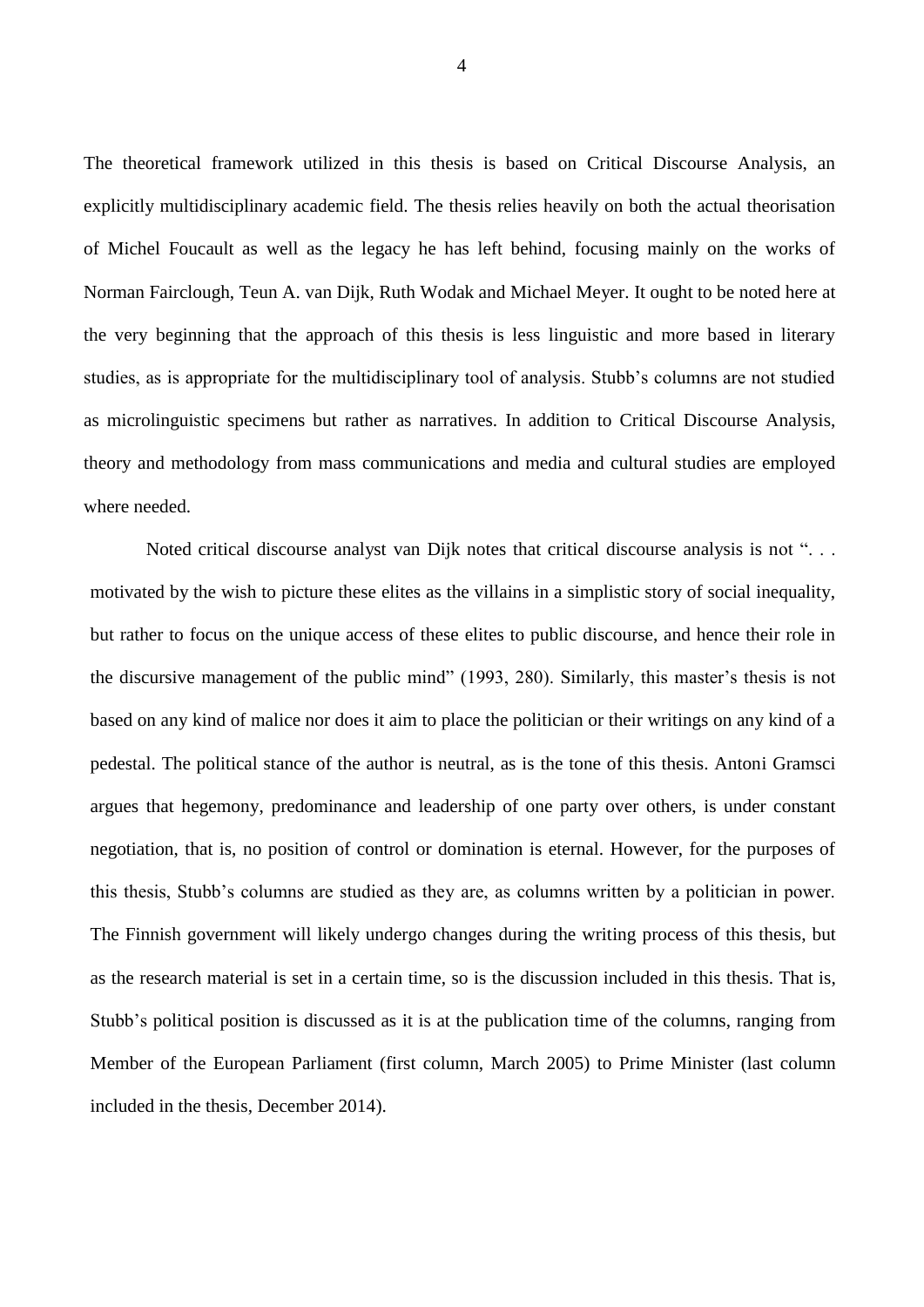The thesis consists of five chapters altogether. The second chapter provides background information on the subject matter and research material used in this thesis. Theory is introduced in chapter 3, in which the background and purpose of Critical Discourse Analysis is discussed and the additional methods of mass communications and media and cultural studies used in this thesis are presented, with an emphasis on framing. In addition to the specific chapter on theory, theoretical elements are incorporated in the background chapter as well as the analysis. Chapter 4 contains the analysis, which is split into three subsections. The fifth chapter provides conclusions based on the research findings, followed by a bibliography and an appendix.

Chapter 2 provides background information included to aid the reader in following the analysis and understanding the purpose of this thesis. First, the research material is presented along with information on prior research on topics related to the thesis at hand. Second, the subject matters of this thesis, *Blue Wings* magazine and Alexander Stubb, are introduced. *Blue Wings* is Finnair's in-flight magazine and along with information on its background and current format, some basic information on airline magazines in general is offered, along with notes on the position of *Blue Wings* in comparison to its international correspondents. The columnist, Alexander Stubb is introduced in his own chapter. Stubb began writing the *Blue Wings* columns in 2005 when he was an elected member of the European Parliament. He has written the columns non-stop since then, for every issue of *Blue Wings* (currently ten times a year). Stubb's tenure in Brussels came to an end in 2008 when he was appointed Foreign Minister of Finland. Since then he has been elected member of the Finnish parliament and has held other minister posts until becoming Prime Minister of Finland in 2014. Despite the changes in his political position, Stubb's position as *Blue Wing*s columnist has gone unchanged. The second chapter also includes information on columns as a genre and the specific traits that are unique to the text format. Columns are shown to have a special

5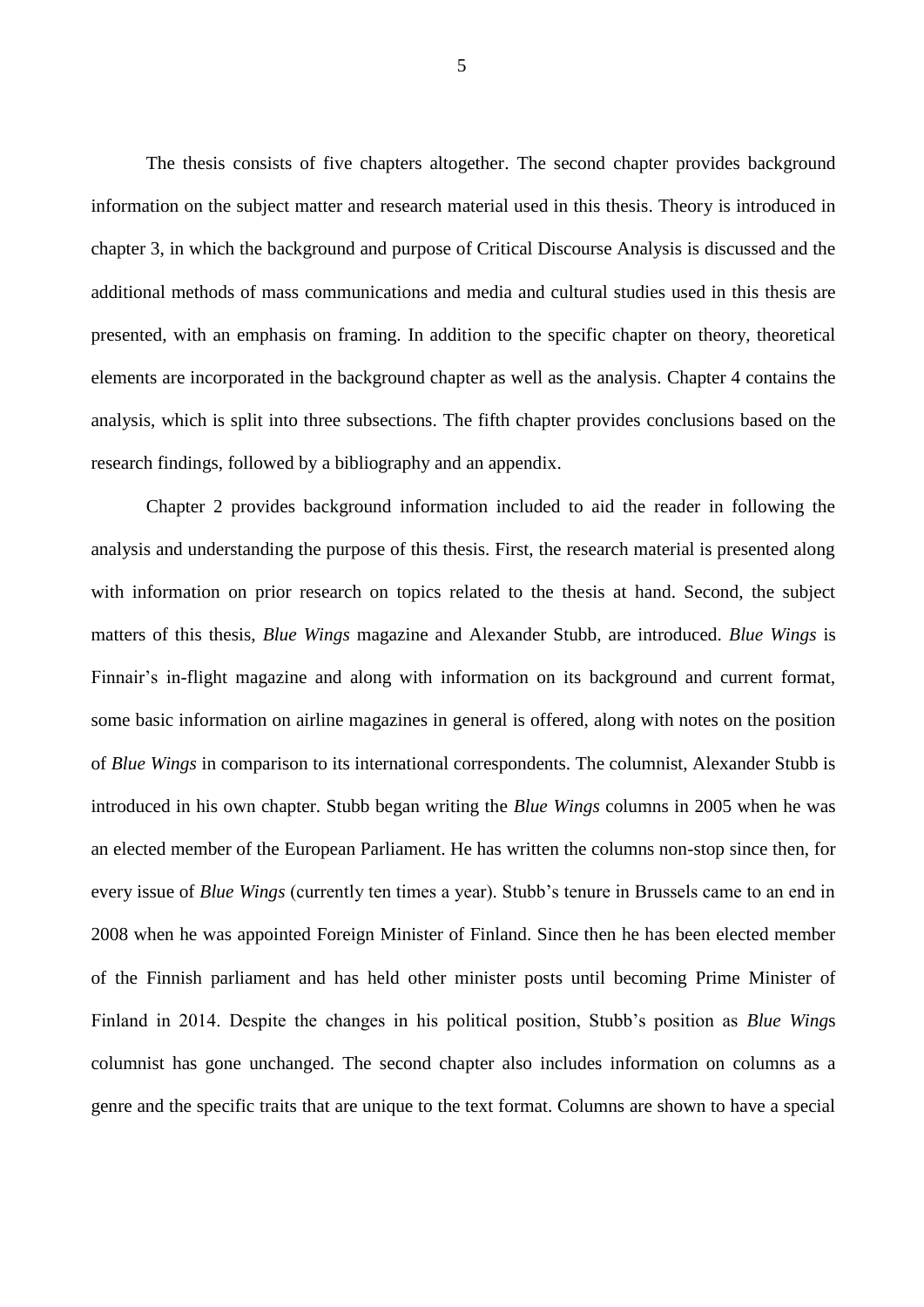nature, maintaining a closer relationship to their authors than other genres of text as well as a less neutral tone than most non-fictional texts published in newspapers or magazines.

Chapter 3 offers information on Critical Discourse Analysis (CDA), the theoretical framework of this thesis. The complementing concept of framing is also introduced and discussed at length. First, the term discourse is discussed extensively with an emphasis on Foucault, whose theorisation of the term is the basis of this thesis. Second, a look into the history of CDA is presented along with notes on the most vital aspects of the field that are relevant to this thesis. Additionally, observations on how this thesis falls in line with CDA are presented along with thoughts on where this thesis might differ from other works in the field. This study is unique in the sense that it combines classic elements of CDA with methodology from literary studies, mass communications, as well as media and cultural studies. Due to the interdisciplinary nature of this work, it is an important addition to this field of study and hopefully improves further upon its multidisciplinary dimension.

Chapter 4 contains the analysis part of this thesis, providing answers to the questions arisen earlier in this introduction. The analysis chapter is split into three subsections. First, framing techniques used in the columns are studied through the theory of Fairhust and Sarr, followed by a closer inspection of selected columns that represent the major themes present in the writings as a whole. As this thesis operates within the boundaries of English Language and Literature, the internationally relevant themes are of specific interest, especially themes related to Anglo American culture. For instance, columns focused on issues such as marketing Finland as a tourist destination are left with less attention as their nature and purpose are clear, while columns concerned with sports are given special attention due to the intriguing similarities between Stubb and Boris Johnson, the British politician.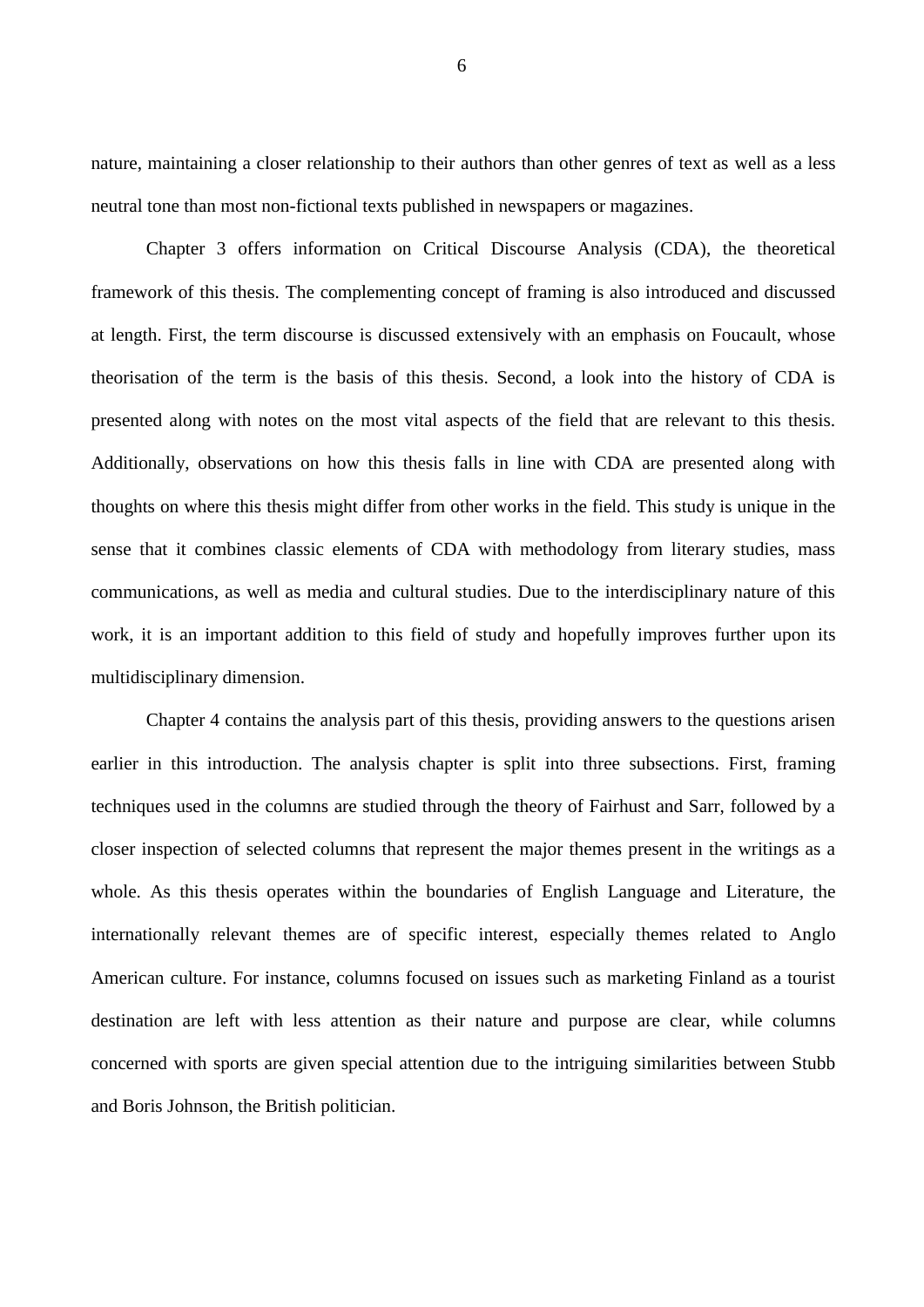The second section of chapter 4 discusses the phenomenon of celebrity politicians that emerges from the analysis of Stubb's columns. The third section focuses on issues of context regarding discourse from two approaches, first being the relationship between author and audience, that is, a question of Stubb's intended readership. The second viewpoint is concerned with the context of Stubb's columns in relation to other discourse. Chapter five provides conclusions based on the research findings as well as ideas for further research, followed by a bibliography and an appendix.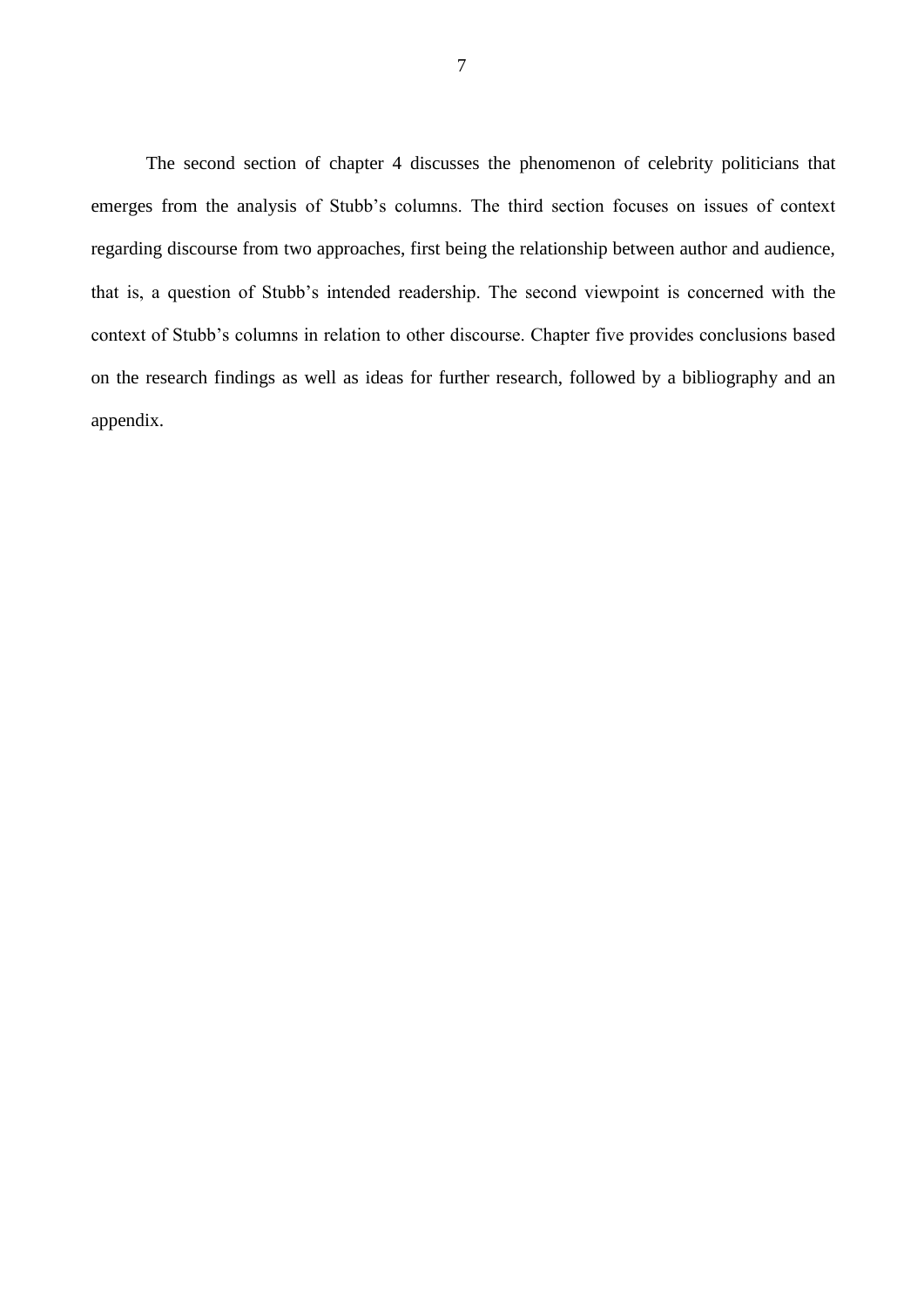#### <span id="page-10-0"></span>2. Background Information: Source Material and Prior Research

This section of the thesis presents the research material and provides background information on the subject matter. This introductory section, concentrating on presenting the research material, is followed by three subsections, providing information on *Blue Wings* magazine, column writing, and Alexander Stubb.

The research material of this thesis consists of columns written by politician Alexander Stubb, published originally in the in-flight magazine *Blue Wings* of Finnair airline<sup>4</sup>. Aside from theoretical works, additional research material consists of electronic mail correspondence between the author of this thesis paper and Stubb and his team, as well as screen captures (that is, pictures).

The research material contains all of Stubb's columns from March 2005 to December 2014, with the exception of a possible September 2006 column, which was not available from the Sanoma Magazines archives. The *Blue Wings* staff at Sanoma Magazines were unable to locate said issue and were unsure whether it was ever published; the case may be that the summer issue ran until the publication of the October 2006 issue, which is included in this thesis. In any case, all available magazines have been included and no form of censorship has taken place. The total number of columns used as research material in this thesis is 96 (n=96); consisting of seven columns from the year 2005, nine from 2006, and ten from each year between 2007 and 2014.

Author of all columns is Alexander Stubb and publisher of all columns is Sanoma Magazines. At times, *Blue Wings* has been bilingual, including articles in Finnish in addition to English. However, Stubb's columns have always been in English. Having studied in the US and the UK, Stubb is fluent in English due to his academic career as well as personal life, as his spouse is from the UK. Therefore the decision to write in English instead of Finnish is understandable,

1

 $4$  The columns are referred to as follows: title of column (when mentioned for the first time), BW name of publication month (three letter abbreviation)/year of publication, for example "'What does an MEP really do?' BW Jan/08" for the January issue (more precisely, column in said issue) of the year 2008.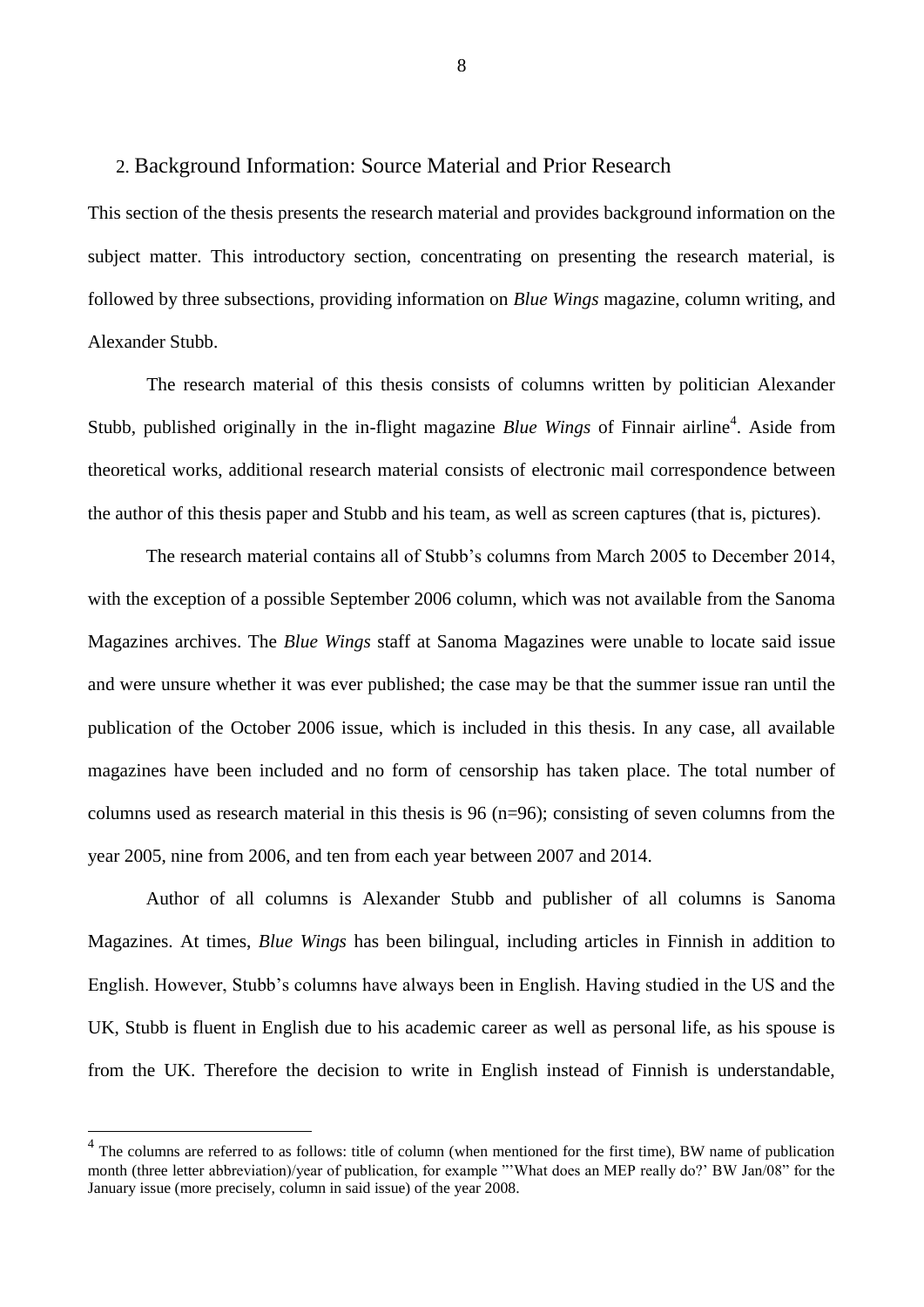especially since it offers the opportunity to broaden the scope of his readership. Column writing among politicians in Finland is not rare. In addition to Stubb, leader of the Finns Party, Timo Soini, for instance, authors a regular column. Unlike Stubb, Soini has opted to write columns in Finnish for *Hymy* magazine as reaching an international audience is likely less vital to his political aspirations as it is to those of Stubb.

Each of Stubb's columns appear under a header of "European Voices" and include a phrase introducing the author, ranging from "Alexander Stubb is a Member of the European Parliament and holds a PhD in international relations" ("Welcoming Bulgaria and Romania" BW Jan/2007) to "Alexander Stubb is Finland's Minister of Foreign Affairs who travels 120 days a year on average" ("Falling for Asia" BW Jan/2010) and "Alexander Stubb is Finland's Minister for European Affairs and Foreign Trade. You can follow him on Twitter and Facebook through WWW.ALEXSTUBB.COM" ("Languages are good for you" BW Jan/2012). Aside from the text, the columns are from the start accompanied by a large photograph of Stubb, often in a lively pose, that is posing while performing a one-handed push-up wearing a sporty outfit and special glasses ("The agony and ecstasy of turning 40" BW Apr/2008) or enjoying the Autumn weather throwing a bunch of colourful leaves in the air while a bicycle is seen in the background ("No sweat!" BW Nov/2013). The topics range greatly and include anything from free trade negotiations ("When the World Trade became sexy again" BW May/2014) and the crisis in the Caucasus ("Georgia on my mind" BW Oct/2008) to various encouragements to visiting Finland (including the self-explanatory "Top reasons to spend your summer in Finland", BW Jun-Aug 2007, and "In love with Lapland", BW May/2009 as well as "The naked truth" discussing saunas, BW Feb/2008, to name but a few) and tips on, among others, column writing ("Bringing a column to life" May-Jun/2010), managing one's schedules ("It's the calendar, stupid!" BW Jun-Aug/2010), giving lectures ("Death to PowerPoint" Sep/2010) and running ("Born to Run", Nov/2012), meaning the physical sports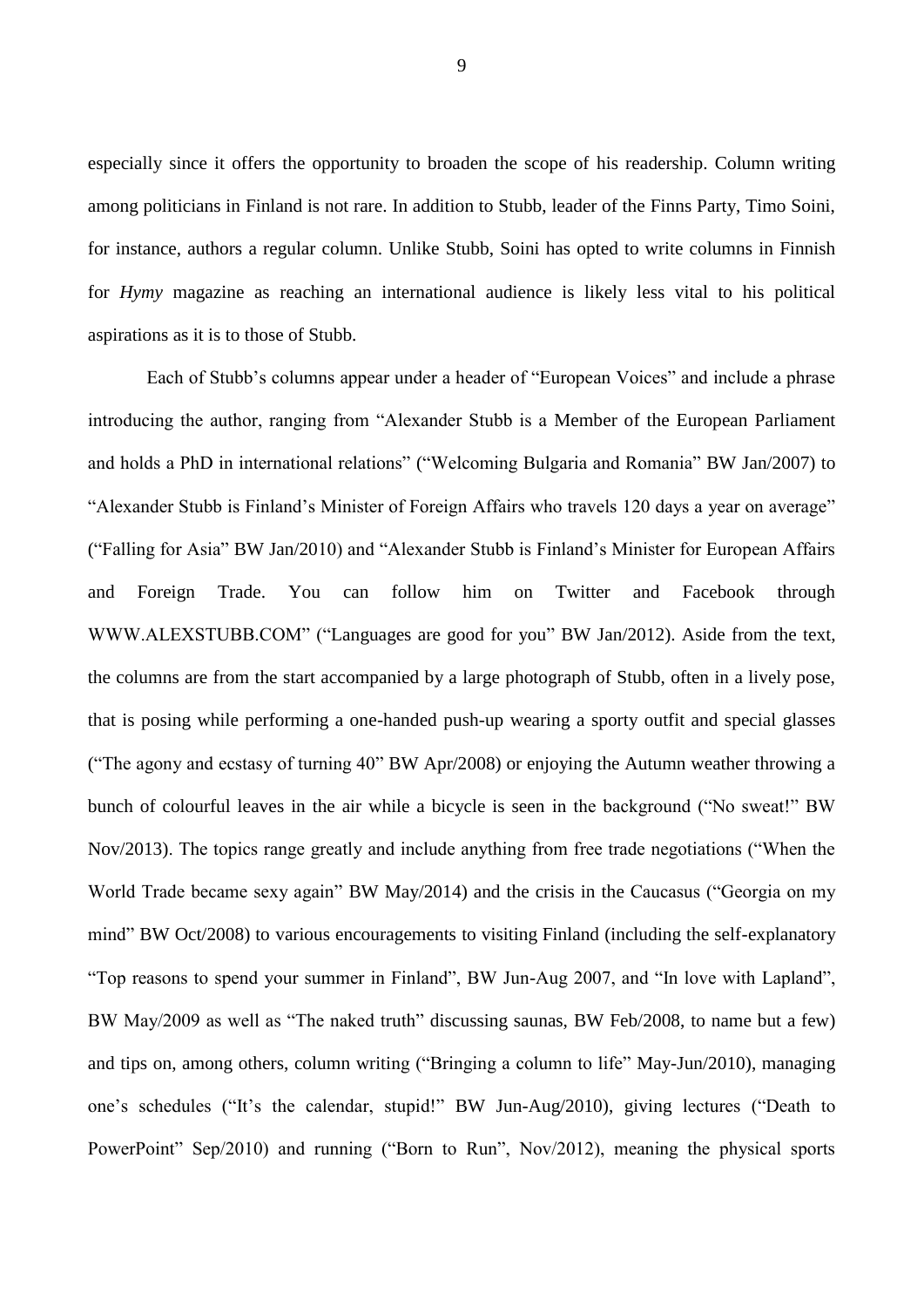activity, not running for political office. Stubb also calls attention to books he has read ("The secrets to success", BW Feb/2012 ) and openly addresses people he appreciates ("Go Cathy go!", BW Apr/2010 about Cathy Ashton, the British Labour politician who served as the First Vice President of the European Commission in the Barroso Commission from 2009 to 2014 and served as the EU's foreign policy chief, "A love letter to Michael Booth", BW Mar/2014 about the English author specialised in food and travel writing). Closer inspection on the various topics is given in the analysis, in chapter four.

Prior research on this matter has not been conducted. In Finland, no studies related to either Stubb or *Blue Wings* beyond the MA level are available at this time. In the same vein as this thesis is Candida Yates's research on Boris Johnson, including analysis on the media representation of the aforementioned mayor of London during the 2012 Olympic Games (2012). Yates's research is discussed in relation to similarities between Johnson and Stubb later in the thesis.

In the following three subsections, the *Blue Wings* magazine is introduced along with information on columns as a specific format of text. The third subsection offers information on politician Alexander Stubb, who is the author of the *Blue Wings* columns.

#### <span id="page-12-0"></span>**2.1. Introduction of the In-Flight Magazine:** *Blue Wings*

Finnair's customer magazine *Blue Wings* was first published in 1980 and is one of the oldest inflight magazines, *Holland Herald* of KLM being the oldest. *Blue Wings* is published ten times a year, and has a circulation of 70,000. In comparison, *Hemisphere* magazine of United Airlines in the US had the largest circulation of any airline, at 800,000 in 2011 (Cision). According to the publisher, Sanoma Magazines PLC, a third of their readers take a copy of the magazine with them as they disembark the aircraft. Their main target audience is "businessmen that travel often", and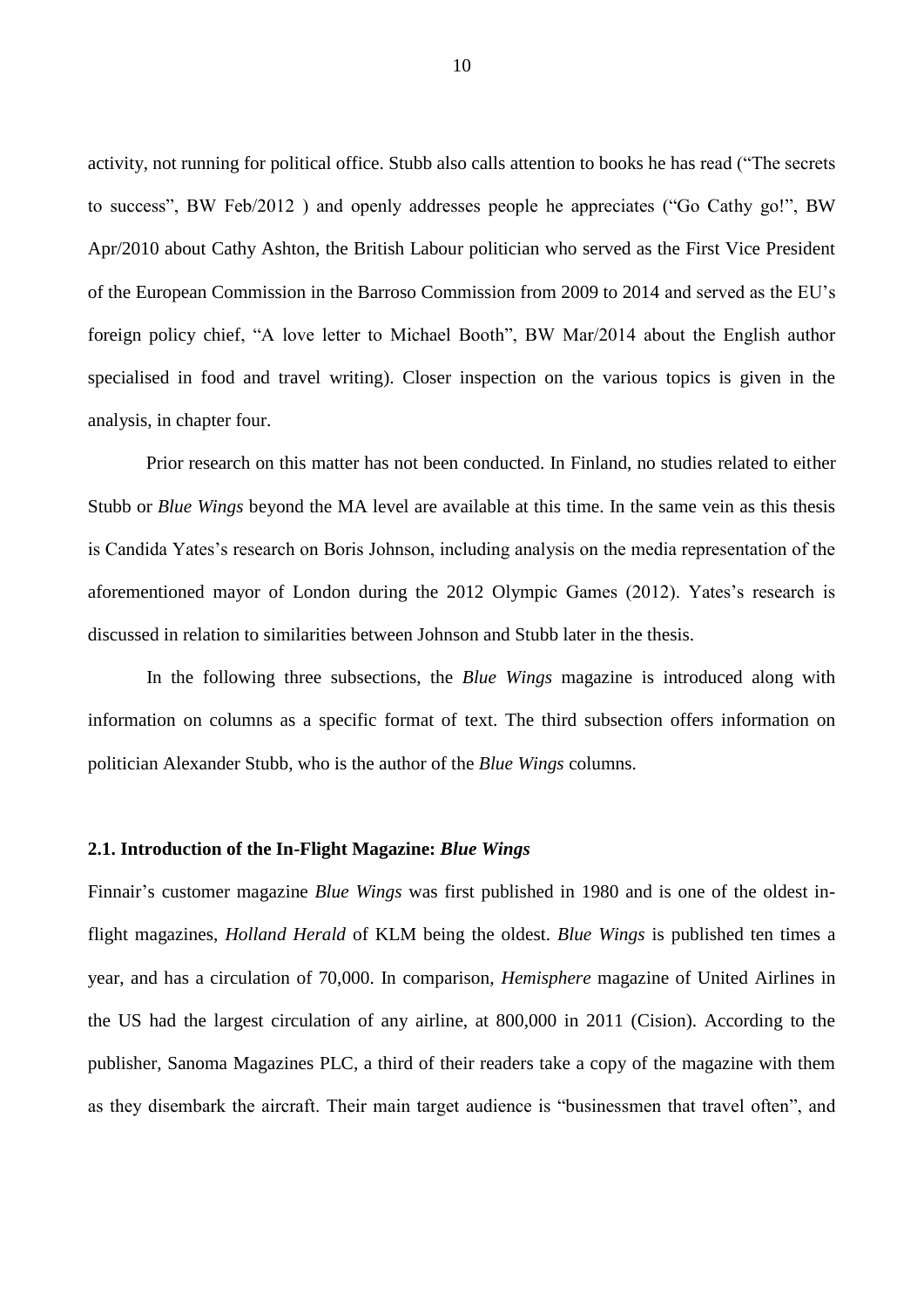they emphasize that half of *Blue Wings* readers have a personal annual income of over 60,000 euros and that they reach 62,000 Finnish "decision-makers".

The magazine is published in English and aside from its affiliation to a certain airline, it reads much like any travel lifestyle magazine, such as *Condé Nast Traveller*, for instance. However, since this is a company magazine and the company in question is an airline, the articles focus on travel destinations that can be reached via Finnair's routes or at the very least through routes provided by its partner airlines of the One World alliance. The magazine also includes so-called practical information for travellers on Finavia airports and Finnair's fleet, aeroplane models and the Finnair frequent flier programme. As mentioned, despite being a company magazine it is not produced nor published by Finnair itself but outsourced to Sanoma Magazines, a Finnish publishing giant. This is not unusual, but rather the norm with in-flight magazines. For instance, Australian Qantas airline held a "custom publishing relationship" with Bauer Media for 14 years, before opting to move the publishing of *Qantas the Australian Way* magazine to Medium Rare in 2015 (Micallef, 2015).

There are two major restrictive qualities to the *Blue Wings* magazine: it is in English and it is available on aeroplanes. This excludes, for the most part, readers with limited English skills and everyone not on Finnair flights. However, a third restrictive quality applies as well: while on a plane people are restricted to their seats with very little to do. Most people end up at least flipping through the magazine, and indeed, many do so even if their English skills are minimal. A purely empirical experience of this author is that people who have flown with Finnair are familiar with Stubb's columns, regardless of language skills. The columns seem to draw passengers' attention, regardless of their political views, even if they do not actually read the texts.

The restriction of having to be on a plane to read *Blue Wings* has been lifted since it is nowadays available online. How many people take the time and effort to locate and read the magazine online is unknown. More importantly, how many people would think to seek it out had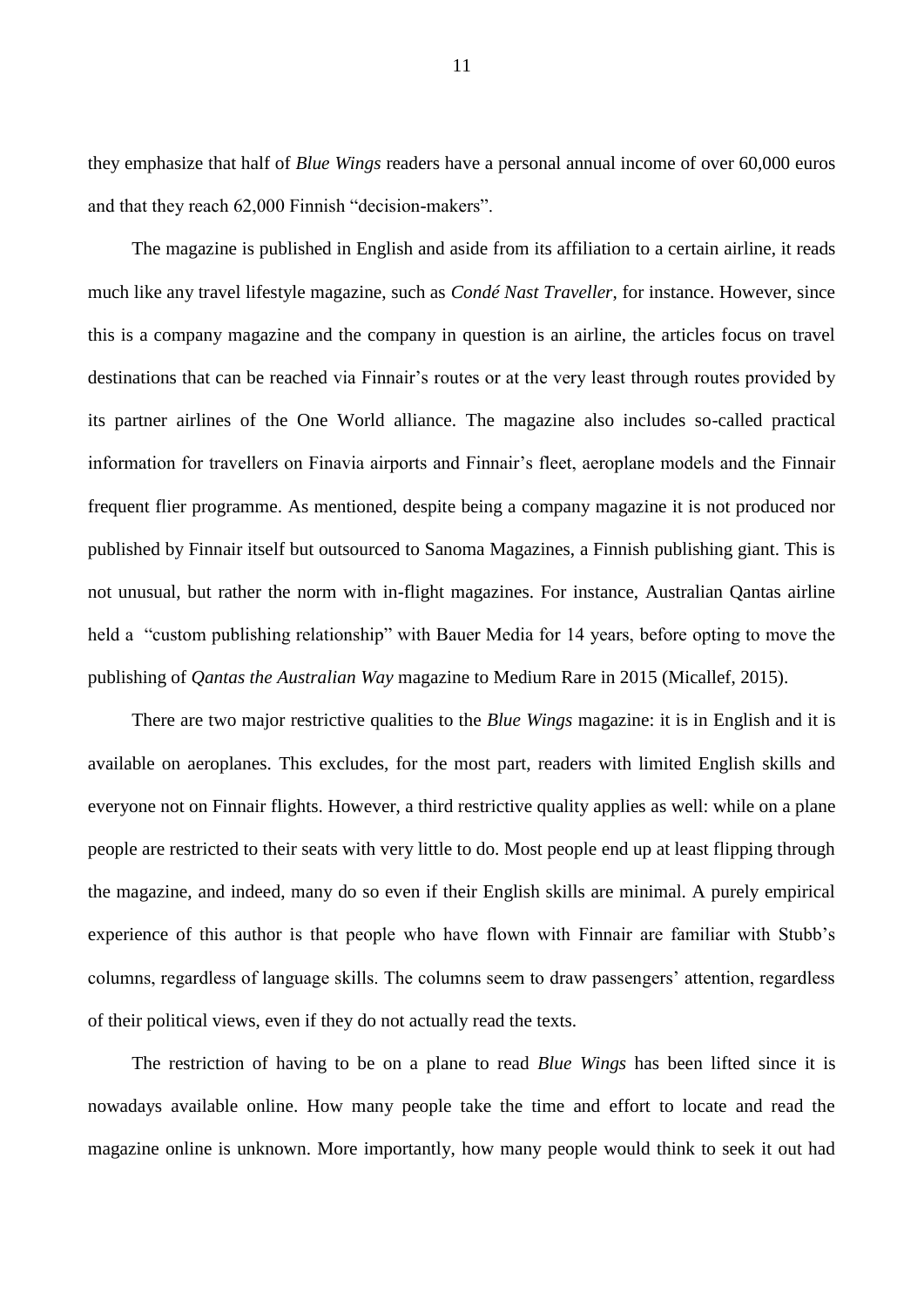they not encountered the magazine while flying Finnair? This limits the audience of the magazine, and the columns, significantly. It is noteworthy that Stubb has deemed it worthwhile to continue his participation in the making of the magazine throughout his political career. In *Blue Wings*, Stubb's readership varies greatly. Presumably, most readers do not travel often enough to read every column and some international passengers may only encounter his writings just once. Stubb's readership may change from one month to another but he is always guaranteed an audience consisting of every Finnair plane on every Finnair route. Regardless of restrictions, this is great exposure for him.

#### <span id="page-14-0"></span>**2.2. "A Beginning, a Middle and an End": The Column as a Text Format**

Although Stubb himself advises readers that "The column should also have three parts: a beginning, a middle and an end" ("Bringing a column to life" BW May-Jun/2010), a column is more than the sum of its parts. The column is a specific genre of text, published periodically in newspapers or magazines, or, nowadays, online. Columns are published on a regular basis, and unlike generic news articles, they express the author's views instead of just stating the facts while presenting the subject matter. In other words, neutrality is not necessarily expected of columns. Tony Harcoup assesses that in these types of articles the columnist or columnists "tend to write from a personal, specialist or opinionated point of view" (2014).

The online *Handbook of Journalism* by Reuters news agency provides their guidelines for writing different text formats, including columns. It is stated in the handbook that columns are opinions of each author and that they are able to offer "extra value" to audiences while allowing seasoned journalists to showcase their insight in their area of expertise. According to Peter Cole (2008), columns are ". . . defined by ownership; the column 'belongs' to its author who has that ultimate journalistic luxury, a slot, guaranteed space over which he or she presides and has, in some cases, near total control over content." Harcoup concurs: "Columnists are often engaged because of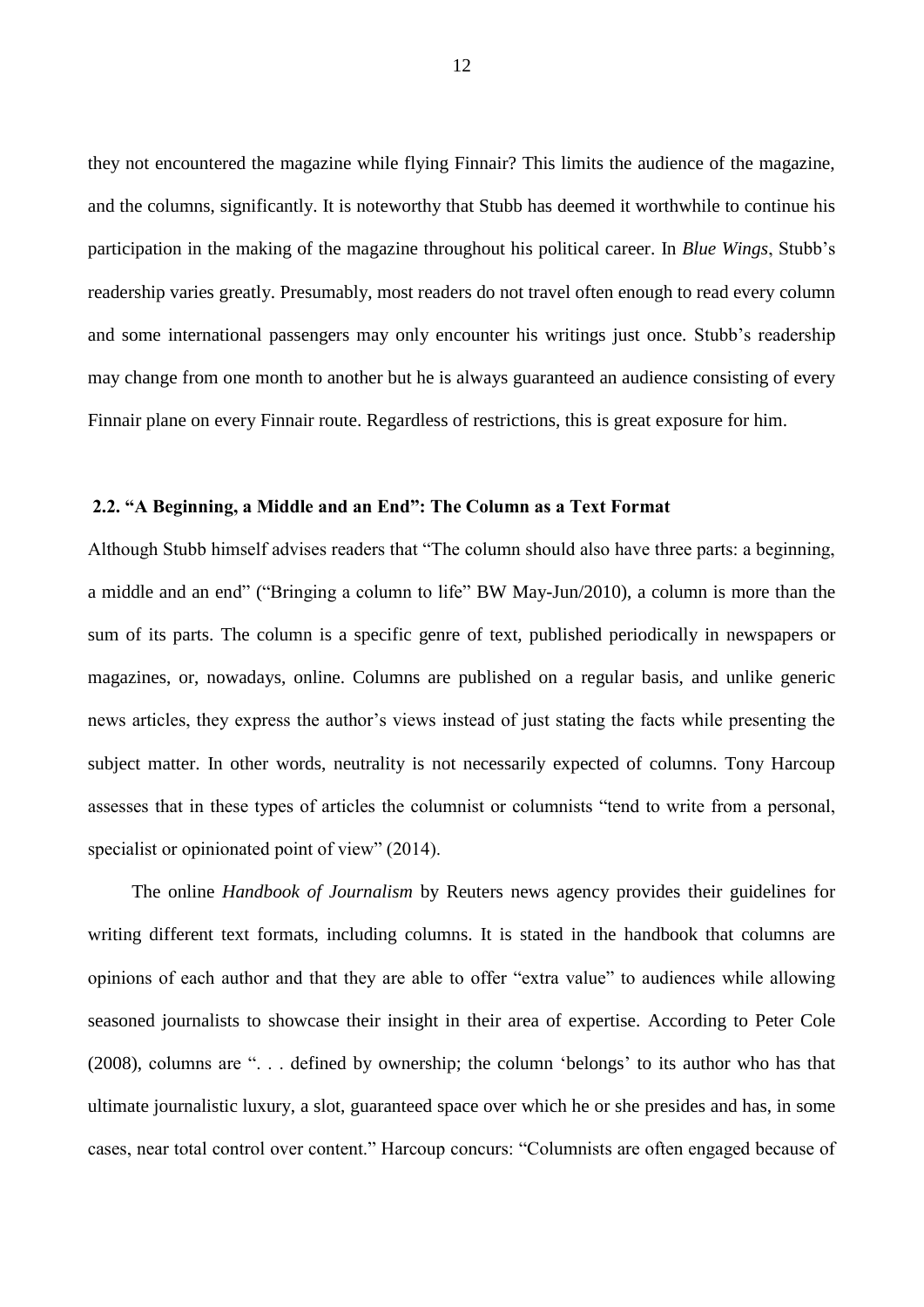their expert knowledge, forthright opinions, or entertaining style of writing, and they are sometimes treated as prized assets with big picture bylines and salaries or freelance fees to match" (2014). As mentioned, Stubb's columns are always equipped with a photograph, a big picture byline.

Thus it can be said that columns are a specific form of journalism as they rely on the author and the expression of their views instead of merely focusing on a story, a recounting of events. Letters from the editor stand for the publication as a whole, whereas letters from the reader are singular opinion pieces from a random source. The Reuters handbook specifically states that any columns ought to be labeled as not representative of the news agency as a whole but rather emphasizing that they are opinion pieces. Unlike letters from readers, columns are usually published as part of a series for a certain period of time which adds to their value. And unlike letters from random readers, columns seem to contain inherent value due to their authors. This inherent value works to both directions: a significant author brings value to the column, but column writing brings value to its author. P. David Marshall notes that to journalists, column writing equals a promotion from anonymous "byline" reporting, because "As a columnist, the journalist becomes more equal to the celebrated individuals that he or she may cover in politics, entertainment or sports" (2006, 322). It is important to keep in mind the specific nature of a column when moving to the analysis section of this thesis.

Daniel Chandler and Rod Munday (2011) note that, ideally, mass media should be impartial and refrain from taking sides by offering opposing views to be discussed in equal measure, "... balance may be sought through an equal (or at least equatable) allocation of airtime (or *column inches*) to each of the parties" [italics added]. It ought to be noted that Stubb is the only politician writing columns for *Blue Wings*, that is, he does not for example have to take turns bimonthly with another politician from an opposing party. This aspect is revisited in the chapter on the theoretical background, specifically in relation to the research done by Norman Fairclough.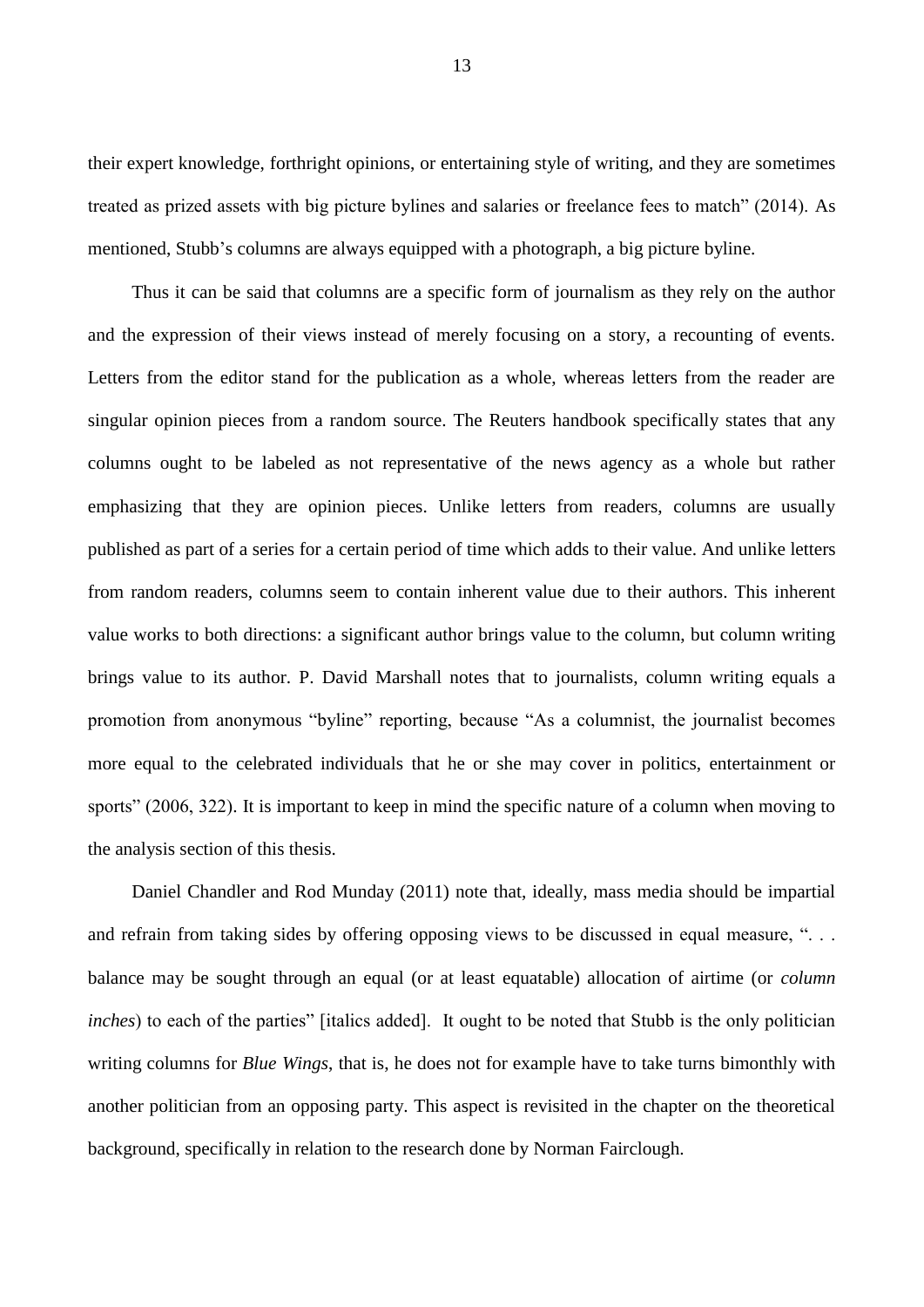Traditional print media is a particularly interesting field of research, since nowadays online communication is the most used tool of politicians. Twitter allows for engaging with the voting audience on a daily basis, as often as one pleases. The response is immediate. Blogs on the other hand allow politicians to take up as much space as they want, column inches so to speak are endless within the confines of their own personal blogs or those of their host parties. A magazine column seems very unfashionable and out of date in comparison. However, online communication is open and free for all. Social media platforms such as Twitter and Facebook do not charge their users and free blogging platforms are equally available. Columnists, on the other hand, receive monetary compensation for their published work. Since any such compensation hardly makes a difference in addition to an MP's or a PM's salary, the luxury of having one's own publication spot is far more alluring.

Social media accounts and blogs have to be sought out, meaning voters do not stumble upon them by accident. Gaining the attention of a random reader picking up a magazine for their pastime offers the opportunity to impress a possible new supporter and secure their vote in the next election. Indeed, the luxury of having a guaranteed place in broadly read publications is enhanced during election season. Despite democratic direct elections used in Finland, candidates need to invest vast sums of money to gain space in the media to attract votes. As Finnish elections and polling expert Sami Borg notes, candidates need substantial budgets in order to be elected, and despite free social media platforms, money allows for better quality and subsequently more effective content, resulting in more votes and increasing the likelihood of being elected (Läksy, 2015a).

During elections, elections quarantine is used in some cases to restrict candidates' media appearances, for instance prohibiting television personalities from appearing in their usual programmes. By all accounts, such quarantine is not placed on Stubb regarding his *Blue Wings* columns, allowing him to use his own judgement regarding content he wishes to publish in a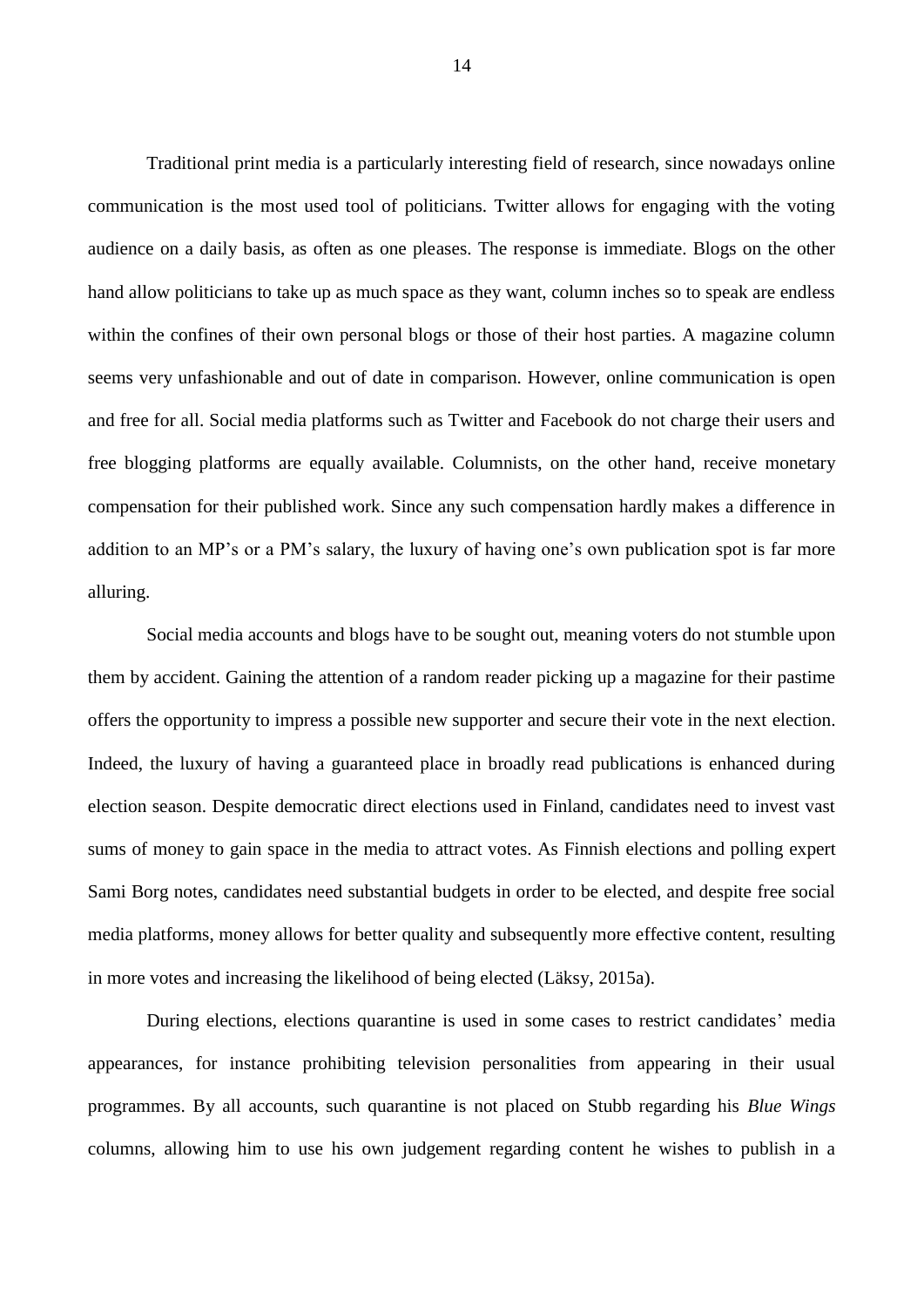magazine issue that were to be published during campaigning. Additionally, already the publication has chosen to publish said columns thus voicing their vote of trust in the columnist. As mentioned before, *Blue Wings* does not contain writings from other politicians and they have trusted Stubb with his position for over a decade with no end in sight: "I will be sure to deal with the agony and ecstasy of turning 80 in my *Blue Wings* column in April 2048. The text will have been filed from a microchip in my head" ("Agony and ecstasy of turning 40" BW Apr/2008).

#### <span id="page-17-0"></span>**2.3. The Politician as the Author: Alexander Stubb**

The focus of this thesis is not on Stubb himself and his persona, instead the focus is on his political position, as a member of the "powers that be". To provide information to those who are not familiar with the Finnish political field, an introduction is in order.

Cai-Göran Alexander Stubb (born 1 April, 1968 in Helsinki, Finland), known professionally as Alexander or colloquially 'Alex' Stubb, is a member of the National Coalition Party, which resides in the centre-right of the Finnish political landscape and is considered to correspond to liberal conservatism. Stubb was elected member of the European Parliament (MEP for short) in 2004 (Finnish Government website) and sat in the European People's Party-European Democrats group. In 2008, after the resignation of then Minister for Foreign Affairs, Ilkka Kanerva, Stubb was appointed minister and left his post in the EP. In the 2011 elections, Stubb was elected member of the (Finnish) parliament (MP for short) and given the post of Minister for European Affairs and Foreign Trade, EU affairs at the Prime Minister's Office, and the Ministry of Finance in Prime Minister Jyrki Katainen's government. In 2014, Katainen gave his resignation as Prime Minister and head of the National Coalition party, and Stubb became Prime Minister (PM for short) 24 June 2014 and Leader of the National Coalition party, as well. Stubb has a PhD from the London School of Economics. It is noteworthy that after upper secondary school, Stubb has only studied abroad in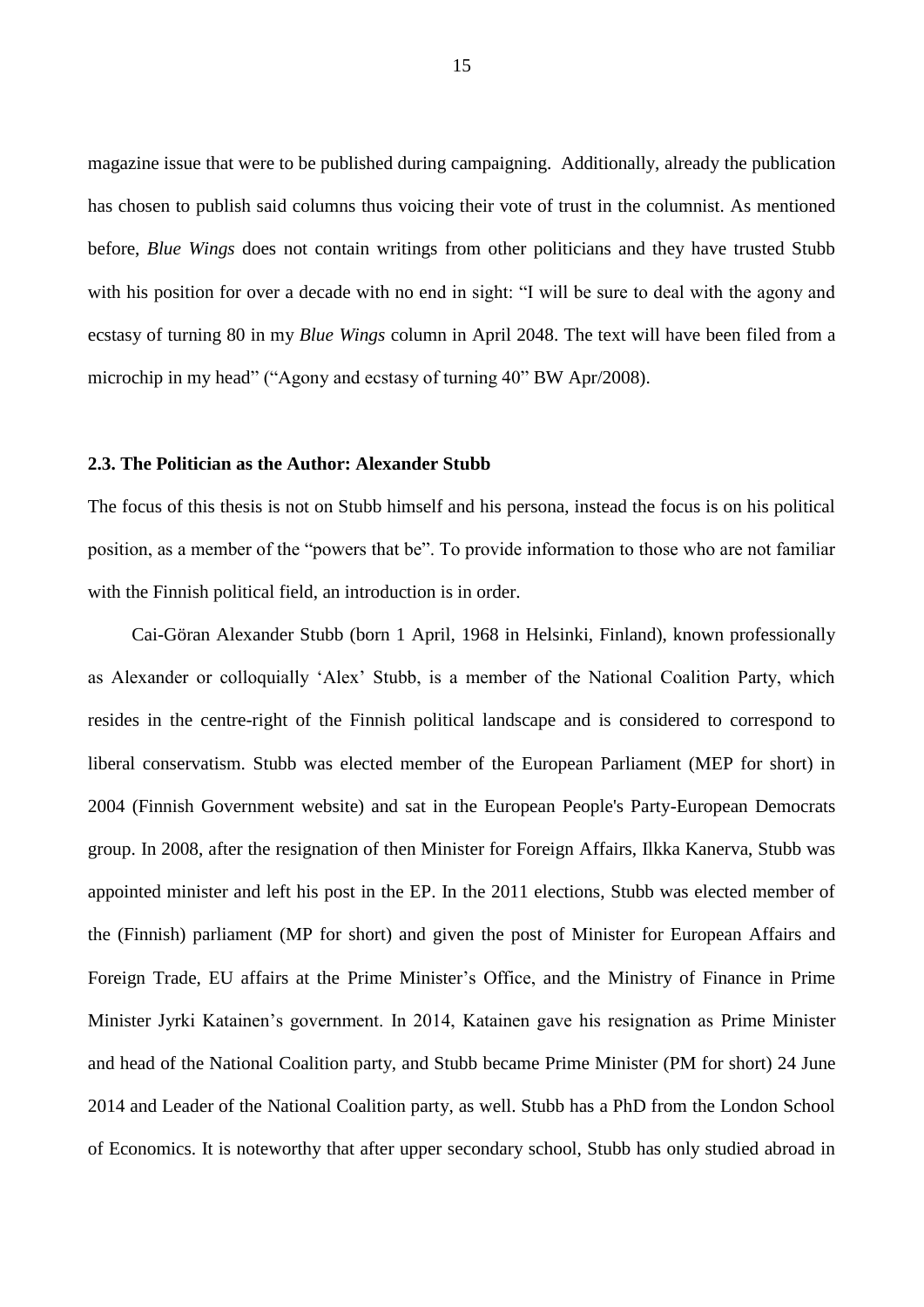the US and in Europe. This is unusual among Finnish politicians, as most have studied in Finnish universities.

In addition to his work in politics, Stubb is known for his physical appearance and fondness of sports, and for his active participation in social media. In fact, the social media networking site Twitter encourages new Finnish users to follow Stubb's account (see picture 1, Appendix  $1$ )<sup>5</sup>. On the other hand, there are also reports that numerous users have allegedly been "blocked" by the Prime Minister on Twitter (Finland.Inc, 2014). Aside from the open for all social media, Stubb has access to the closed off spaces of parliament and cabinets and the private communication that takes place there. As Prime Minister, he has been able to expand his communication to radio on the monthly *Question Hour* programme on Finnish National Broadcaster, Yleisradio. Van Dijk notes that: ". . . one of the social resources on which power and dominance are based is the privileged access to discourse and communication. . . . only parliamentarians have access to parliamentary debates and top managers to meetings in the boardroom" (1993, 255).

Alexander Stubb has held his columnist position in *Blue Wings* for over a decade, since 2005. In an e-mail in March 2015, Stubb states that he has not and does not use a ghostwriter for the *Blue Wings* columns, although he does name editors Katja Pantzar, Laura Palotie, and Amanda Soila. The role or rather extent of the editing process remains unclear. Thus far two books based on the columns have been published, consisting of Finnish translations of the *Blue Wings* columns. The second compilation has been published in English under the title *The Power of Sisu* (2013). Stubb's publications are listed on the Finnish Government website as follows: "16 books, dozens of academic articles and hundreds of columns" (2015). Aside from *Blue Wings*, Stubb has previously

1

<sup>&</sup>lt;sup>5</sup> It ought to be noted that the recommendation message from Twitter was based on the geographical location (Finland) of the receiver. At the time, the algorithm that Twitter uses could not "know" the subject of this thesis, that is, Twitter did not recommend following Stubb's account based on online searches or such as no action of the sort had been conducted on the mobile device.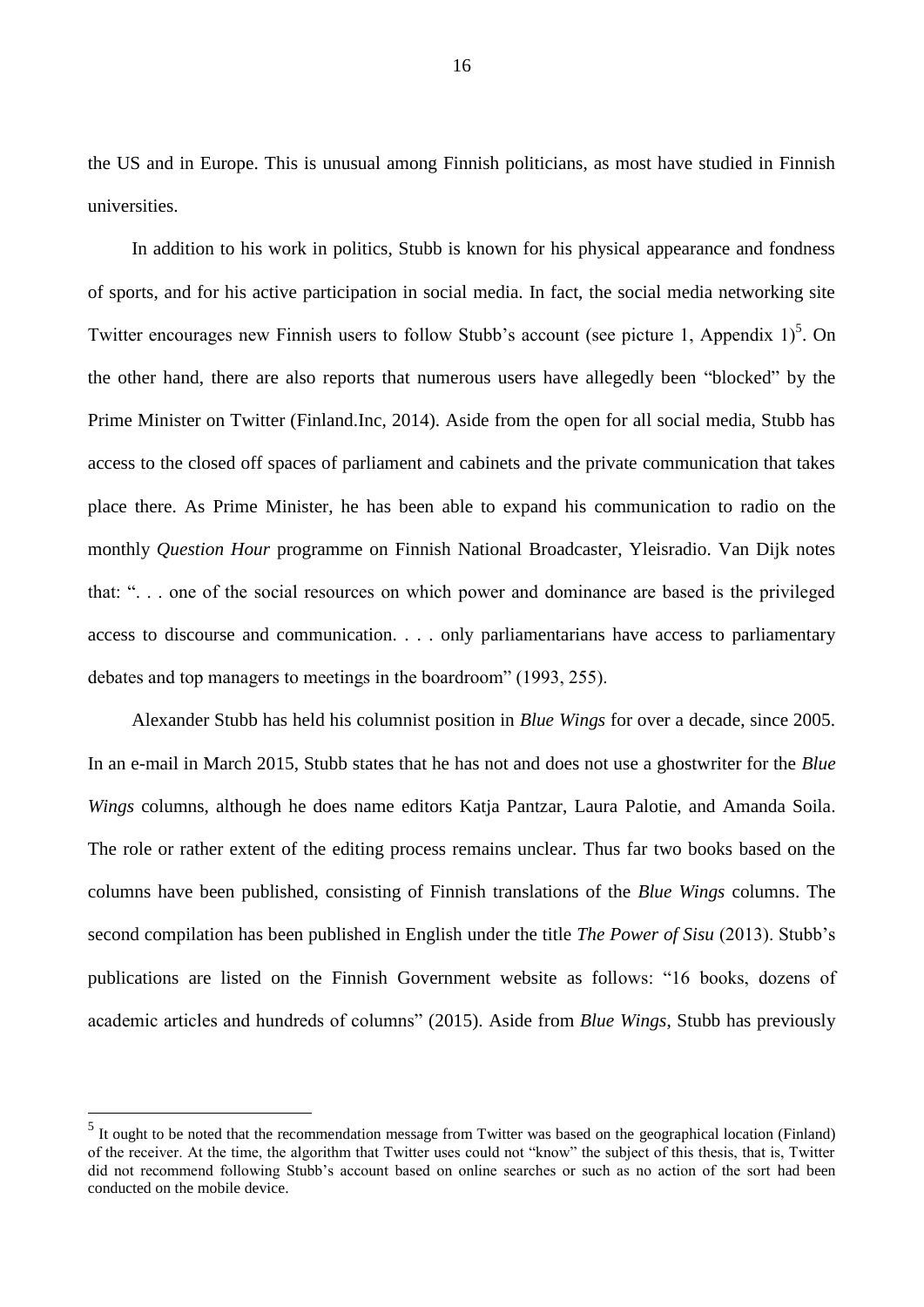regularly written a column in the *Dagens Industri* newspaper, communicating with a Swedishspeaking audience.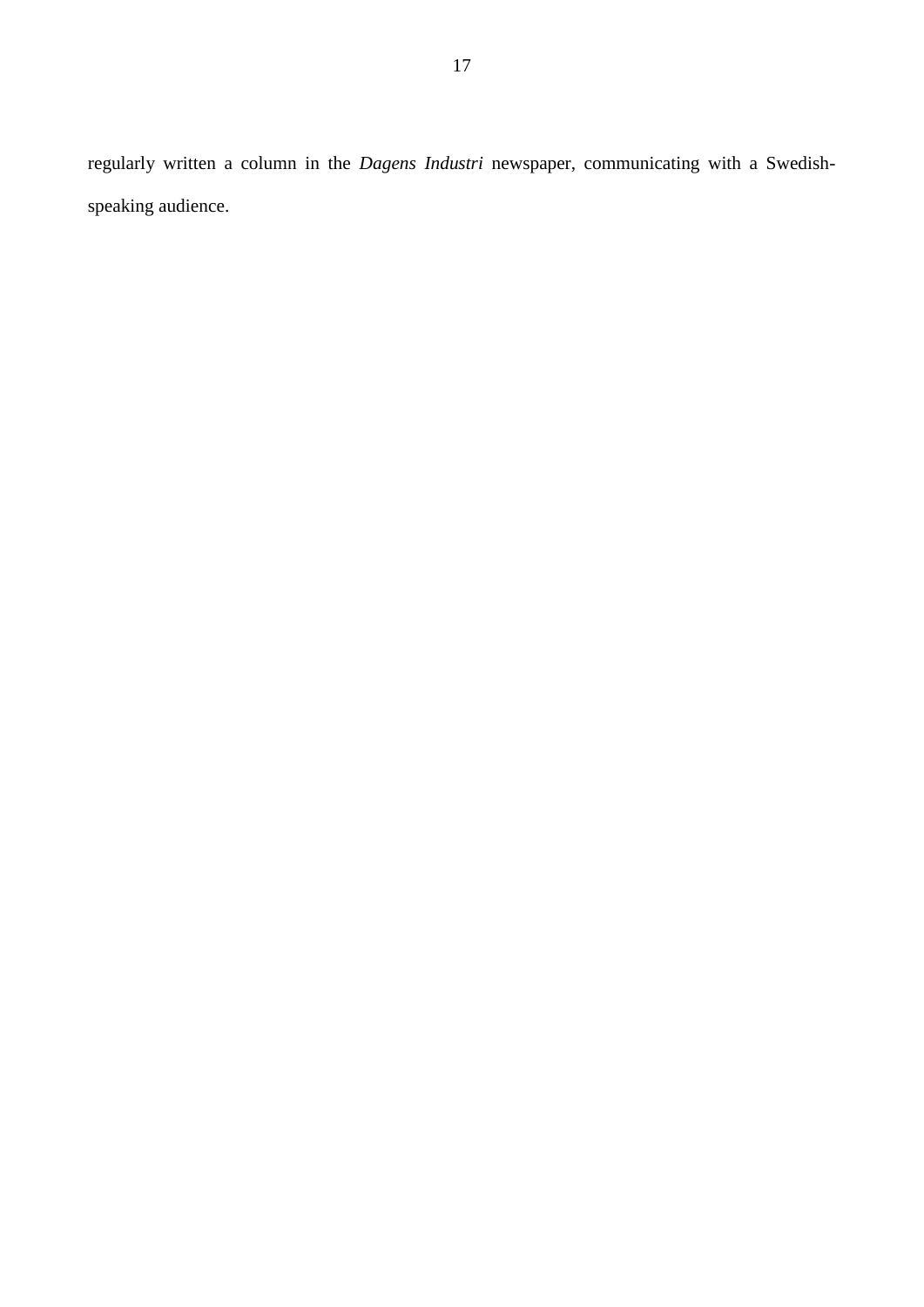# <span id="page-20-0"></span>3. A Multidisciplinary Theoretical Background: Information on Critical Discourse Analysis and Framing Methodology

The theoretical background of this thesis lies in Critical Discourse Analysis, but as brought up in the introductory section, other academic methodologies are used in connection to it. This section discusses the background, aims, and possible challenges of Critical Discourse Analysis as well as the methodological tools of mass communications and media and cultural studies that are used due to the challenges brought on by CDA involving this kind of research material.

As this thesis utilises Critical Discourse Analysis, it is vital to begin with the term discourse itself. Jenny Stringer (2005) finds three different meanings to the term: first as a translation of the Russian term "sjuzet" which is similar to the concept of a "plot" in fiction, second as the "flow of language" in specified situation, comparable to P.H. Matthews' assessment: "[Discourse refers to] Any coherent succession of sentences, spoken or (in most usage) written" (2014). Discourse entails written and spoken (as well as even non-verbal) communications and is unavoidable, that is, discourse is everywhere. For instance, this thesis is an academic text and as an academic text it falls under the category of English Language and Literature and the discourse of this thesis operates within the boundaries of the field.

The third meaning is the one this thesis concerns itself with, the theorisation of Foucault. Discussing the works of Foucault, Chris Hudson notes that discourse is language in context (2015). Stringer writes: "Foucault uses the term 'discourse' to indicate large-scale signifying practices, sometimes called discursive formations, that is, any historically identifiable pattern of verbal and nonverbal behaviour which transmits sets of propositions and implications", noting that discourses for Foucault are characteristically political and concerned with power relations (2005). Discourse according to Foucault is related to power as it operates by rules of exclusion (2000), allowing only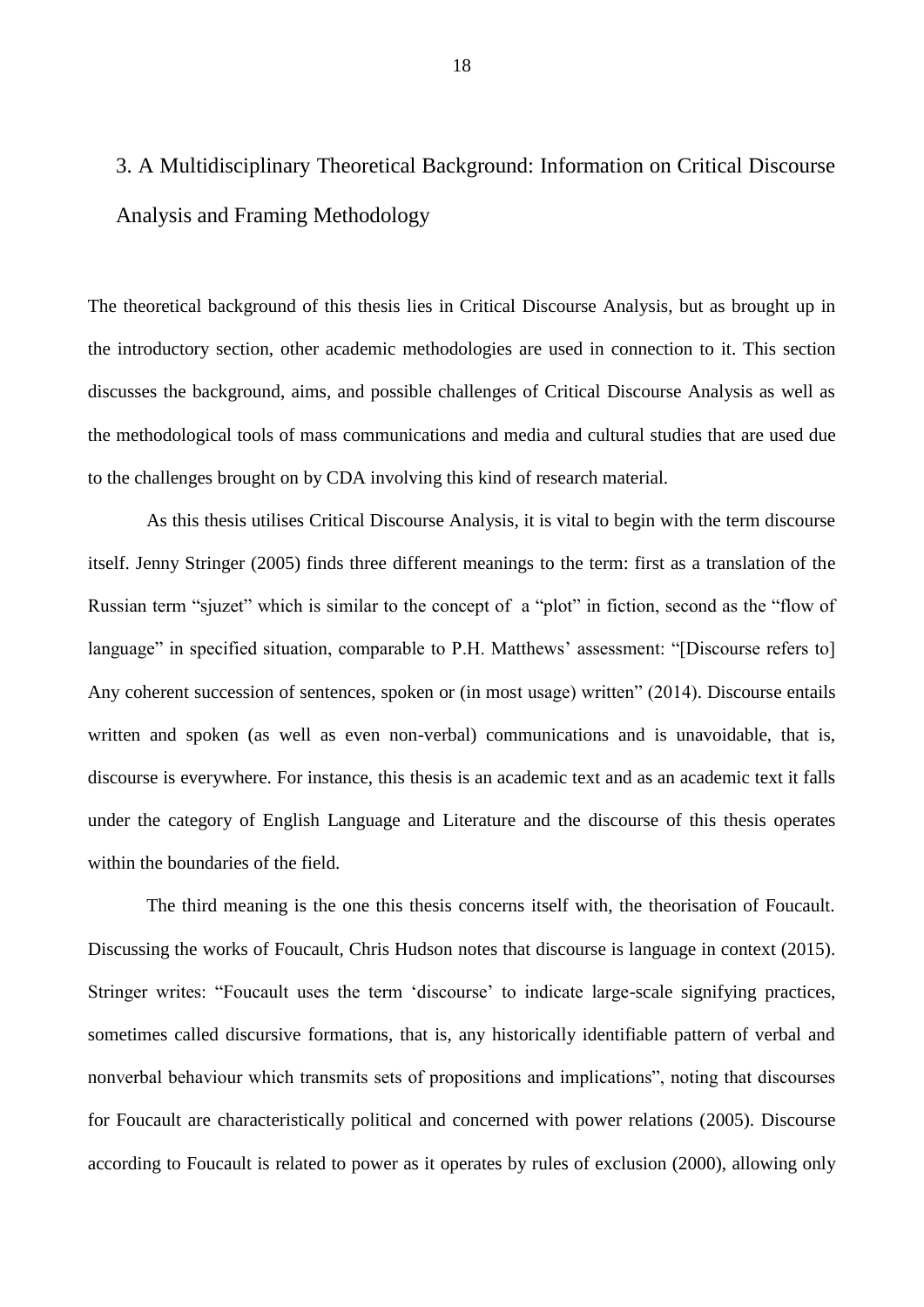the privileged the chance to voice their views and to control what is said, where and by whom. Iara Lessa describes Foucault's idea of discourse thus "systems of thoughts composed of ideas, attitudes, courses of action, beliefs and practices that systematically construct the subjects and the worlds of which they speak" (2006, 283–298). Foucault (2000) further stated that power is always present and can both produce and constrain the truth. Ian Buchanan (2010) describes discourse as "language use shaped and determined by situational rules and context", continuing that in the works of Foucault, discourse not only entails linguistic aspects but those of power relations: "Foucault asks who has the right to use a particular discourse, what benefits accrue to them for using it, how is its usage policed, and where does it derive its authority from?" These questions are put forward in the analysis chapter.

The role of Foucault is significant in this thesis if not only for his own work but due to his legacy. A branch of discourse analysis includes Foucaultian Discourse Analysis (FDA), which shares similar traits with Critical Discourse Analysis, such as an interest in power relations, although the former is naturally focused on Foucault's theories. Rainer Diaz-Bone et al note in connection to FDA on the productive disposition of discursive practices that "they [such practices] produce the specific semantics of the words in use, and they relate words to objects and to strategies of acting towards and thinking about things, persons etc." (2007). As this thesis utilises the works of other theorists, including Norman Fairclough, it cannot be categorised as FDA even though some aspects are similar. Foucault can be seen as a predecessor of Fairclough (Wodak and Meyer, 2009, fig.1.1), so the presence of Foucault is understandable.

In *Methods of Critical Discourse Analysis* (2009), Ruth Wodak and Michael Meyer compile a history of CDA, noting its multidisciplinary background: "the roots of CDA lie in Rhetoric, Text Linguistics, Anthropology, Philosophy, Socio-Psychology, Cognitive Science, Literary Studies and Sociolinguistics, as well as in Applied Linguistics and Pragmatics", noting that the terms CDA and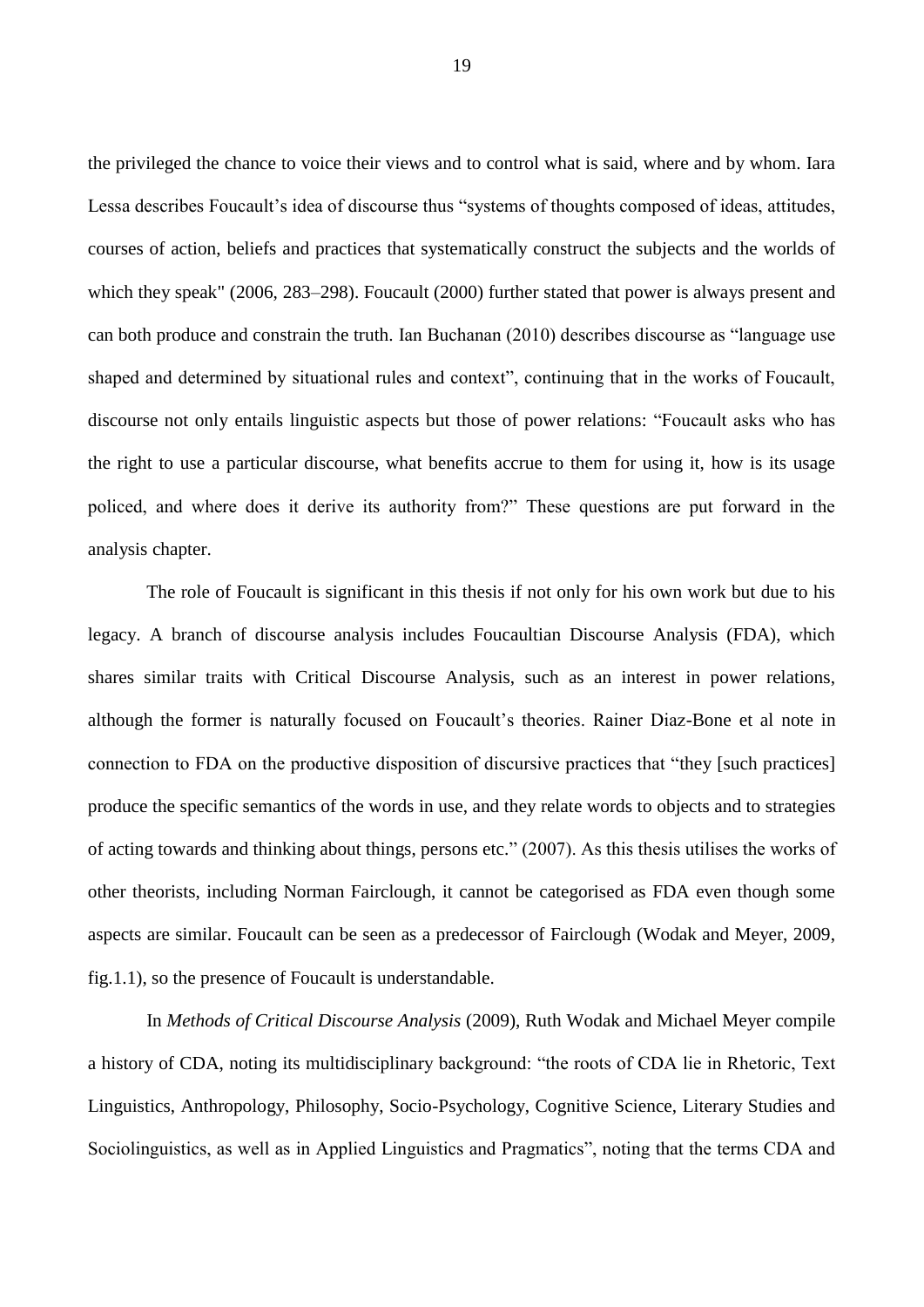Critical Linguistics (CL) were used interchangeably until the former became the norm and replaced the latter. Currently, the term Critical Discourse Studies (CDS) is preferred by some scholars. Wodak and Meyer note that CDA stems from general Critical Theory, and as mentioned before, name for instance Foucault as a predecessor to Fairclough (4, 20, fig. 1.1).

Wodak and Meyer refer to a "CDA Group" when discussing a group of researchers that have greatly influenced the field of CDA. They note the important role of researchers Teun van Dijk, the aforementioned Fairclough, Günther Kress and Theo van Leeuwen as well as Wodak herself, all of whom participated in a 1991 symposium that along the launch of *Discourse and Society* journal mark the "beginning" of CDA (3-4).

The decision to use CDA in this thesis follows the argument of van Dijk that political discourse analysis and critical discourse analysis are interchangeable, and the goal is to study power relations and the act of legitimizing one's own actions and delegitimizing opposing factors (1993, 249-282). My argument is that Stubb as a political figure automatically engages in political discourse regardless of medium, and therefore his columns are analysed as such. However, this thesis does not entail a (micro)linguistic analysis (prominent in CDS) but instead combines CDA with literary analysis, analysing Stubb's columns as narratives. Additionally, works from mass communications and media and cultural studies are applied in the analysis of the research material.

In making a distinction between CDS and CDA, Wodak and Meyer comment that CDA is more concerned with the study of social phenomena than linguistic units, as these phenomena are complex and therefore a multidisciplinary and multi-methodical approach is required (2). Van Dijk notes that CDA is focused on issues of dominance and inequality, and because of this focus, CDA is unlike other approaches in discourse analysis, which may aim to contribute to specific disciplines or paradigms. CDA is motivated by the wish to provide better understanding of social matters through discourse analysis (1993, 252). As mentioned before, the roots of CDA lie in numerous fields,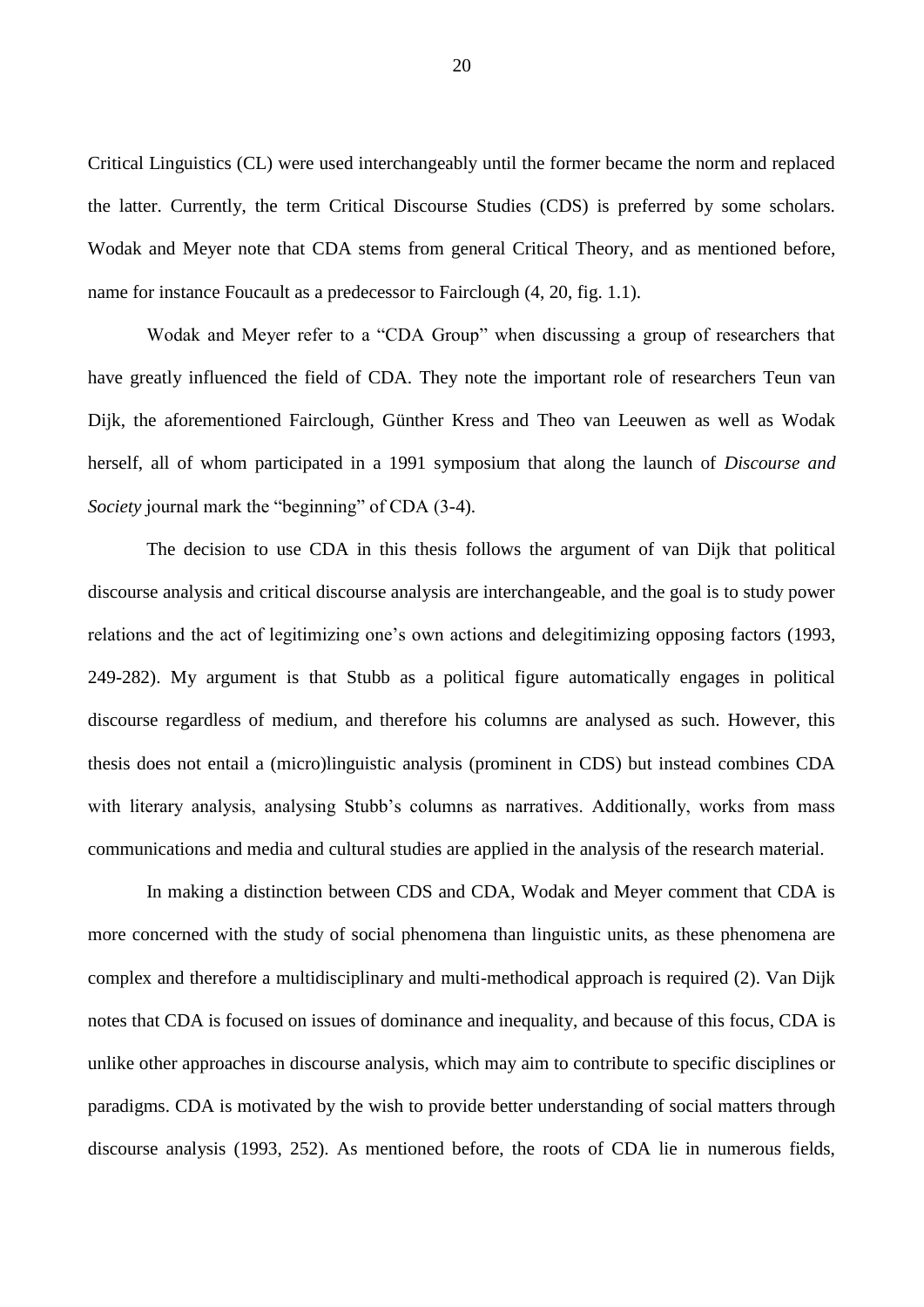including literary studies. This background combined with the complexity of the issues, the matters discussed by both Wodak and Meyer and van Dijk, therefore warrant the interdisciplinary work. As already pointed out, the motivation of this thesis lies in understanding of social phenomena and therefore a multidisciplinary theory framework is in use.

As said, the theoretical background of this thesis lies in CDA. However, this is not entirely unproblematic nor without its challenges. CDA is especially useful in analysing political speeches, such as Fairclough's analyses of former British Prime Minister Margaret Thatcher's radio speeches (1989) and the discourse of New Labour in the UK (2000). However, these are examples of explicitly political speech, the kind of discourse that is directly connected to political decision making and action taking. The challenges and obstacles of implementing the same kind of methodology to the research material of this thesis lie in the nature of the research material. Although a political actor, Stubb's columns are not pure political statements unlike his speeches in parliament and other official instances The context plays a major role: these texts appear in a decidedly non-political environment, in an in-flight magazine. Therefore the theoretical basis of CDA is complemented by methodological tools based on mass communications, media studies and cultural studies.

According to Wodak and Meyer, the defining feature of CDA is its attention to the struggles for power and control in social life and the competition of discourse in public spaces (10). In discussion on hierarchy of powers, van Dijk chooses to call "power elites" the groups and members thereof that have a special role in control over the enactment of power, "[power elites] are literally the ones who have the most to *say* [emphasis original]", continuing to explain that symbolic power (quoting Bourdieu) is measured by the extent of their discursive and communicative scope and resources (1993, 249-283). Stubb's communicative scope and resources seem broad, and not by accident as he tells in his personal introduction on the Prime Minister's official website, "Since the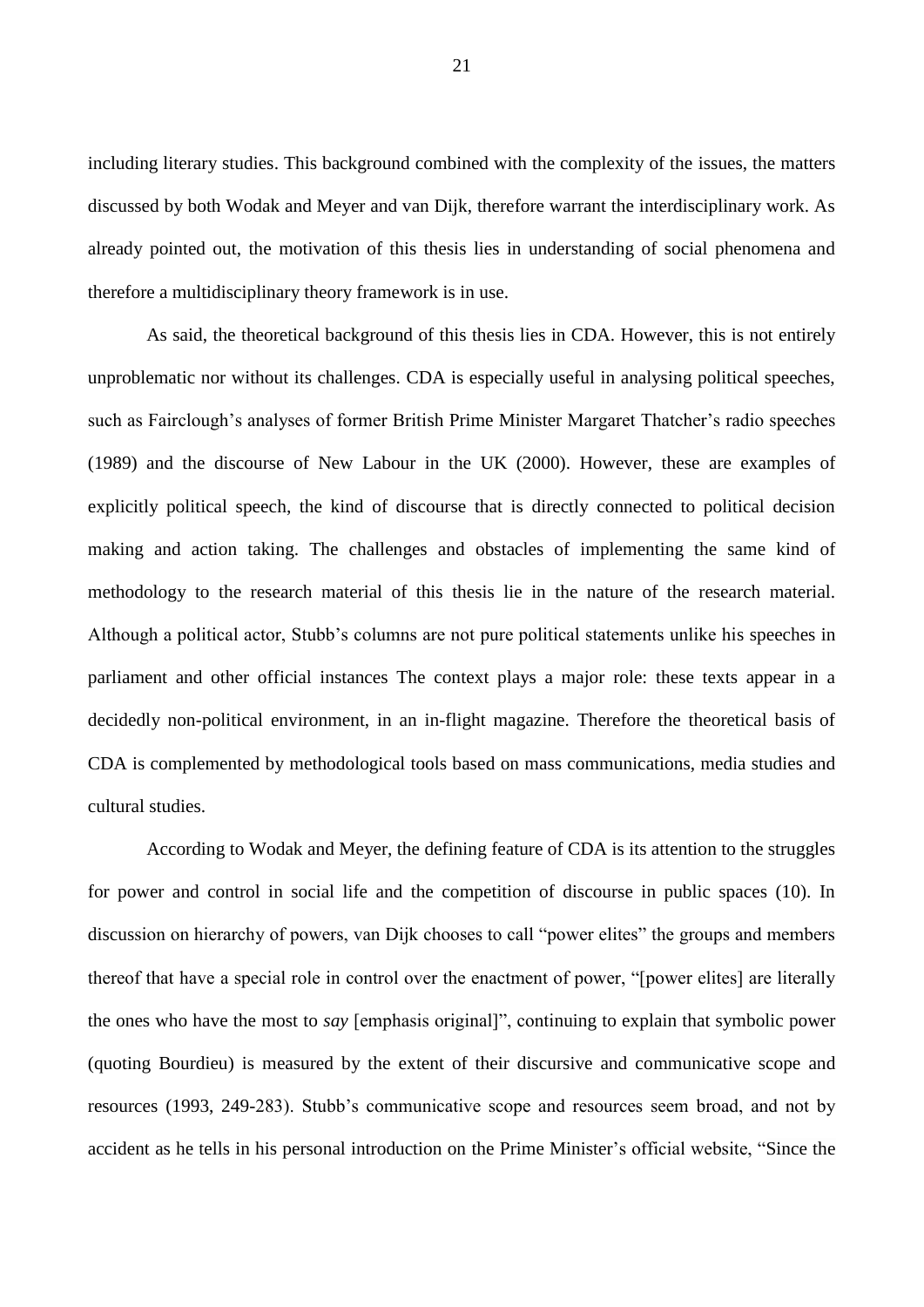beginning of the 1990s, I have taken an active part in social debate. I have written columns for a number of newspapers and magazines", continuing to list a myriad of publications (2015). It is significant that Stubb equals taking part in social debate to being a published author. As mentioned in the previous chapters, *Blue Wings* has been part of Stubb's arsenal of communication for over a decade and one could argue that it must be a lucrative position to hold, and the pros must outweigh the cons. Indeed, during his tenure as columnist for Finnair, Stubb has moved up the political ranks, from MEP to PM.

Power through discourse creates a circle that feeds itself: Stubb has actively pursued a vast communicative scope aiding him in his political aspirations and vice versa, as for example the Prime Minister's *Question Hour* on Finnish radio is only entitled to the current PM, much like the Queen's Speech in the UK is not given by anyone else but the reigning monarch and White House Press Conferences are strictly White House staff only. Van Dijk draws parallels between discourse access and social power as follows: "the more discourse genres, contexts, participants, audience, scope and text characteristics they (may) actively control or influence, the more powerful social groups, institutions or elites are" (1993, 249-283). As noted earlier, Stubb's political career has been, so far, rising. And as Prime Minister, holding one of the most powerful political posts in Finland, he has held onto such seemingly insignificant forms of communication as the *Blue Wings* columns. Stubb emphasises his own role as a communicator (the aforementioned quote from the government's website, listing his published works) and gains more prominent communication ground. Stubb is in the habit of promoting his communication skills, for instance in this seemingly casual mention "In the future I would like to be a journalist and a columnist - well, I already am a columnist" (Junkkari, 2014b; translation by thesis author).

As the research subject matters often deal with societal positions, Wodak and Meyer note that CDA researchers themselves also attempt to make their own societal positions and interests clear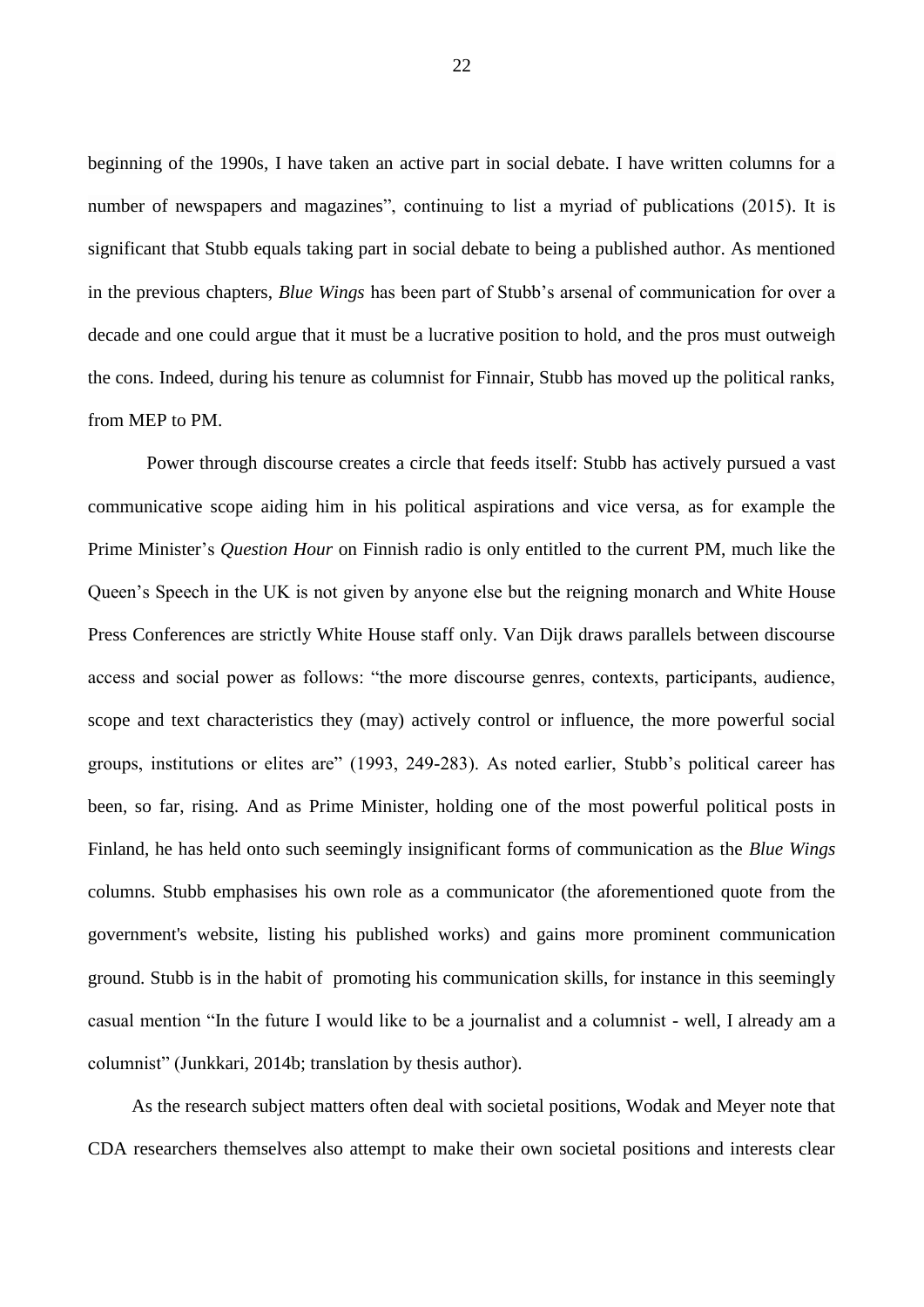and remain self-reflective while retaining their respective scientific methodologies (2-3). Van Dijk argues that "critical discourse analysts (should) take an explicit sociopolitical stance" (1993, 252-3, parenthesis original), which may well be true for seasoned, experienced researchers. However, as noted in the introduction, this thesis in tone is neutral and is based on simple curiosity of the fact that a Prime Minister chooses to write seemingly frivolous columns for a magazine with a specifically limited circulation. Media has long been a subject of research in CDA, Wodak and Meyer continuing: "Particularly the language of the mass media is scrutinized as a site of power, of struggle and also as a site where language is often apparently transparent. Media institutions often purport to be neutral, in that they provide space for public discourse, reflect states of affairs disinterestedly, and give the perceptions and arguments of the newsmakers" (12) and Fairclough has studied how the assumption that mass media is neutral in its reporting is false (1999, quoted by Wodak and Meyer, 2009, 12).

As noted by Stefan Titscher et al (2000), Fairclough deems control over discursive practices as struggle for predominance over orders of discourse. Fairclough bases his theory on Gramsci, and as noted earlier, Gramsci views hegemony as unstable and a non-constant. Fairclough finds orders of discourse as areas of "potential cultural hegemony" using former UK Prime Minister Margaret Thatcher as an example of political predominance as means to an end regarding control over discursive practices (151). As mentioned in the chapter on the nature of columns as texts, Marshall mentioned the desire of journalists to reach the status of a columnist as it establishes them as important authors. For Stubb, gaining cultural hegemony by acting as a columnist is useful in the struggle over political hegemony. Hegemony is unstable, as stated, but it does not mean that all hegemonies follow the same timeline. Stubb's political power may increase or decrease depending on election results, but his part in cultural hegemony has so far remained stable, at least in *Blue Wings* for the past ten years. *Blue Wings* does not include columns from other politicians, so Stubb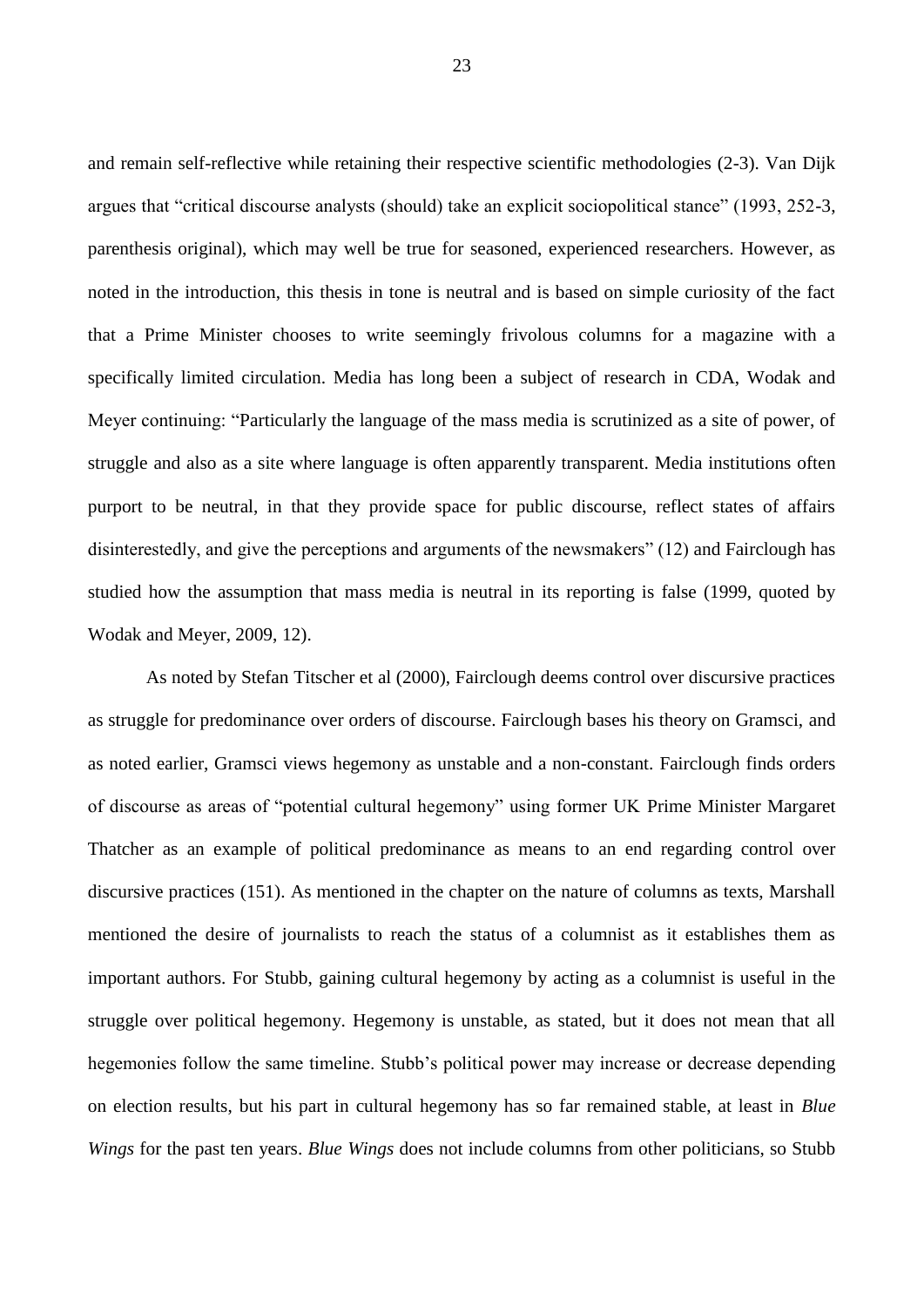has complete political hegemony in that context. These aspects have already been brought up in the chapter describing columns as a text genre, where it was mentioned that Stubb is the sole politician writing for *Blue Wings*. Chandler and Munday were quoted as saying that an equal weight should be allotted to opposing political sides, but this is clearly not the case. As stated above, Fairclough's research has shown this to be false in general when it comes to mass media. It was mentioned that Stubb does not take turns in writing columns bimonthly nor do columns from other politicians appear in the magazine. The major shareholder of Finnair is the government of Finland and therefore the presence of governmental power in its various functions is natural, perhaps even including their magazine aimed at customers. In that sense, *Blue Wings* is not as decidedly unpolitical a media site as assessed earlier in this chapter, although my argument is that the columns are nonetheless decidedly different in nature in comparison to parliament speeches or such events.

However, in the beginning of his career in *Blue Wings*, Stubb was not part of the Finnish government but a member of the European Parliament. The columnist post may as well be passed down from Foreign Minister or Trade Minister or Prime Minister to their successors if neutrality was a crucial factor, which it clearly is not. Stubb's columnist position seems to be a non-issue for his colleagues in politics, since no one has voiced displeasure in Stubb's exclusive spot in the magazine. Perhaps other politicians would appear in the magazine if they so wished, but none seem to have made the effort to attain a similar spot nor expressed interest in doing so. Furthermore, it was mentioned that leader of the Finns Party, Timo Soini, writes columns for a Finnish magazine and he does so unopposed as well. Finnish politicians seem not to mind in general. Stubb's own supposed neutrality in his column writing is discussed in the analysis chapter, in relation to his column "Guggenheim in Helsinki?" (BW Mar/2012).

Fairclough (1992) differentiates between "power in" and "power over" discourse. "Power in discourse" refers to unequal encounters such as classrooms with teacher-pupil relationships or those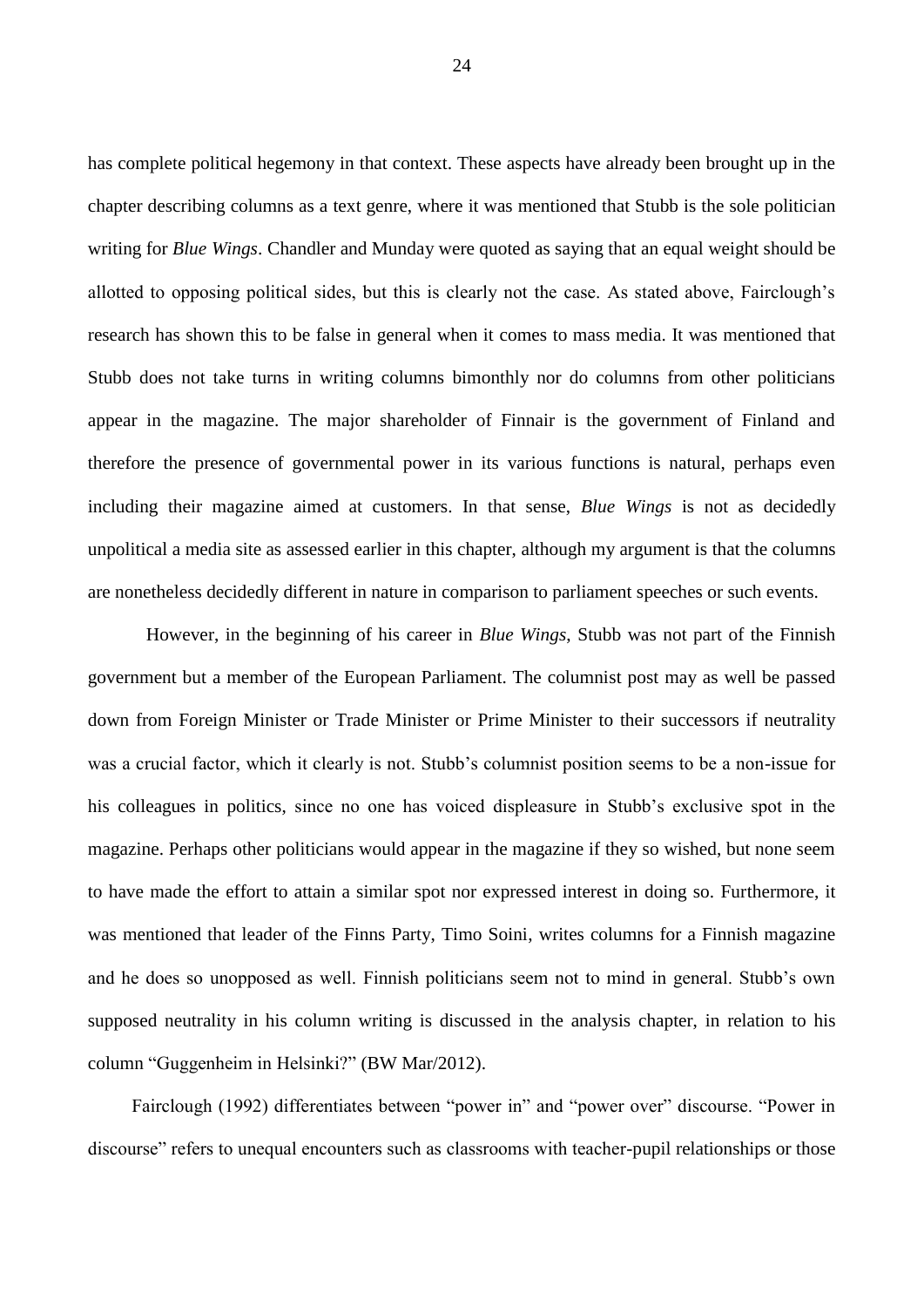of doctor-patient appointments, whereas "power over" refers to behind the scenes ability to shape and constitute orders of discourse and even control what discourses are available in the first place. This thesis is focused on the issues regarding "power over" discourse, as the research material consists of written texts and not physical events. However, the issues related to "power in" discourse are ever present due to the position of Stubb as part of the establishment. Generally speaking, the relationship between author and reader is not unequal as the reader can always choose to not read the text. This act of ignorance from the reader removes the author from any position of power. It is my argument that any text unread is powerless. The discourse between Prime Minister and citizens is equal or unequal depending on the point of view. Naturally, any Prime Minister is part of the state's elite. However, one could argue that in democracies, the voting public hold power over their Prime Minister in equal measure. Any member of the political elite can thus be removed from power. The case of Stubb and his column writing cause slight confusion regarding this differentiation between power in and power over discourse.

As an author, Stubb loses his power if readers do not take notice of his texts. As a Prime Minister, Stubb relies on the support of the public vote. However, as a Prime Minister operating as a columnist, he is in a unique position. Whether readers pay attention to his columns is seemingly meaningless regarding his political position. In other words, Stubb the Prime Minister does not lose his authority even if Stubb the author does. On the other hand, Stubb's columns may be read by an audience that have no say in his election, whether because as foreigners they have no right to vote or because they do not share Stubb's political values and choose actively not to vote for him.

As mentioned regarding hegemony, it can be political or cultural or a combination of both, and often one aids in achieving the other, but lacking hegemony in politics does not diminish the chance of cultural hegemony and vice versa. Artists may have cultural hegemony without political aspects and politicians may achieve power without cultural impact. The distinction between power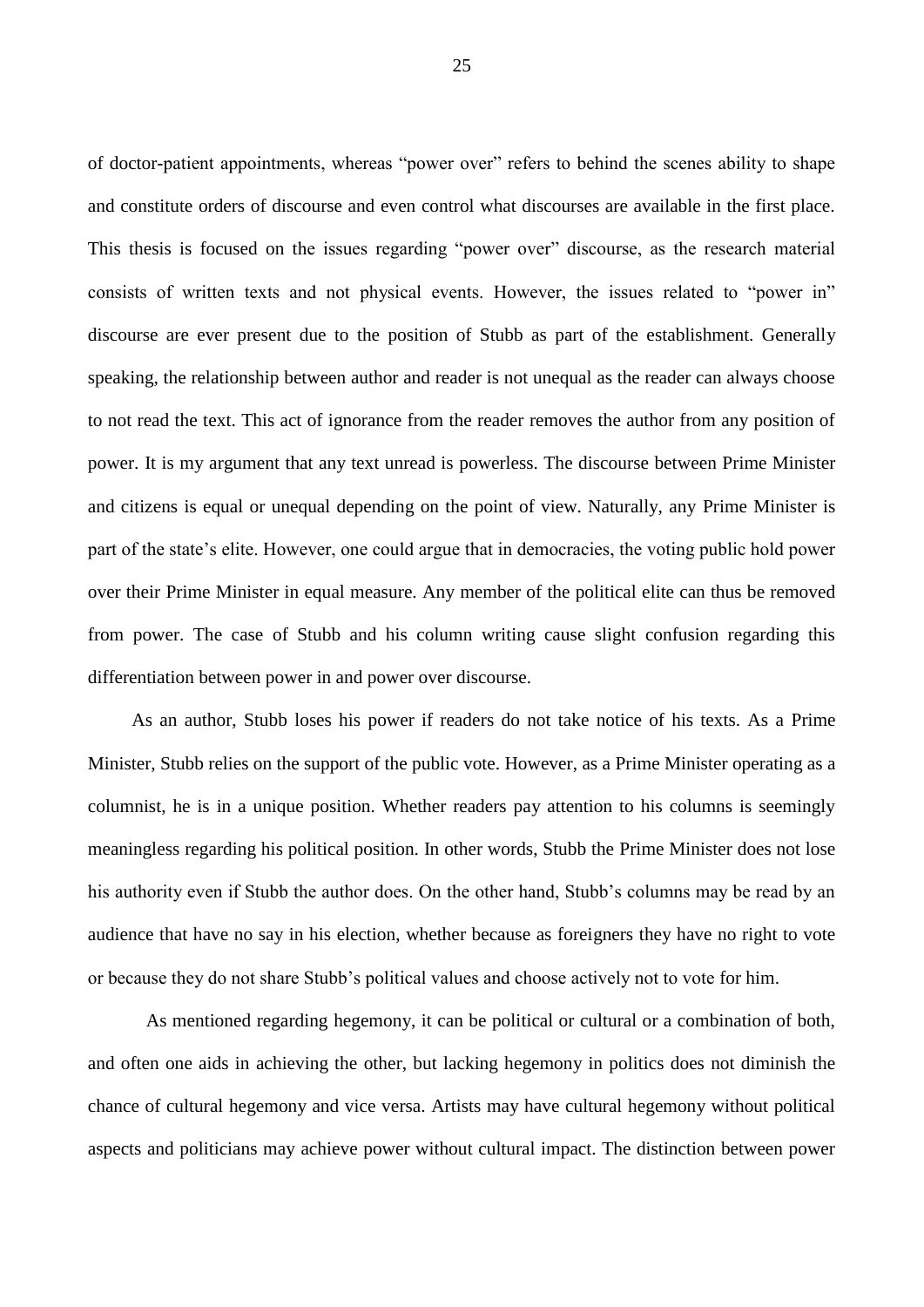in and power over discourse is further disoriented by the notion that Stubb is seeking the reader's attention in order to harvest as many votes as possible. Ultimately, he would lose his power as a politician were people to lose their interest in him in general. Ignorance of one column or even a series has limited effect in election results, as politicians can seek attention in a number of other media platforms. But ignorance altogether results in loss of power and hegemony.

Van Dijk has studied power and how it is enacted through the means of persuasion, dissimulation and manipulation, noting that "managing the minds of others is essentially the function of text and talk" and stating that this kind of cognitive power is modern and effective (1993, 254). This thesis concerns itself with a powerful political actor not only appearing in mass media but actually producing media himself and the aspects and use of power that are present. The aforementioned "power over" discourse, the ability to shape discourse and even control what discourses are available to begin with, is vital in practising the persuasion mentioned by van Dijk. Manipulation and persuasion are present in Stubb's columns as the analysis will show, and Stubb's column writing in general is part of his ability carry out power over discourse. Managing minds of others that van Dijk refers to is linked in an essential way to Bourdieu's comments about an elite worldview that becomes the viewpoint of society as a whole. This elite worldview is linked to the idea of "common ground" by Fairclough (2003). He presents three forms of assumption that allow a person in power to establish so-called "common ground" of thought. These include existential assumptions, propositional assumptions, and value assumptions.

The first includes assumptions of what is, the second assumptions of what can be or what will be, and the third assumptions about what is good or desirable, which lead to ideological assumptions (2003, 55, 58-59). My argument is that like the phenomenon of an elite worldview, which is a representation of the hegemony of said elite, this common ground is a tool for obtaining hegemony. Fairclough continues that assumed meanings are of particular ideological significance,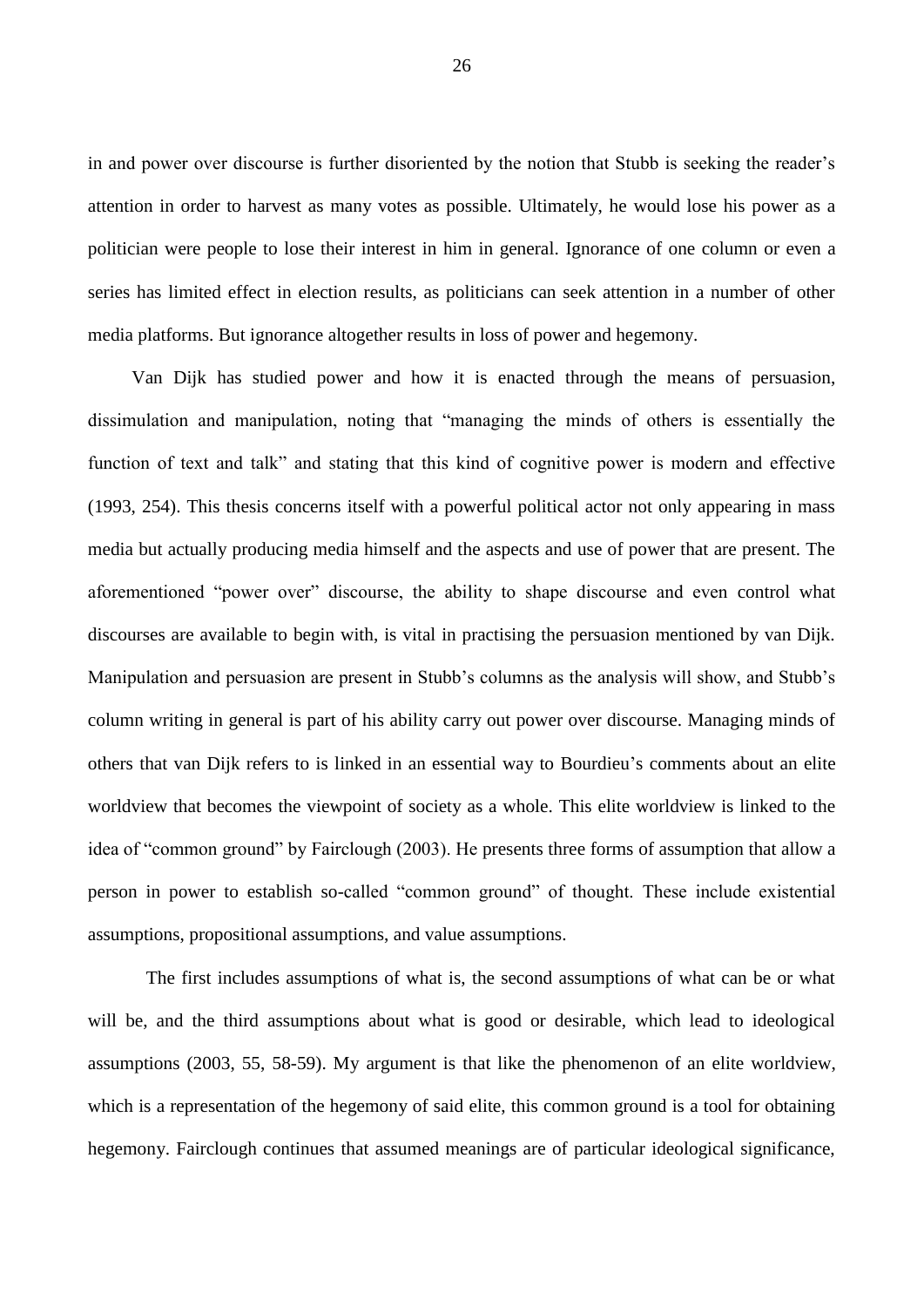and that seeking hegemony is seeking to universalize meanings in order to achieve dominance – "this is ideological work" (60). As well as the persuasion methods used by Stubb, the ideological work present in his columns is discussed in the analysis section.

Hegemony is a key concept in CDA, so let us remind ourselves of its significance in the field and regarding this thesis. According to Fairclough, it is economic, political, cultural and ideological leadership and domination in society, and about "constructing alliances, and integrating rather than simply dominating sub-ordinate classes, through ideological means, to win their consent" (2003, 61). As a politician, Stubb seeks hegemony for himself and is constructing alliances through his writings, both nationally and internationally. Stubb has political authority both in Finland as well as internationally, in his role as an MEP and later as minister with duties representing Finland globally. This dual role is significant and not without its implications regarding his discourse, which are considered in the analysis.

As mentioned in the chapter on columns, as a text genre, column writing as an act is executing exclusivity, which as mentioned above is the operating tool of power according to Foucault. Not everyone is granted such a privilege, the less powerful are excluded from this practice and may only observe. In this thesis, the discourse of the columns and the discourse of the author's position in society are intertwined and the very core of the following analysis. Just as any text is intertextually connected to other texts, the produced discourse is always related to the author. Unlike in literature, in fiction writing, where the texts may stand on their own (The Author is Dead school of thought), columns as a genre rely on acknowledgment of authorship, as discussed earlier. Stubb would not be entitled to his position as a columnist were it not for his position in politics and in the same vein, the columns would not be published were they not written by Stubb. Bluntly put, a lesser known author would have to produce better material. An otherwise unknown journalist may reach a columnist's status by first proving their skills in regular newspaper reporting. Stubb's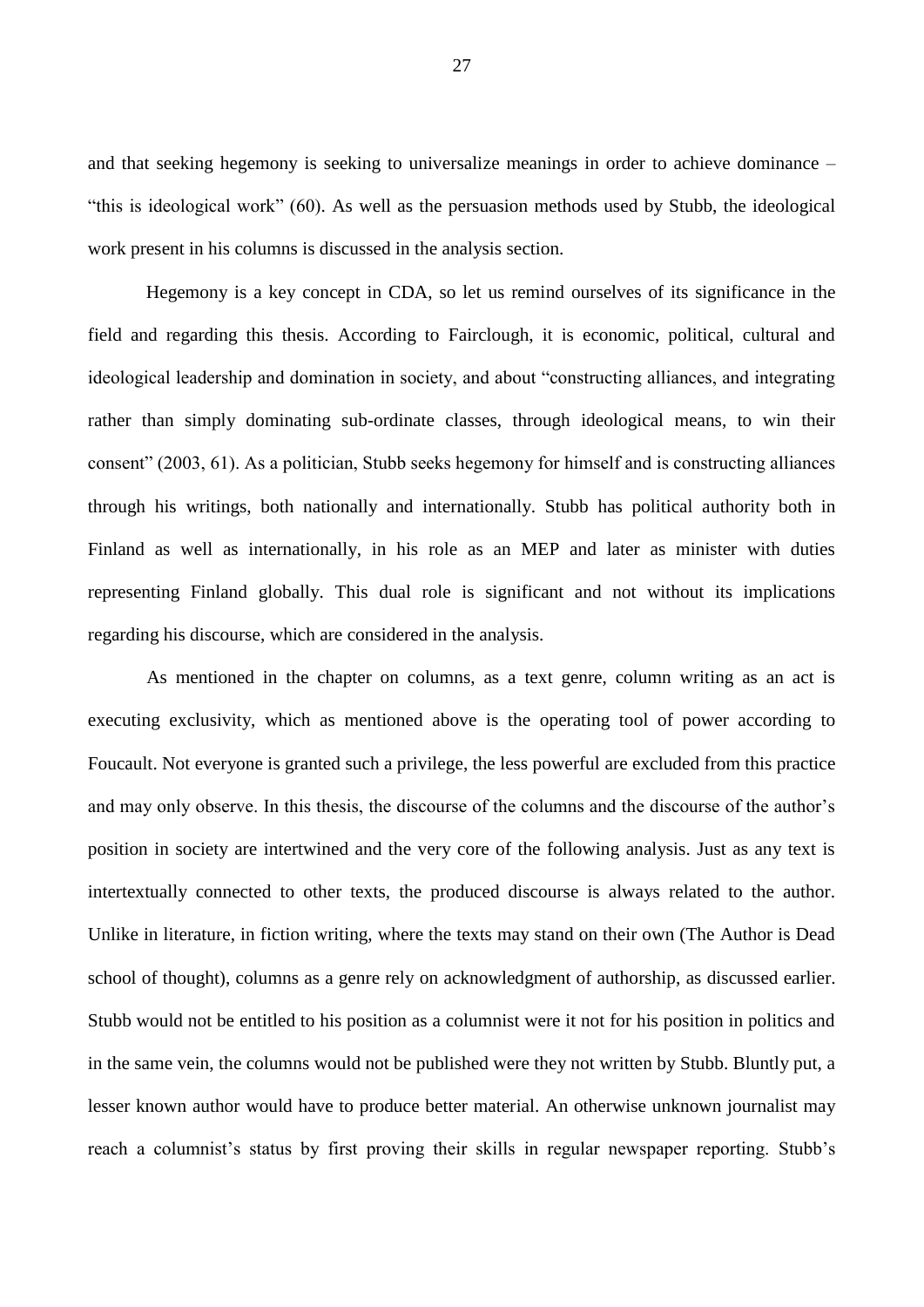opinion pieces are worthy of publication because they are *his* opinions. Once the powerful position has been established, what does the columnist choose to do with the acquired power? The need to persuade and build common ground has been mentioned and in the analysis section, these aspects are explored further.

The concept of framing features prominently in CDA as well as in other fields. Like CDA, framing as a theory is multidisciplinary, as Scheufele notes: "Framing theory has its roots in a number of disciplinary traditions, and different scholars have defined framing as a concept at different levels of analysis (1999, quoted by Scheufele in 17, 2009) The origins of framing theory in general are linked to agenda setting theory, a term first coined by Professors of Mass Communications Max McCombs and Donald Shaw in their study on the 1968 US presidential elections, in which they discuss the effect of media coverage on the electors' views on what election themes are of importance. As CDA concerns itself with issues of political power, it is intertwined with agenda setting theory and therefore different approaches to framing are present in the field. Framing, according to Fairclough, is incorporating the voice of another into a text (2003, 53). Fairclough studies the framing used in news reporting regarding the 1999 handover (a problematic term in itself in Fairclough's view) of two Libyan nationals for the trial over the 1988 Lockerbie bombing. Fairclough concludes that despite the seemingly positive 'balance' between the representation of the Libyan government and the Western governments involved, the reporting "seems more problematic, and less favourable to the Libyan government" (2003, 52-53). As an example, Fairclough notes the usage of the verb *demand* in the reporting about the UN's stance on the matter: "Part of the framing here is the choice of 'demand' as the reporting verb – it is highly improbable that the [UN] Secretary-General said 'I demand that…', so 'demand' rather than, for example, 'ask' would seem to be a framing conducive to an interpretation which casts the Libyans in an unfavourable light: if the supposedly impartial UN is getting tough with Libya, they must be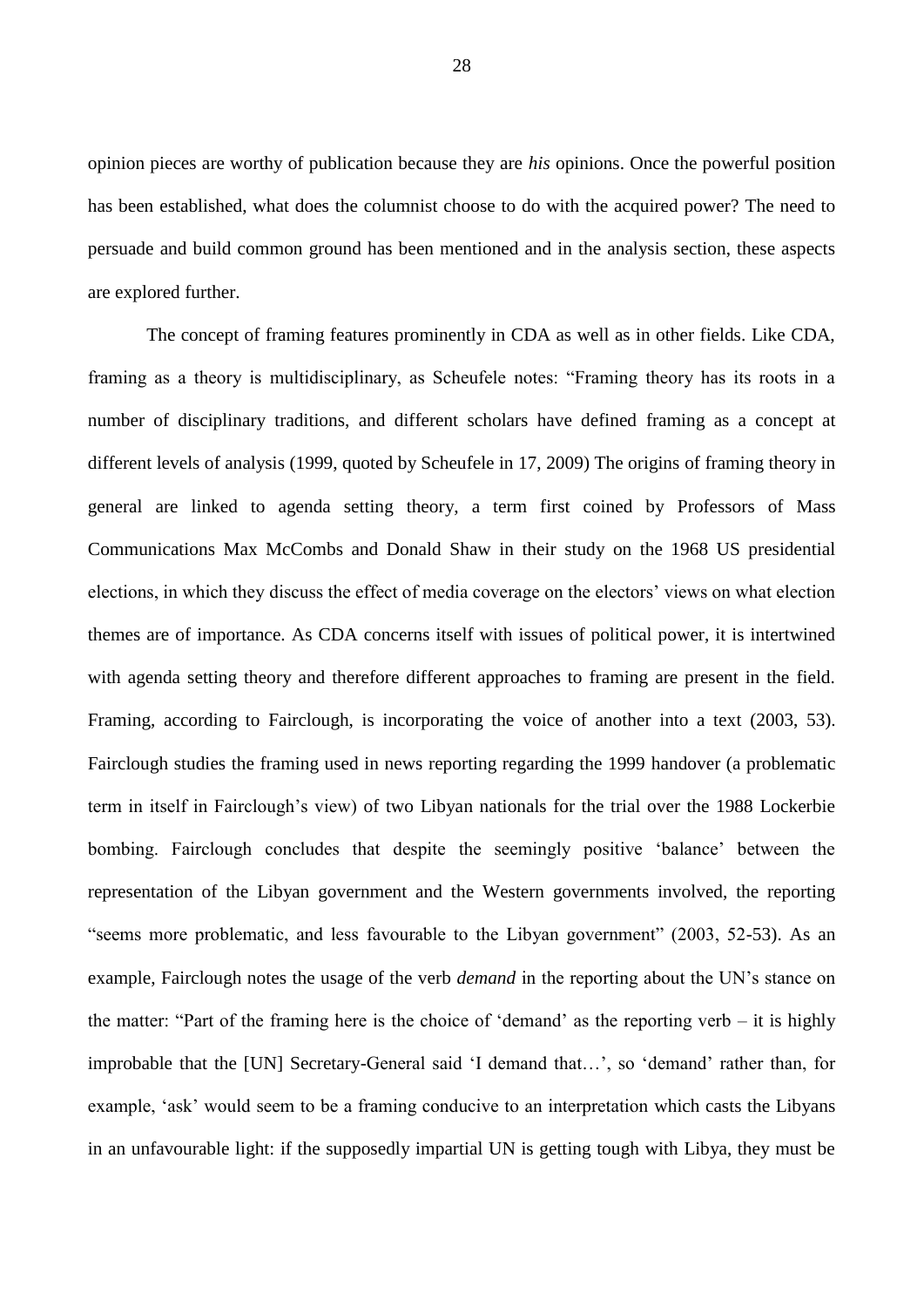in the wrong." In this case, Fairclough has studied the language of mass media. Additionally, Fairclough utilizes framing techniques by Basil Bernstein (2003, 53), Professor of Sociology of Education. These techniques are useful for the analysis of organisations and social events such as classroom environment. For the purposes of this study it is beneficial to follow the argumentation of Scheufele, that framing is intertwined with both the creation and social negotiation in three related areas: those of journalistic norms, political actors and cultural contexts (2009, 22). These three areas are coincidentally apparent in the source material for this thesis: Stubb is a political actor who writes columns, which follow journalistic norms, in the cultural contexts of both the international and the domestic. As the source material consists of magazine columns, it is natural to seek out an approach related to journalism.

To aid in the analysis of Stubb's columns, the framing categorization by Professor of Communications Gail T. Fairhurst and businessman Robert A. Sarr will be used. According to them, framing consists of three elements: Language, Thought, and Forethought (1996, quoted by Deetz et al, 1999, 72). Language helps us to remember information and acts to transform the way in which we view situations, much like the definition of discourse earlier. To use language, people must have thought and reflected on their own interpretive frameworks and those of others. Sarr & Fairhurst have construed a categorisation of different framing techniques, which consists of altogether seven different categories:

- 1. Metaphor: To give an idea or program a new meaning by comparing it to something else.
- 2. Stories (myths and legends): To frame a subject by anecdote in a vivid and memorable way.
- 3.Traditions (rites, rituals and ceremonies): To pattern and define an organization at regular time increments to confirm and reproduce organizational values.

4. Slogans, jargon and catchphrases: To frame a subject in a memorable and familiar fashion.

29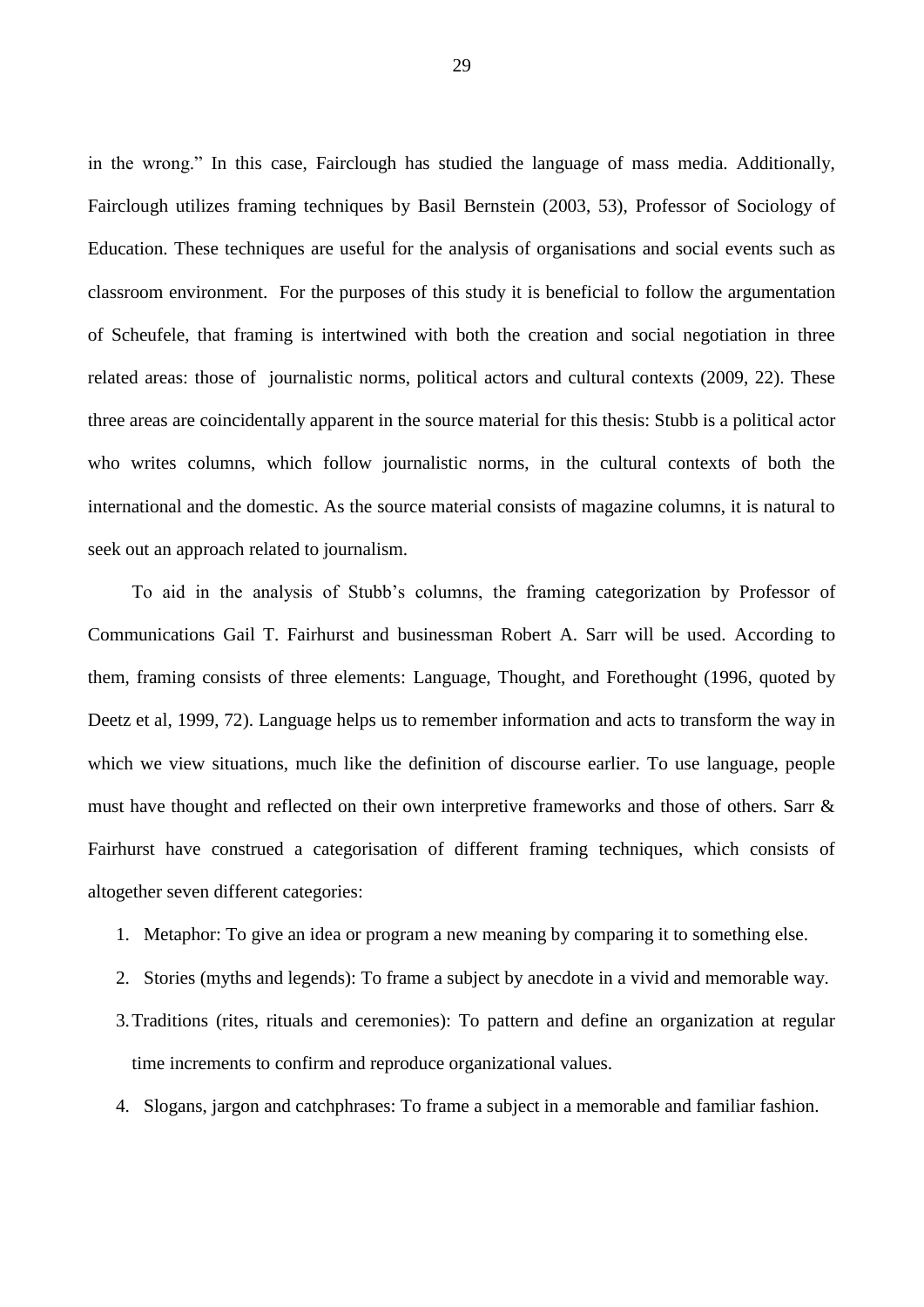- 5.Artifacts: To illuminate corporate values through physical vestiges (sometimes in a way language cannot).
- 6. Contrast: To describe a subject in terms of what it is not.
- 7. Spin: to talk about a concept so as to give it a positive or negative connotation.

This categorisation has originally related to organisations, but I wished to examine if and how this categorisation works in the analysis of magazine columns. Stubb writes his columns for a company magazine, Finnair's *Blue Wings*, and during the time period of 2005 – 2014 he also acts as a Minister of Trade, directly dealing with Finnish business and economics. The combination of the backgrounds of Fairhurst & Sarr, that of an academic dealing with communications and a business chairman, is especially interesting in this sense. The categorisation has originally been published in *The art of framing: managing the language of leadership* which is particularly apt as Stubb has sought out and indeed achieved political leadership. According to Fairhurst and Sarr, language is the most tangible tool used by effective leaders in achieving their desired outcomes (quoted by Hackman and Johnson, 2013, 2).

In the following analysis section, I will use this categorisation, as well as the aforementioned CDA theorisation, as an aid in seeking out answers to the questions first mentioned in the introduction: What kind of power relations are present in Stubb's columns and what kind of discourse do the columns entail? As mentioned in the section on columns as a specific text format, authorship is a vital issue regarding these texts. The opportunity to write columns is unique in itself. Anyone can write letters to the editor, and editors voice the opinion of publications as a whole. But only a selected group are entitled to the restricted space of a column. Concepts and previous research from media and cultural studies is additionally used to study the aspects of political celebrity that are discovered through the categorisation and further theorisation.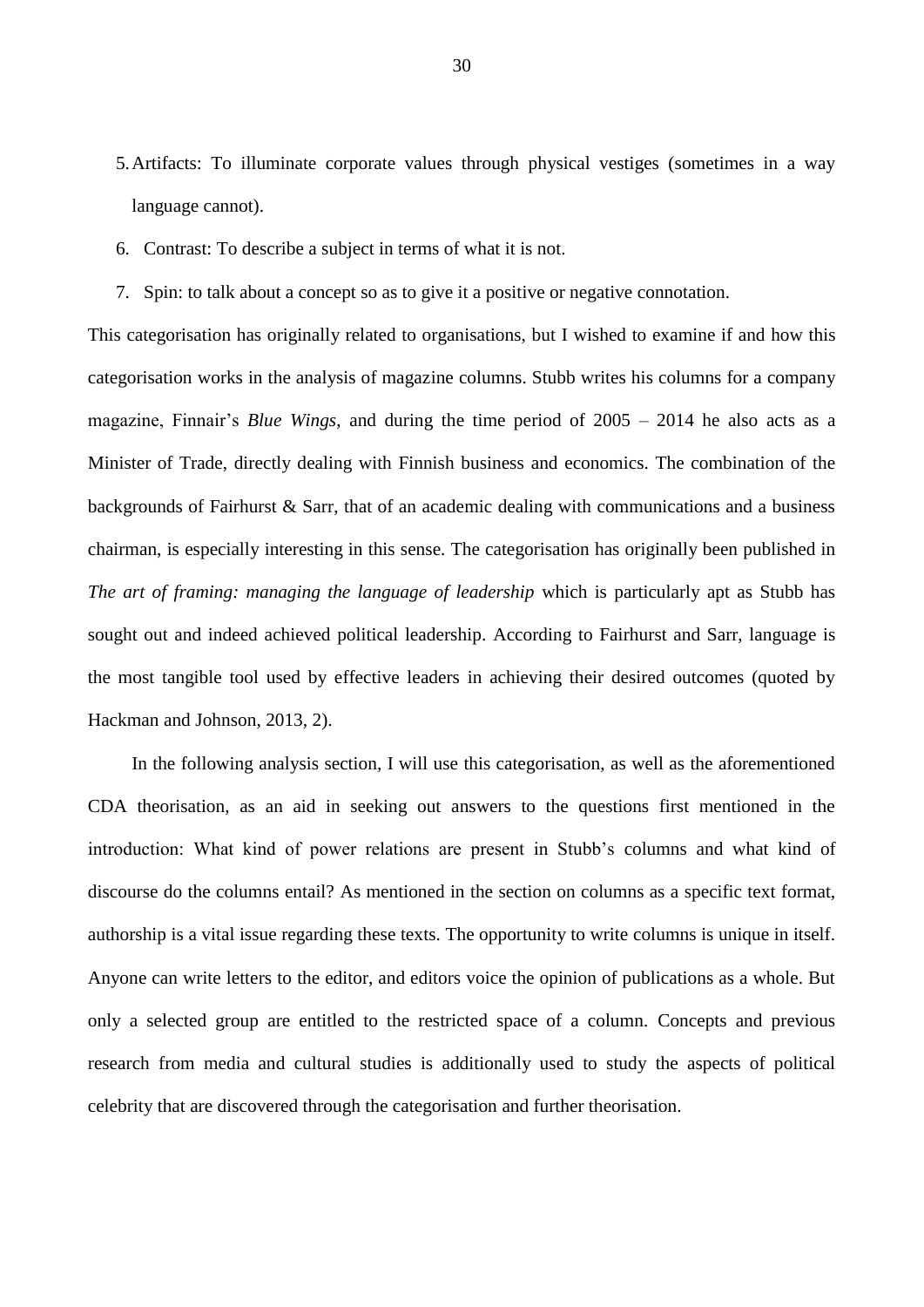## <span id="page-33-0"></span>4. Analysis

The analysis section of this thesis consists of three subsections. First, the columns are categorised following the seven-point framework by Fairhurst & Sarr, introduced in the previous chapter. The emerging significant themes found in the discourse of Stubb's columns are then discussed in the following subsections, focusing on the relationship between politics and sports (a prominent topic in Stubb's columns) and the implications of Stubb's self-promotion in his writings related to his political stance, as well as the importance of context regarding Stubb's columns. The similarities between Boris Johnson and Stubb are also examined and the concept of international political celebrity is discussed in relation to the aforementioned politicians.

#### <span id="page-33-1"></span>**4.1 Through a Seven-Fold Categorisation to a "Three-Point Schema"**

This section includes the analysis of Stubb's columns. As said, there are altogether 96 columns included in the analysis and discussing each individual text would not be beneficial nor kind to the reader or for gathering evidence. Instead, the columns are first approached through the concept of framing. This categorization is based on theories founded on mass communications. As Stubb's columns are part of journalism, I wanted to examine if this categorization is usable in analysis of this kind.

The seven categories coined by Fairhurst & Sarr (1996) are as follows:

- 1. Metaphor: To give an idea or program a new meaning by comparing it to something else.
- 2. Stories (myths and legends): To frame a subject by anecdote in a vivid and memorable way.
- 3. Traditions (rites, rituals and ceremonies): To pattern and define an organization at regular time increments to confirm and reproduce organizational values.
- 4. Slogans, jargon and catchphrases: To frame a subject in a memorable and familiar fashion.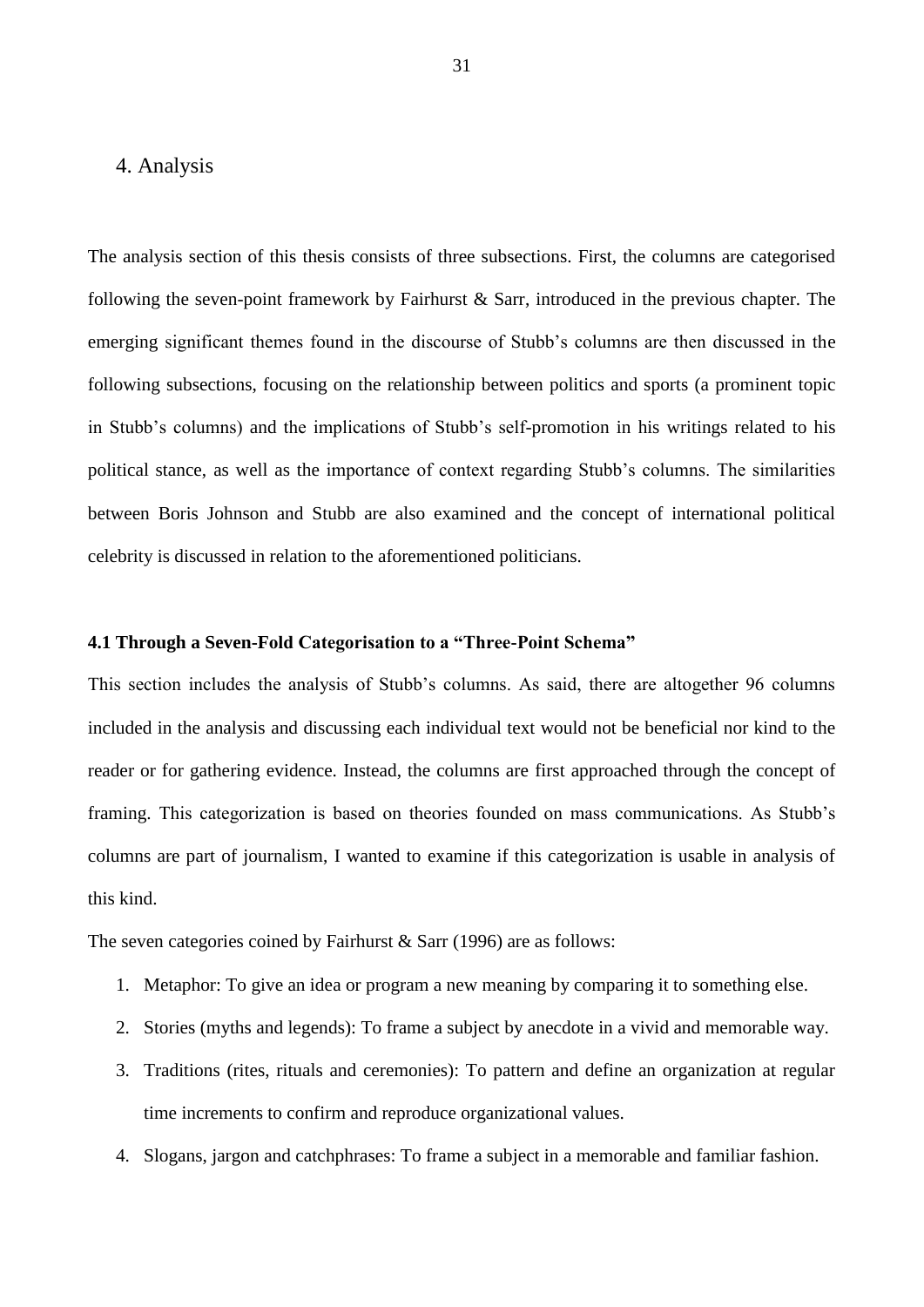- 5. Artifacts: To illuminate corporate values through physical vestiges (sometimes in a way language cannot).
- 6. Contrast: To describe a subject in terms of what it is not.
- 7. Spin: to talk about a concept so as to give it a positive or negative connotation.

As there is major overlap between the different categories and additionally, categorisation is subjective, Stubb's columns are not strictly categorised individually. That is to say that they are not individually labelled and subsequently quantified. No numeric data is available, as it would be unreliable and moreover, futile in this context and would not improve upon any findings of analysis. Instead, I will present the different categories and provide examples of columns that fall under each categorisation and discuss the implications of framing that arise from this. Additionally, the major themes that prevail in Stubb's columns that were discovered through the categorisation process are presented and a selection of these themes is given a closer inspection.

Before embarking on the analysis, some observations regarding exclusion have to be made. The international topics related to the columns are more of interest in this thesis, whereas domestic, Finnish issues are of minimal concern. For instance, columns promoting Finland as a travel destination are left out for the most part, as their aim and function is to attract customers to Finnair and to increase tourism in Finland. Examples include "In love with Lapland" (BW May/2009), "Finland's gold medal celebration" (BW Oct/2010) discussing Newsweek magazine's country ranking in which Finland came in at number one, a playful comparison "Finland vs. Sweden" during ice hockey world championships (BW Apr/2013), "Invest in Finland!" the title of which is eponymous with its content (BW May/2013) and "Long live Nokia!" (BW Oct/2013) which is technically about the company but basically the same as writing about Finland. Stubb was at the time the Minister of European Affairs and Foreign Trade of Finland and writes that "[Nokia] was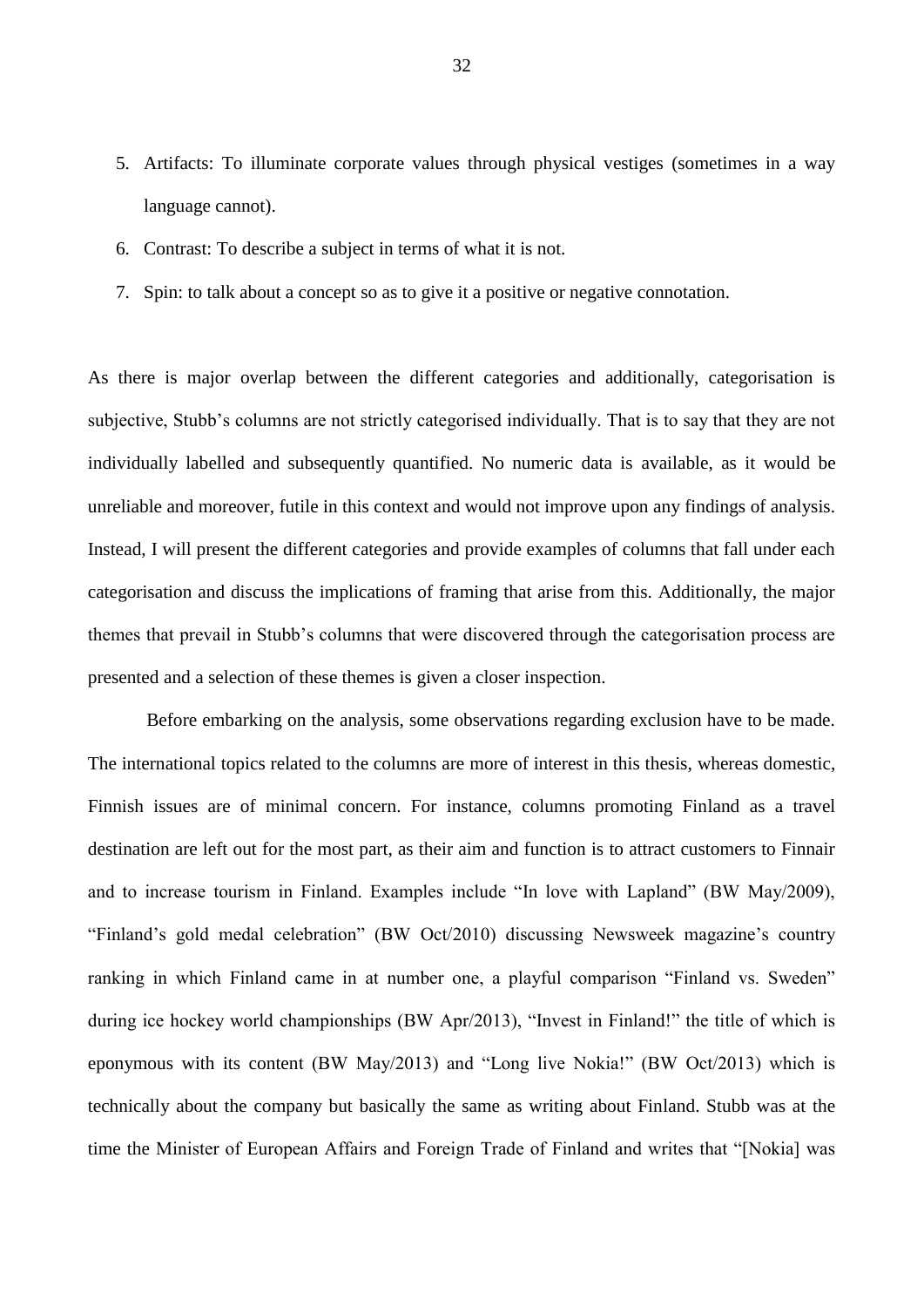part of the DNA of modern Finland. . . .", a quote also highlighted in the column layout. The reasoning behind this decision is that the content of these columns are not suitable material for analysis for this thesis. The columns depicting Finland in a positive light (that is, all of them) are naturally advertisement for the country and for Finnair as the route provider to said country. Finland as a state is Stubb's employer, as is Finnair, more directly Stubb's employer as the magazine owner. Anything that benefits Finland will automatically benefit both Finnair and Stubb, so these kinds of columns are self-explanatory. That is not to say that they are not worthy of a closer inspection, but they are not of keen interest regarding this particular thesis. The columns promoting Finland would be more suitable research material for those interested in issues related to marketing, travel and tourism and cultural anthropology, to name but a few.

The themes that are of interest regarding this thesis include sports as a political tool, selfpromotion in relation to political celebrity, and the question of context in relation to power. Selfpromotion refers in this case not only to the obvious vote-seeking behaviour of a politician but to the way Stubb simultaneously promotes the ideal way of being and living and the way he himself behaves. These topics emerged from the categorisation process as the most suitable material for this thesis, as they contain the most internationally relevant material and themes that are of interest to English Language and Literature studies. Other major themes were also present, but as shown by examples regarding Finland-related columns, they are less interesting in this field of study. Similarly, themes such as economics or politics would be of interest for research done in either field. That is not to say that they are not of interest to this thesis, but as stressed above, they appear here in an international context. In other words, in-depth discussion regarding discourse of domestic politics in Stubb's columns is best left to the field of political science. International, especially Anglo American topics are given deliberate preference due to the field of study, English Language and Literature. Before closer inspection of sports as a political tool, self-promotion in relation to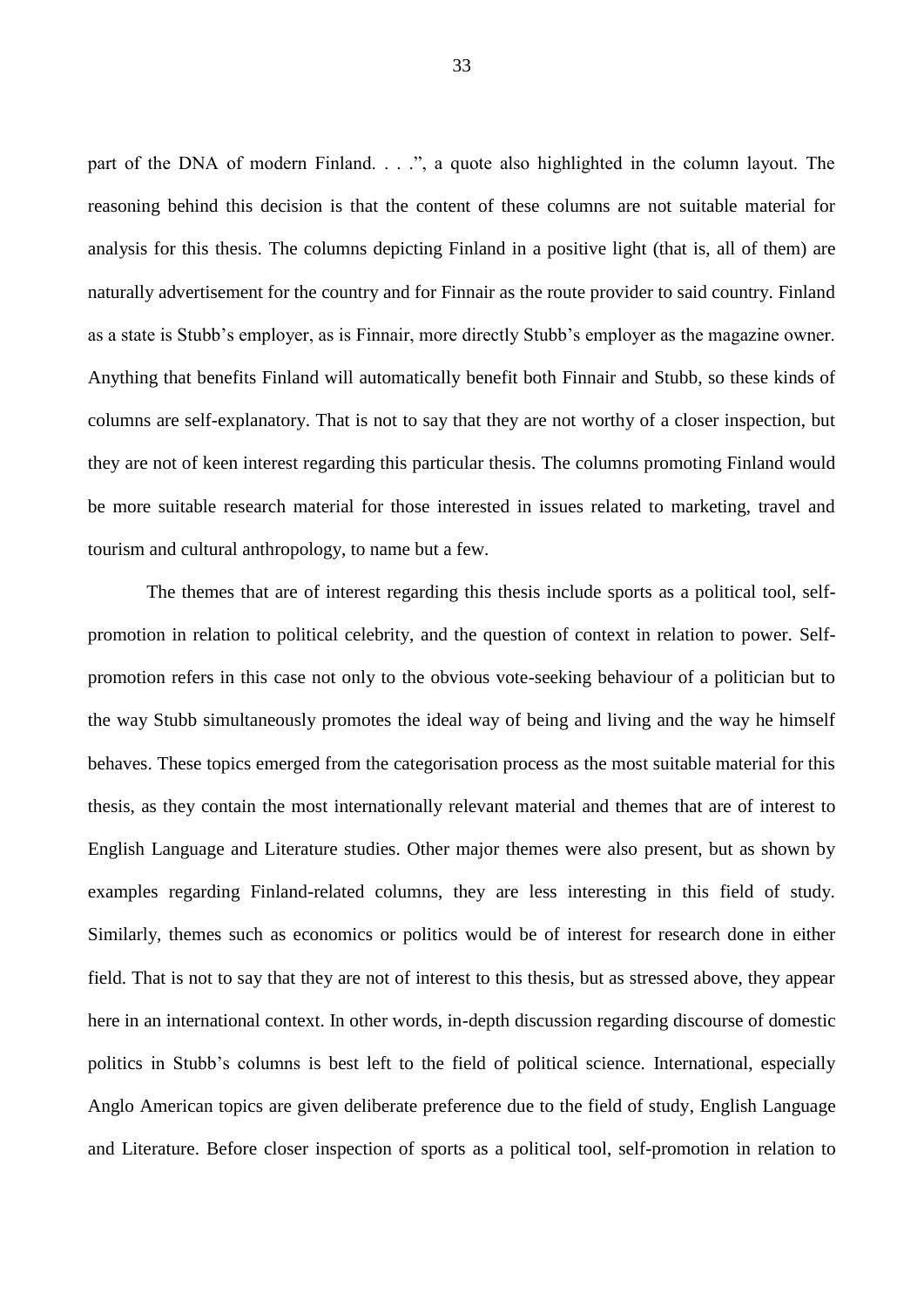political celebrity, and the question of context in relation to power, which appear later in the analysis, the results of the categorisation are presented.

The first category of *Metaphor* is present, for example, in the following columns "The United States of Europe" (BW May/07) in which Stubb compares the European Union with the United States and contemplates that the former should adopt positive traits of the latter, a concept revisited a year later in the very similar "What Europeans can learn from Americans" (BW Mar/08). Columns categorized under Metaphor that do not contain promotion of the US include "On politics and children" (BW Nov/2010), in which Stubb gives new meaning to both topics by comparing dealing with children to dealing with politicians.

The second category, *Stories*, is a very common one and overlaps with other categories. This is hardly surprising, since it is likely the wish of most writers of any kind to make their texts memorable and storytelling is an effective technique in achieving this. Examples include "Yo, EU cool!" (BW Mar/2007) discussed later in this section, "The EU loves you, dear consumer" (BW Apr/2007) depicting various fictional snippets of situations where consumers benefit from EU regulations, "I want my liquids back!" (BW Oct/2007) in which Stubb takes a stand against airport security measures (discussed in the third section of analysis). Directly political level of discourse is present in numerous columns. In "When world trade became sexy again" (BW May/2014) Stubb, as minister for European Affairs and Foreign Trade, discusses free trade negotiations between the United States and the European Union. In the column Stubb, in Fairclough's terms, blatantly assumes, "taking as an unquestioned and unavoidable reality, the factuality of a global economy (e.g. assuming the existence of a global marketplace . . .)" (2003, 58). Fairclough reminds us that ideological work of text is a tool in achieving hegemony through universalisation of particular discourse (2003, 58). In these cases, Stubb makes no effort to hide the ideological work present in his columns.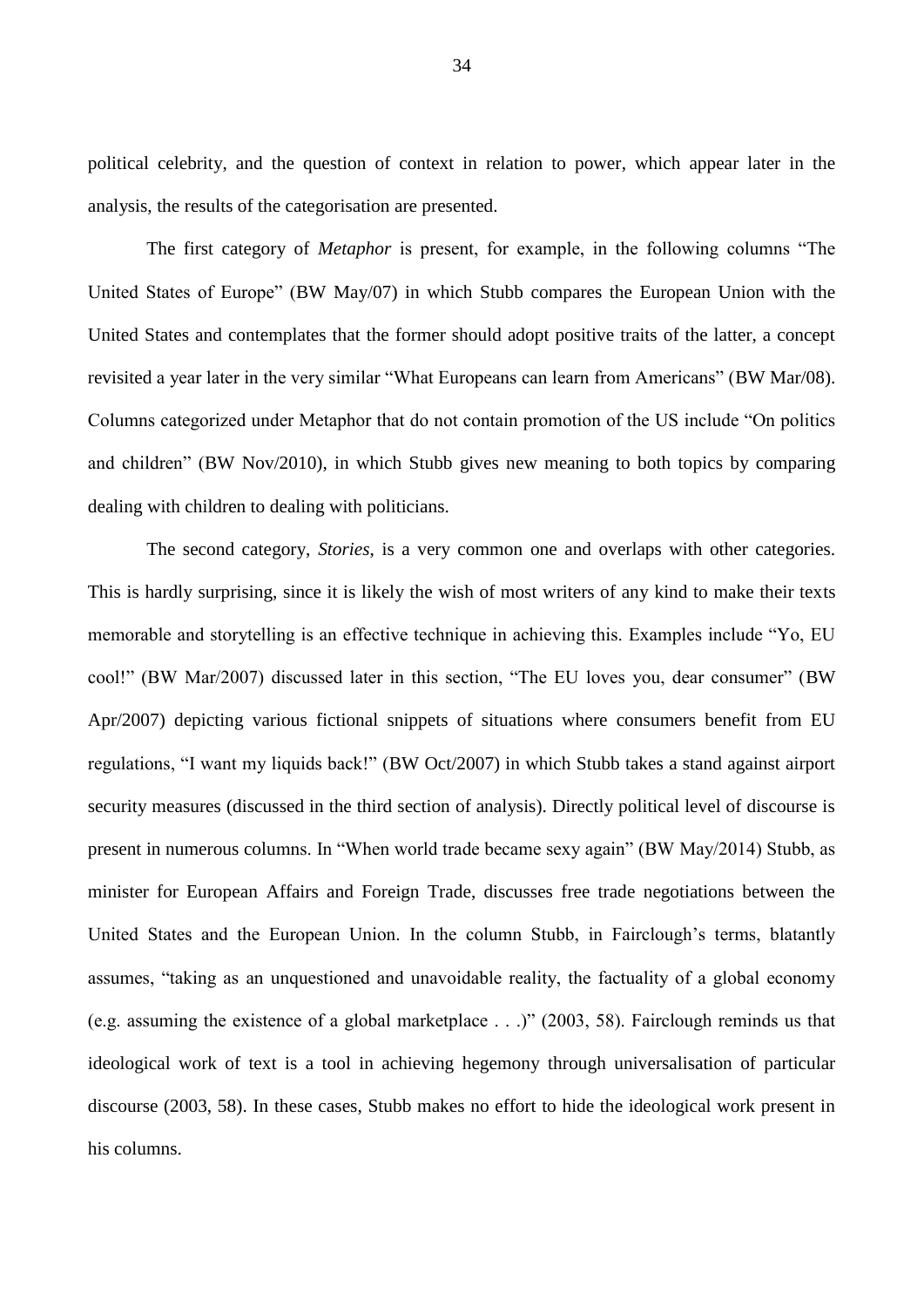Also in the *Stories* category is "Election night history" (BW May/2011). This column recounts in story format the events of the 2011 Parliamentary Elections. The elections were held 17 April 2011, and in the column from the same month Stubb seems very aware of the timing. The column, "What in the world is happening?" begins with a moving account of Stubb beginning his tenure as Foreign Minister of Finland in 2008 by having to react to a fatal bus crash involving Finnish citizens in Málaga, Spain. The column ends with a seemingly innocent "I might have not known what I was getting into three years ago, but given a choice, I would surely do it all over again." Noting the timing of this statement it reads like a direct plea to voters. Elections quarantine was discussed in the chapter discussing column writing in general, and it was noted that any such restrictions are not placed upon Stubb. As magazines need to be edited long before publication time, it would be difficult to apply any restrictions on Stubb, and usually these quarantines are based on a so-called "gentleman's agreement". Nonetheless, it would appear that Stubb is aware of what kind of content to produce at what time.

The third category of *Traditions, rites, rituals and ceremonies* was used in several columns. "Partytime in Finland" (BW Dec/05) describes the Finnish Independence Day Gala, a unique Finnish phenomenon during which the president and their spouse greet their invited guests (approximately 2000 individuals, including all elected politicians but also war veterans, artists and so-called regular folk) during a televised gala that remains the most watched television programme each year (Hirvikorpi, 2006; Finnpanel, 2007). The column is written in an Anglo American manner, with Stubb comparing the televised event to the American football event Super Bowl and noting that "The President's Castle is not Buckingham Palace." Additional examples of columns under the heading of *Traditions* include "The ultimate holiday" (BW Feb/2009) in which Stubb contemplates his need for at least four holidays a year, "January in moderation" (BW Jan/2014)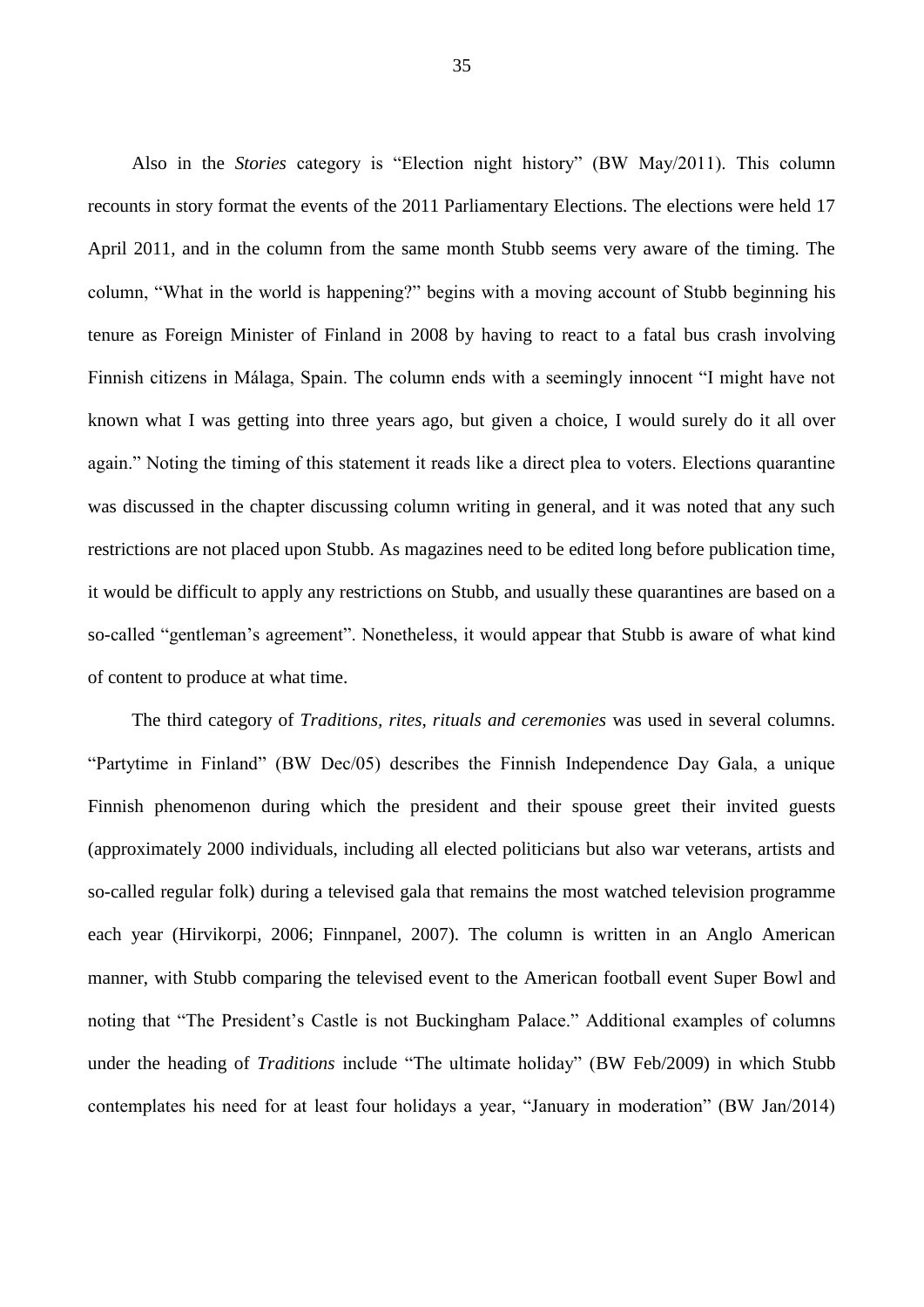regarding New Year's resolutions and the concept of alcohol-free "Dropless January", which Stubb sums up thus "Some succeed, others don't". These columns are further discussed later in the thesis.

The fourth category of *Slogans, jargon and catchphrases* was extremely prominent. They appear all the time; every column is littered with numerous examples. Along with the seventh category of *Spin*, this may be the most prominent of all. A column picked at random includes the following example: "Why am I so enthusiastic about it [a report of Brand of Finland]? Because this is real, practical stuff. The report concludes that Finland has three strengths above all: great schools, clean nature and functional society" ("Consider it solved", BW Jan/2011) which contains two elements of Stubb's commonly used jargon: questioning himself on behalf of the reader and "talking in threes", that is, exercising a three-point schema. Stubb's linguistic mannerisms are discussed further in the section on political celebrity.

Oddly enough, even the fifth category of *Artifacts* was present in one column. In the June-August issue of 2009, Stubb describes and discusses the Finnish national flag, a "physical vestige that illuminates corporate values", or in this case, the values of a nation state. The column, "True blue and white", describes the flag's history and customs related to the proper use and display of the flag. Category six, *Contrast*, was less prominent, but nonetheless found in "The Working Family" (BW Feb/2007) in which Stubb discusses complications of finding perfect CEOs and perfect parents and ponders if that is even possible.

The near absence of the sixth category is perhaps explained by the abundance of the following seventh category, *Spin*. The concept of spin in general is closely connected to politics and politicians and therefore it is not surprising to find that most of Stubb's columns entail spin, usually of the positive variety. Avoiding negative connotations and therefore negativity in general is undoubtedly a conscious choice. Stubb brands himself as a positive figure and therefore the use of positive spin in lieu of negative is understandable. Examples of very straightforward usage of spin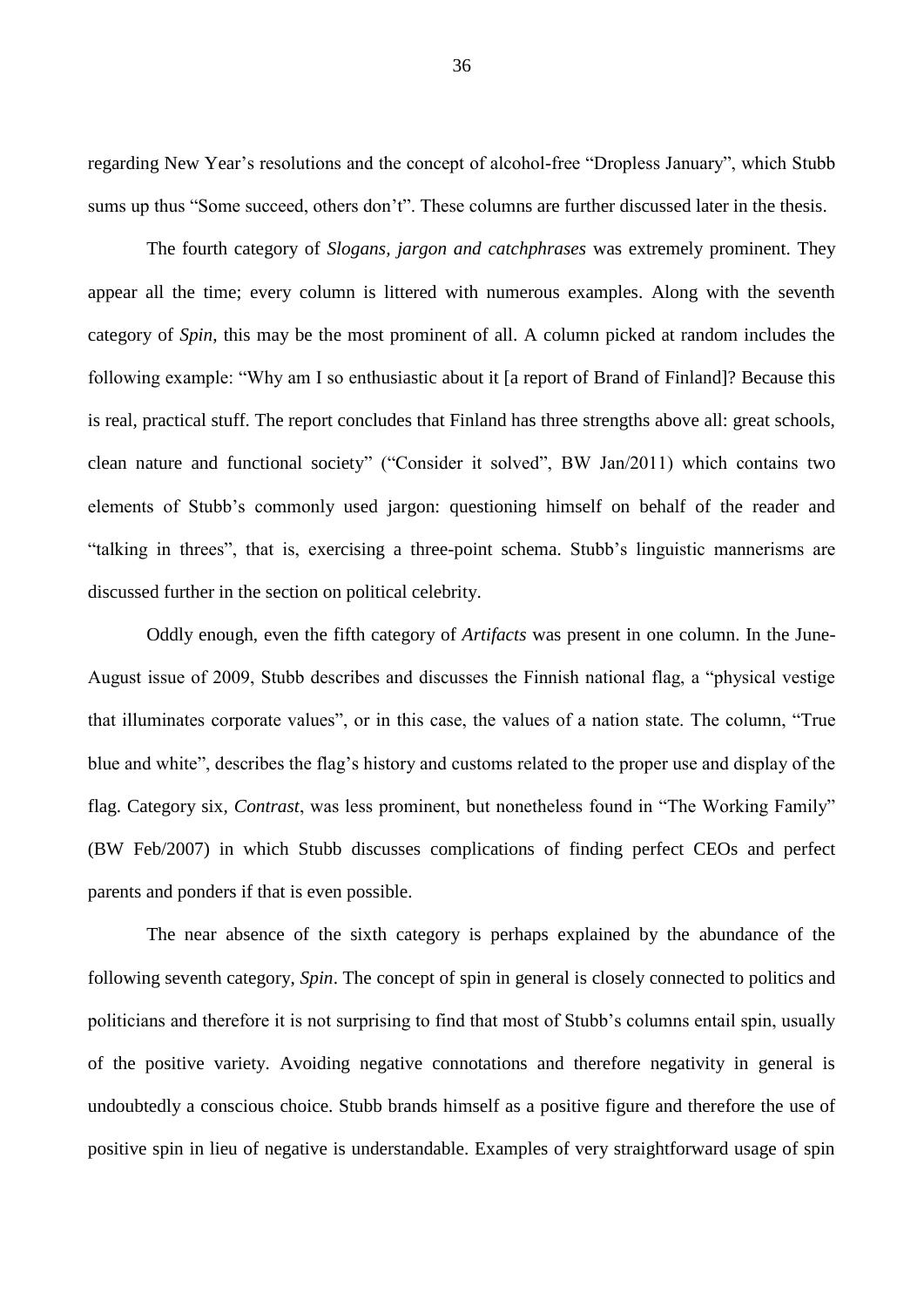include the aforementioned "The EU loves you, dear consumer" (BW Apr/2007), "Welcoming Bulgaria and Romania" (BW Jan/2007) putting a positive spin on the expansion of the EU and "Falling for Asia" (BW Jan/2010) in which Stubb once again questions himself "Why am I telling you all this?" continuing to answer that the fastest route to said continent is via Helsinki, "Languages are good for you" (BW Jan/2012) discussing languages and foreign language learning, which besides framing such acts as positives, also frame the multilingual Stubb in a positive way. "The power of social media" (BW Feb/2013) consisting of positive spin on social media, in which Stubb informs readers that Twitter is his "main source of news", is discussed in the last section of analysis.

An interesting case of spin is present in "Guggenheim in Helsinki?" from March 2012, in which Stubb pretends to be neutral on the matter of whether a Guggenheim museum ought to be erected in Finland's capital city but nonetheless is revealed to be all for it. As acknowledged in the theoretical background chapter, CDA has long been invested in inspecting the language of mass media. Wodak and Meyer noted that illusory transparency, neutrality and disinterest is common in mass media, followed by references to Fairclough's research that proves neutrality and balance to be a myth. As mentioned, this thesis concerns itself with an inherently biased object of media, a politician, producing media himself. In the column on the Guggenheim project, Stubb feigns disinterest, "given the choice I would probably opt for a brand new stadium in the centre of town... But I think the Guggenheim is the best thing that has happened to Helsinki in a long time", and even attaches oppositors of the museum negative connotations of anti-Americanism which in converse frame Stubb pro-American: "The anti-Guggenheim crowd has been louder than the museum's proponents. So much so that the debate has been rather one-side. The funny thing is that those people who often promote culture have been the most fervent opponents. This naturally has nothing to do with the fact that the project is commercial and has its roots in the US." Additionally,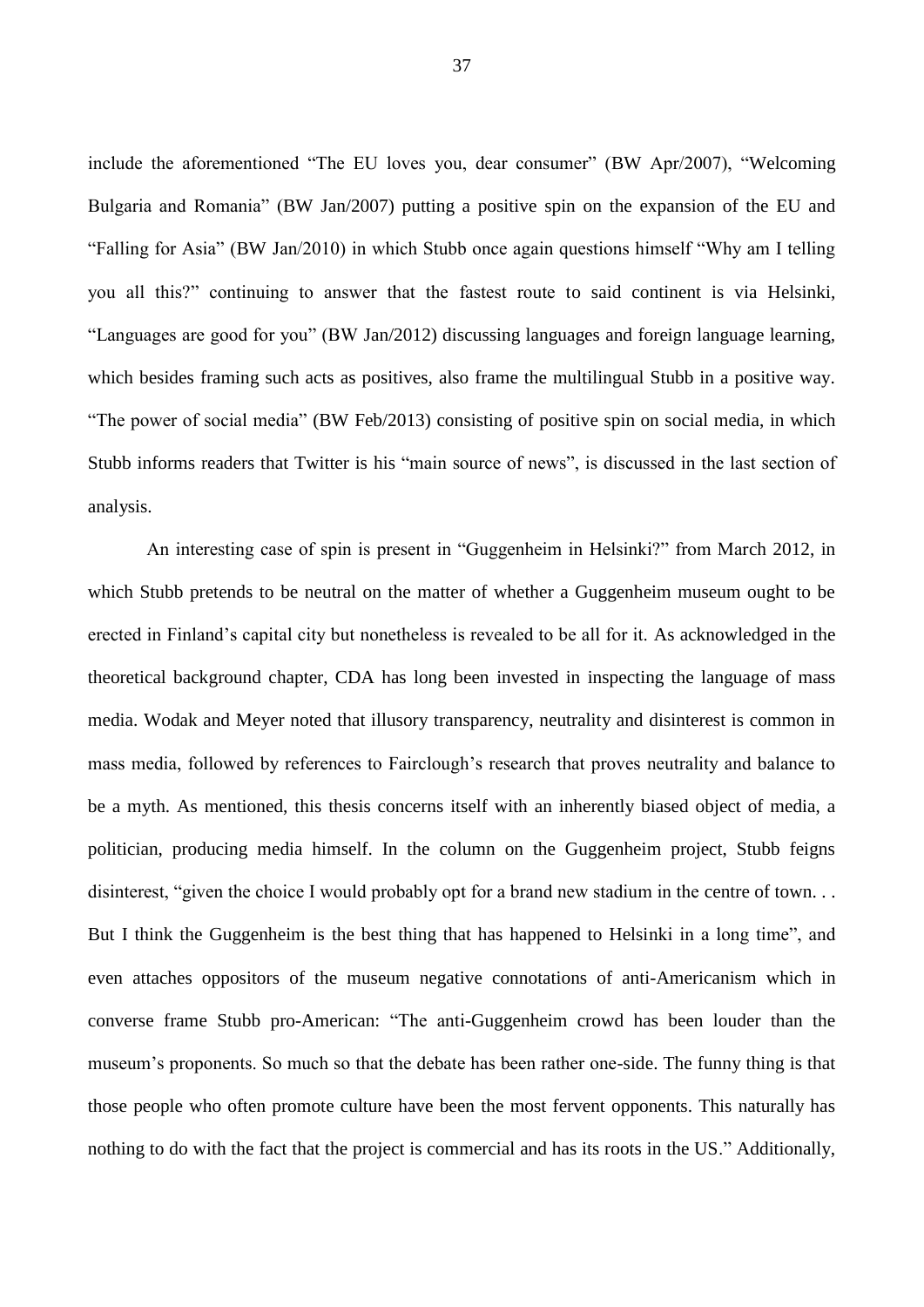it is equally important what Stubb leaves implicitly unsaid. He mentions the successful Guggenheim museum in Bilbao, Spain, but ignores the idea that the famously pleasing Spanish weather may play a factor in the museum's success there. Stubb employs the same supposed neutrality the aforementioned CDA experts have connected to media institutions on a larger scale.

As noted, strict categorisation was impossible since most columns overlap or fall in between categories. The column depicting the Finnish flag was the only example of a column that could be categorised as *Artifacts*, but similarly it could fall under *Traditions*. More importantly, one could argue that every column contains spin of some kind, at the very least giving Stubb himself a positive connotation. Nevertheless the categorisation was a useful tool in handling a large selection of single, independent texts. All of the categories were present in Stubb's columns, and through the categorisation process some specific themes as well as significant curiosities were brought to attention. All said, this kind of categorisation and the success of its usage depend greatly on the desired results. For this thesis it proved to be of use as a gateway to further analysis, but decidedly not as an end-game due to the overlap. With different research material, a set of texts that are characteristically different from one another, the categorisation might provide evidence that could be organised and used to prove a hypothesis. But in this case, further analysis is needed to achieve any significant results regarding the research questions.

Fairclough notes that through and due to agenda formulating, particular discourses can gain prominence or become marginalised over time (2003, 19) and through the categorisation certain changes in Stubb's discourse over time were made apparent. In his earlier columns, Stubb's language and topics are more colourful and he is more candid in anecdotes regarding his family, including "The art of being kind" (BW Nov/2007) with a tale of Stubb's wife and daughter accidentally destroying a shirt of his for an arts and crafts project, and Stubb's wife buying him a tie as an apology only to forget it in a train by accident. References to family members keep getting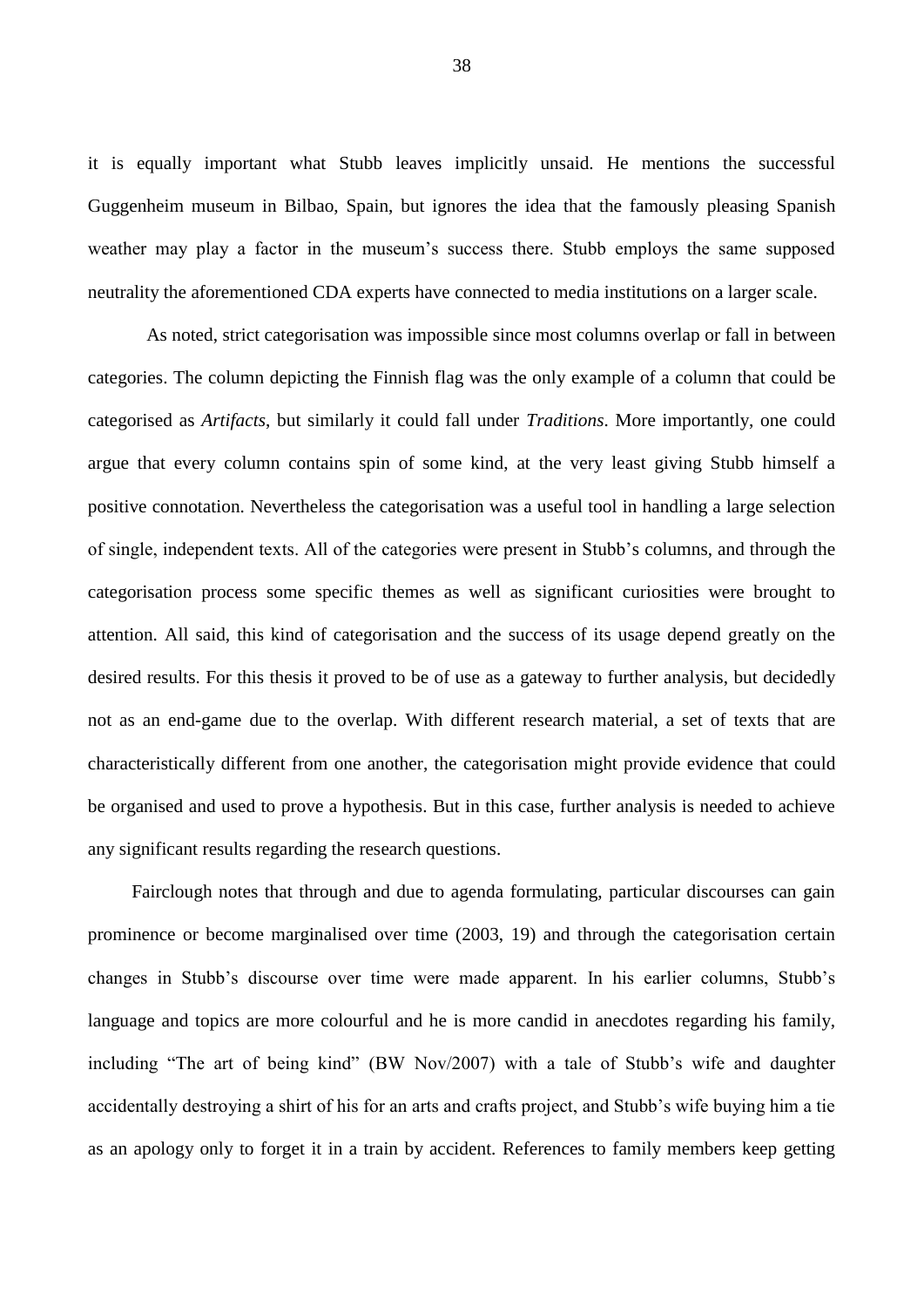more infrequent and less detailed as time passes, which is entirely justifiable as the career of a statesman can be notoriously of high risk. The change in tone is not as easily explained.

The first years of Stubb's columns are very much European Union related and mostly contain positive spin regarding the EU. The column "What does an MEP really do?" (BW Jan/2008) can be viewed as informative and helpful to readers, offering a description of the duties and work of an MEP. The second column Stubb has written for *Blue Wings*, "Communicating Europe" (BW Apr/2005) is split in two, the first part containing perhaps informative yet innately boring drivel on the EU ("Arguments about a democratic deficit fail to recognise that there can be democracy on the local, national and supranational level") while the second part is much livelier, deliberating condoms and sex toys. Stubb discusses articles published in UK newspapers regarding condom regulation in EU, "The EU is not involved in setting condom standards", and recycling electronic goods, ". . . if someone wants to return to an old dildo it can be done free of charge." Similar colourful tone is present in 2006, including a column titled "Who said the European Union has no sex appeal?" (BW Dec/2006) Certainly not Stubb, as he has proclaimed in two previous columns from the same year that the EU is indeed "very sexy". There is of course nothing wrong with being sexy or bringing up sex toys nor is there fault in choosing a milder tone, as Stubb has later done. The change itself in Stubb's style of writing is of significance and will be discussed later in relation to political fame in the next section. Additionally, the lack of attention brought upon these earlier columns along or after Stubb's political rise, is discussed in the section on context.

The change that can be found in Stubb's texts is in line with Fairclough's assessment that such stylistic aspects can be found to be ideologically significant, "When . . . public bodies such as government ministries produce public information on their schemes and activities, they select *a style of writing* (or indeed televising) partly on basis of the image they thereby construct for themselves. This can be regarded as a special sort of ideological process of subject constitution"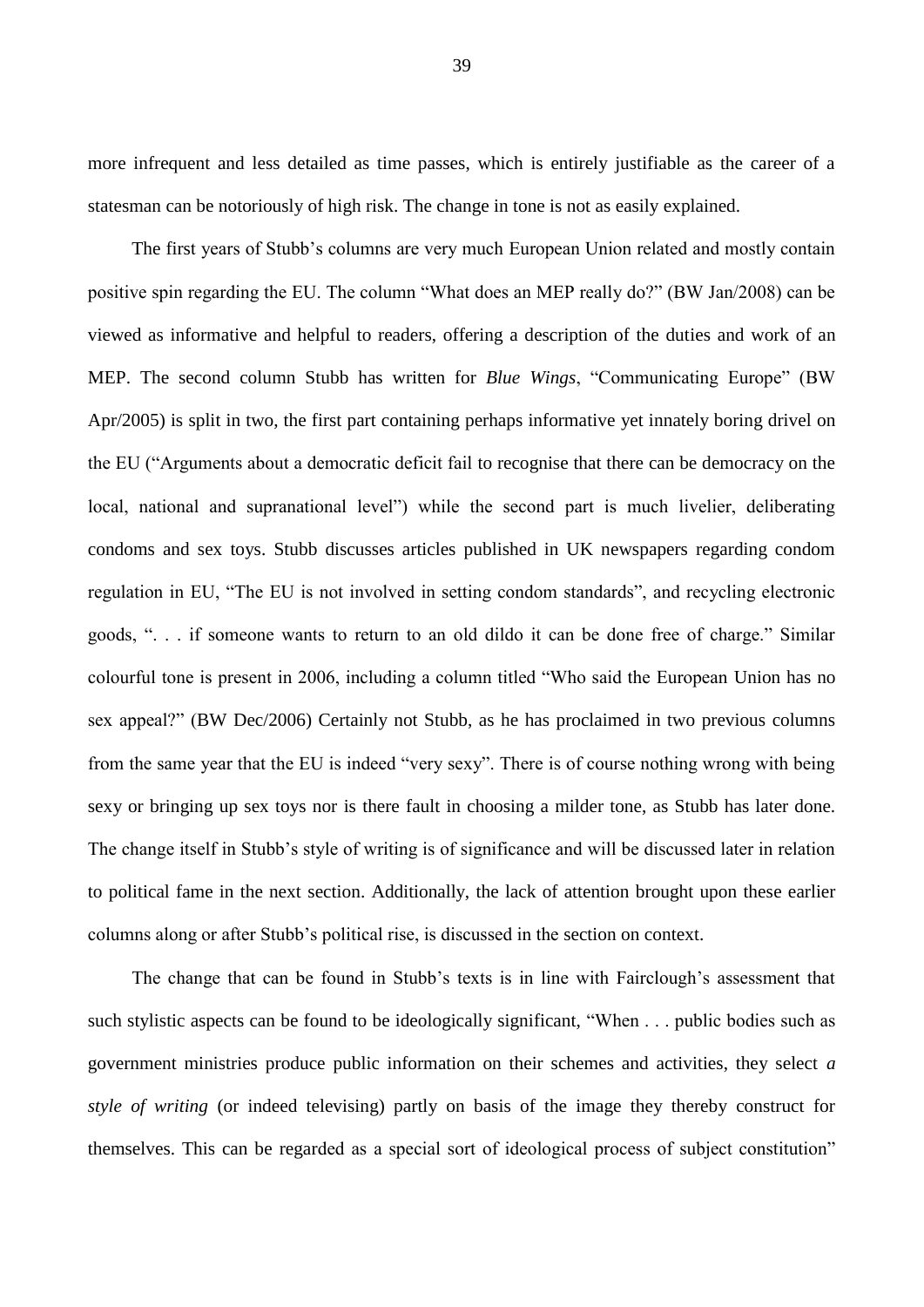(2013, 61; italics added). In this case the public body consists of one man and his own schemes and activities, but said man is also the head of larger public bodies, as a minister he is the head of said ministry and the schemes and activities thereof. As Stubb moves up the ranks of political power, from a Member of the European Union to Foreign Minister of Finland and ultimately reaches Prime Minister status, the discourse changes in his columns. As shown above, in his earlier columns during his tenure as MEP, Stubb is candidly personal in writings, alluding to his personal life in numerous ways. This could have been part of familiarizing the Finnish audience with his persona, as Stubb has approached domestic politics as an outsider. Stubb first became known as an EU expert, and began his political career in Brussels. Becoming a more familiar face to voters, domestic and international, was perhaps one motivation to begin his career in *Blue Wings*.

In his later columns as Prime Minister, he relies on a different kind of framing than the ones apparent in the seven aforementioned categories. More than before, Stubb chooses to refer to other authors and texts rather than produce his own and share his own experiences. As mentioned in the theory section, framing to Fairclough refers to the act of incorporating the voice of another and framing it to suit one's own agenda (2003, 53). Stubb is no stranger to such tools of discourse, as is evident in several of his columns. As mentioned earlier, columns are opinion pieces and the voice of the author is a key element. Neutrality is not necessarily desired or needed. Despite being opinion pieces, the voice of the author or the voice of others he wishes to incorporate, that is, *frame*, in Stubb's columns varies to levels of absurdity.

In "The United States of Europe?" (BW May/2007) Stubb argues that Winston Churchill "would be happy that the EU will always be more than an international organisation, but less than a state" despite having as good an idea of what the late UK Prime Minister might find happiness in as any of us. A more extensive example of framing following Fairclough's idea is the earlier column from March 2007, "Yo, EU Cool!" In this instance, Stubb uses this kind of framing to criticise the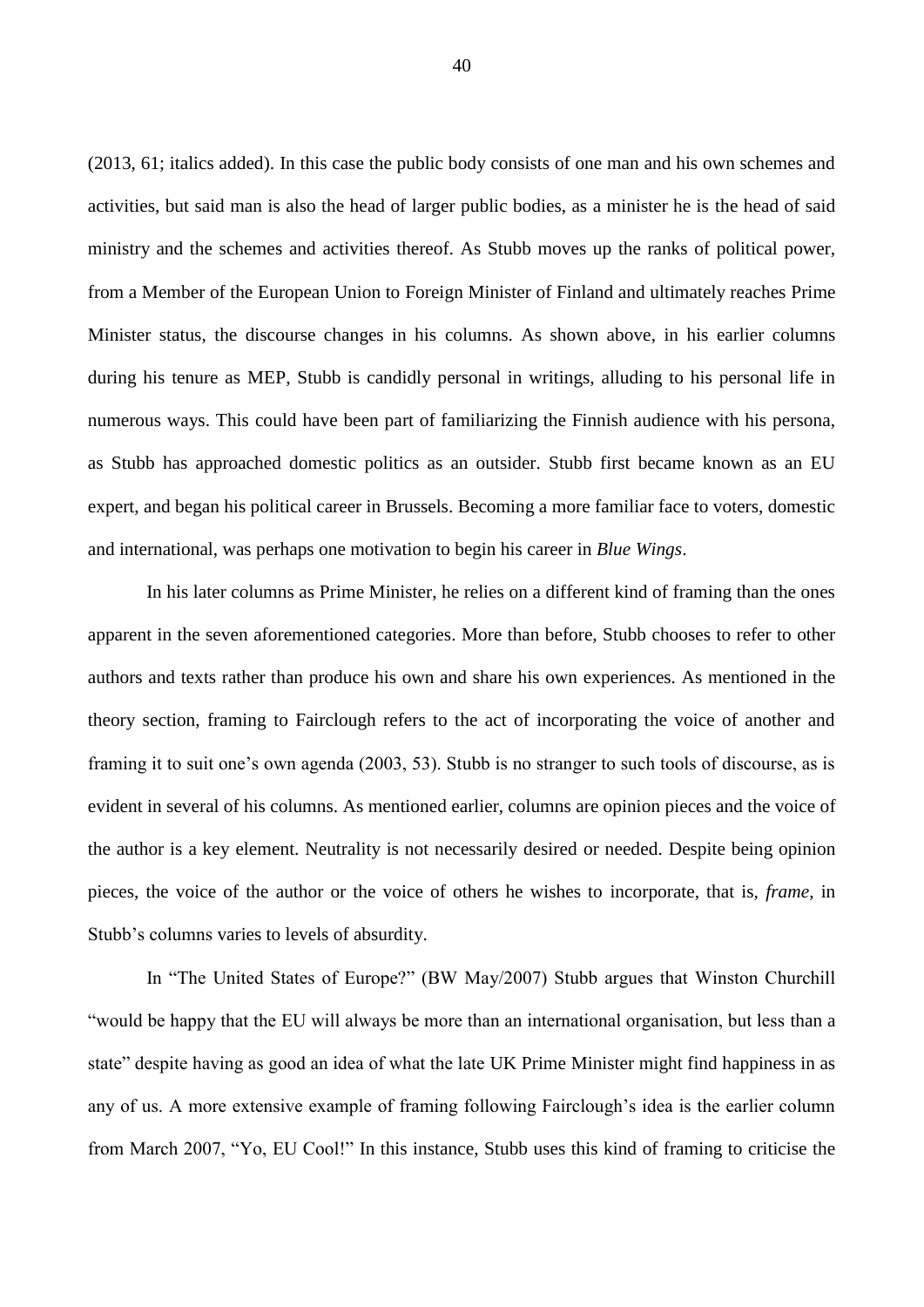1997 Berlin Declaration, which celebrated 50 years of the European Union's existence. In the column Stubb incorporates the voices of "people of all walks of life", including fictional characters such as a World War II veteran, a businessman (no further specification), "any concerned European", and a "youngster". Stubb's stylings as the last character are as follows: "Yo, the EU is cool because I can download music from iTunes; buy games on the net; sms my friends from far and away; fly with cheap airlines; and study anywhere I like. Keep rocking. Respect!" Stubb continues by acknowledging that his providings in prose are not "literary masterpieces".

The quote used to incorporate a young person is interesting because of the mention of cheap airlines, which Finnair as a national, commercial airline is not. Alluding to competition is going against the grain of the column's publisher. It is unclear whether this gives more credibility to Stubb's writings, suggesting that they are independent and unrelated to the publication or whether they actually suggest that only youngsters choose cheap airlines. After all, the target audience of *Blue Wings* as mentioned before are Finnish "decision makers" and well-travelled businessmen who can afford any airline of their choosing. Additionally, Finnair in the past has collaborated with more affordable airlines, so the passing reference may be an advertisement of sorts. The relevance of Stubb's intended readership is explored further in the third section of analysis.

Framing in line of Fairclough's definition is closely connected to intertextuality or more crudely, the concept of "name dropping", both of which are not unusual activities for politicians to partake on. Philip Drake and Michael Higgins have taken note that "perhaps concerned that a disaffected public has lost interest in formalized politics, politicians also often attempt to use celebrities to garner media coverage at moments of political need" (2006, 88). Later on, Stubb chooses not to employ as drastic forms of framing as the examples relating to Churchill and youngsters but merely name drops appropriate people and refrains from greater self-involvement. The tone changes later on, when Stubb merely refers to books he has read and "A love letter to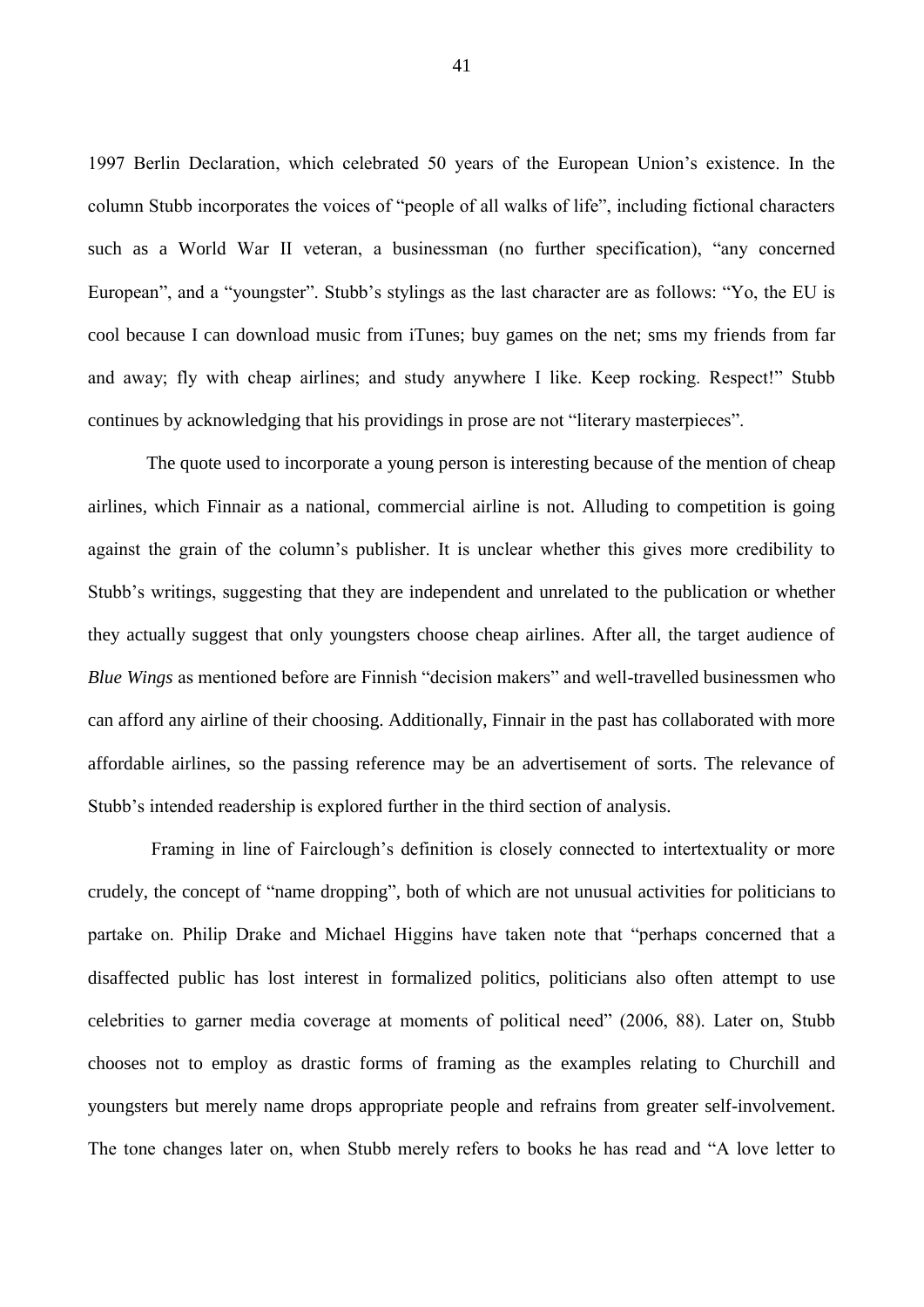Michael Booth" is as candid as he gets, and even then not very considering his earlier writings with references to the sexiness of the EU and such matters. Additionally, said "love letter" to the English travel writer is actually used as a frame to promote Finland as a desirable travel destination. The relationship between celebrity culture and politics is more closely looked upon in the following section. As said, it is not unusual for politicians to attach themselves to others and frame their own agendas in this way. My argument is that it is already on principle a display of power to take a voice of another and use it oneself. But is there a possibility for a politician to venture into the realm of celebrity so that this kind of framing is no longer needed? Can a politician engage in both political discourse and that of celebrity culture?

## **4.2 Celebrity Politicians: Stubb's "Fetish for Sports" and the "Greatness" of Boris Johnson**

In the third chapter, Fairclough's research on Margaret Thatcher was referenced. In his analysis on Thatcher, Fairclough paid close attention to the construction of her persona as a political leader, and Titscher et al note in connection to Fairclough's work that "Thatcher's own identity is marked by the tension between masculine authority and a femininity emphasized by various devices such as her hairstyle" (2009, 151).

Aside from the obvious discourse of text and speech, the significance already mentioned in relation to van Dijk's views in that they help attain hegemony, the discourse of politicians as personas is elaborated upon here. Politicians present themselves as complete packages that include not just their election themes and promises nor their actions and decision-making, but also their physical appearance and mannerisms. The construction of Stubb's political identity is detectable in his columns, and in this section, these aspects are discussed in connection to research done by Professor in Media and Cultural Studies P. David Marshall, Professor in Politics John Street, and Professor of Film, Media and Communications Philip Drake and Professor in Political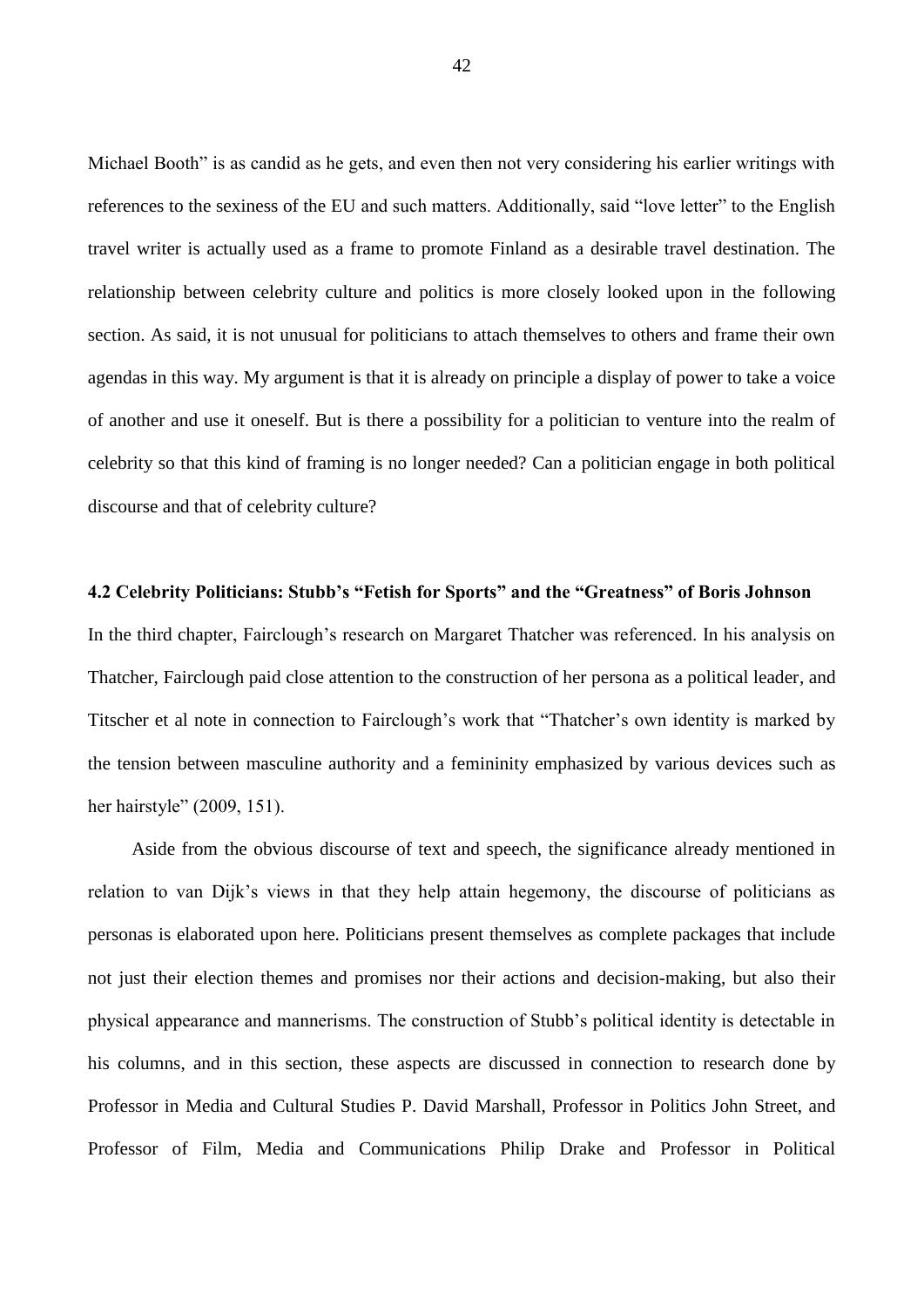Communications Michael Higgins regarding political celebrity and Yates, regarding the UK politician, Boris Johnson, specifically. It is warranted to connect media and cultural studies to CDA, as media and politics are more and more intertwined. This connection is further studied below.

Marshall argues that in politics, "the leader must provide evidence of familiarity while providing evidence of exceptionality and hierarchical distance" (2001, 227). Such juxtaposition is present in Stubb's columns. The columns revolve around his persona, which is either of no surprise or of great surprise, depending on reader's preconceived notions about politicians. Do readers take it for granted that politicians promote themselves at all times or do they view politicians as talking heads considering current issues at hand? As mentioned in the previous section, Stubb's writing style may change as time passes and as his position improves. However, his persona is still the very core material of his columns. This allows him to provide evidence of familiarity, but as will be shown, he mutually provides evidence of exceptionality that allow for hierarchical distance.

In the previous section that showcased the categorisation, it was brought up that several of Stubb's columns include guidelines and tips and perhaps even policy recommendations. Stubb, whether an MEP or a minister, is an authoritative figure politically speaking. But he appears to consider himself an expert on several non-political issues, based on his keenness to offer readers his insights. Foreign readers are treated to guidance from Stubb in several Finland related matters, as alluded to in the discussion regarding country promotion in the columns. For readers of any background, Stubb provides several how-to guides, including following instruction manuals: the meta-level "Bringing a column to life" (BW May-Jun/2010) about the act of column writing, "How to train for a marathon" (BW Jun-Aug/2010) giving instructions on marathon training, "Death by PowerPoint" (BW Sep/2010) in which Stubb launches attack on said slide-show presentation programme, "Born to run" describing his experience during the Berlin marathon while giving advice on avoiding sports injuries (BW Nov/2012), "It's the calendar, stupid!" (BW Summer/2013)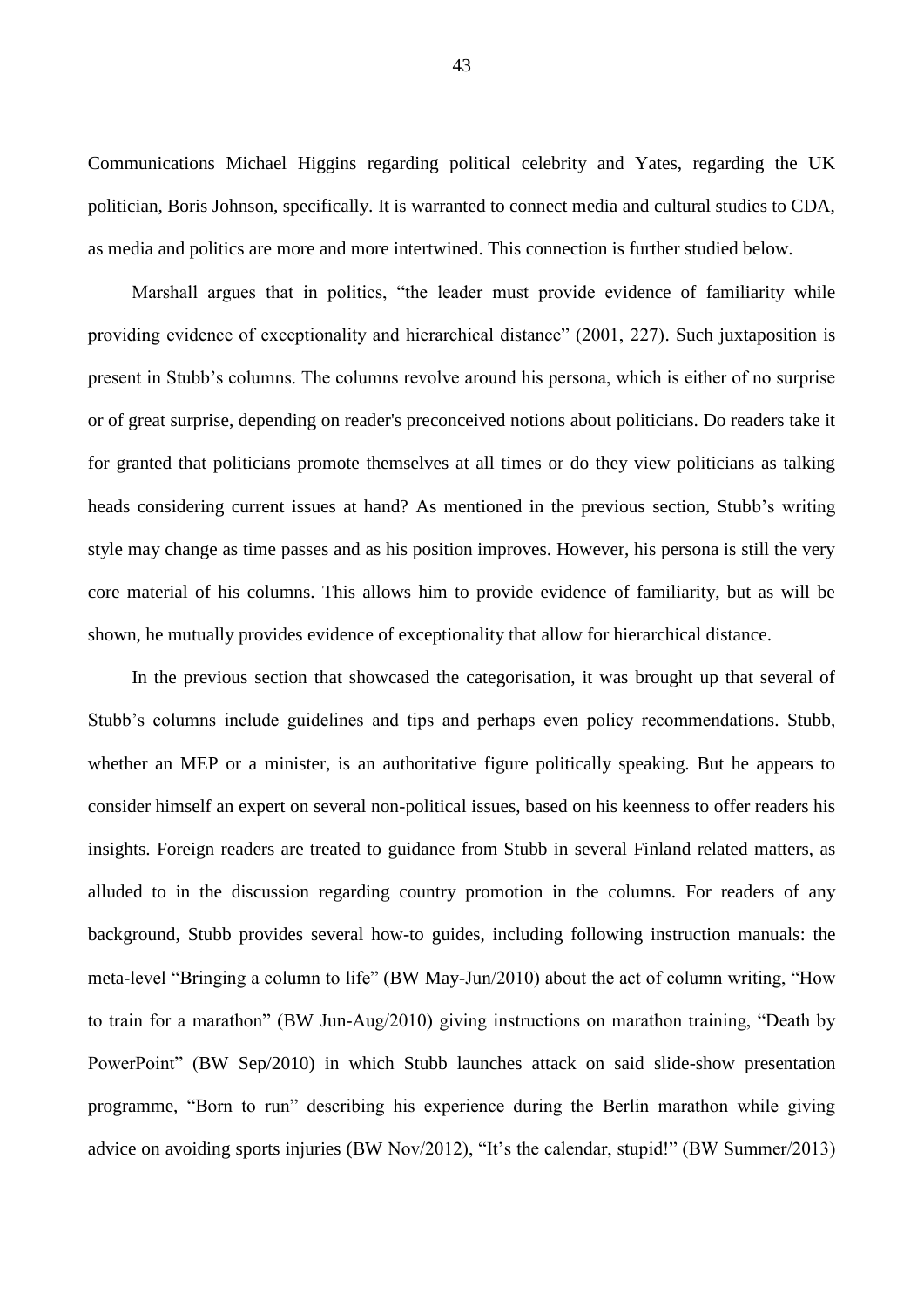on how to time manage and be efficient in general: "Plan each day, week, month and year carefully". This is improved upon in the following month's "Work outside the box" (BW Sep/2013) with more info on his beloved  $8+8+8$  system, consisting of eight hours of sleep, work and playtime, respectively, discussed at length in the third section of analysis. Moreover, Stubb is a firm believer in the individual: "Therefore, you can change. It's all up to you" (BW Summer/2012).

Spin, as mentioned before, is a constant companion in the columns and positive connotations are linked to the author himself as well. In order to dole out advice to others, he simultaneously describes his own values and choices. Stubb presumably does not use PowerPoint, he plans his days meticulously and executes them to perfection, he exercises fervently and writes lovely columns, as is evidenced by their very existence.

In order not to alienate the voting public by appearing too hierarchical a figure, Stubb offers readers familiarising "insider information" in the form of confessionals, in which he appears to apply negative connotations to himself. However, it is much in evidence that these supposedly negative connotations are paradoxically positive spin and speak for Stubb, not against him. The column "The art of being kind" begins with "I'll start by coming out of the closet: I love shopping" (BW Nov/2007). Other "weaknesses" besides shopping that Stubb "admits" to include treating himself to chocolate ("The power of habit", BW May/2012) and feeling frustration due to a sports injury (happens to the best of them), being "a bit of a food fascist" ("Better food for kids, please" BW Nov/2011) and having "a bit of a fetish for sports" ("Falling in love with my bike" Sep/2011). So Stubb's misgivings include shopping, enjoying sports and being a "food fascist" despite indulging in chocolate on the rare occasion.

These are hardly confessions, and being a food fascist as in a person who eats healthy food is hardly a negative attribute. An actual fascist, yes, that would be disconcerting and certainly a confession leading to negative connotations. But eating healthily, participating in physical exercise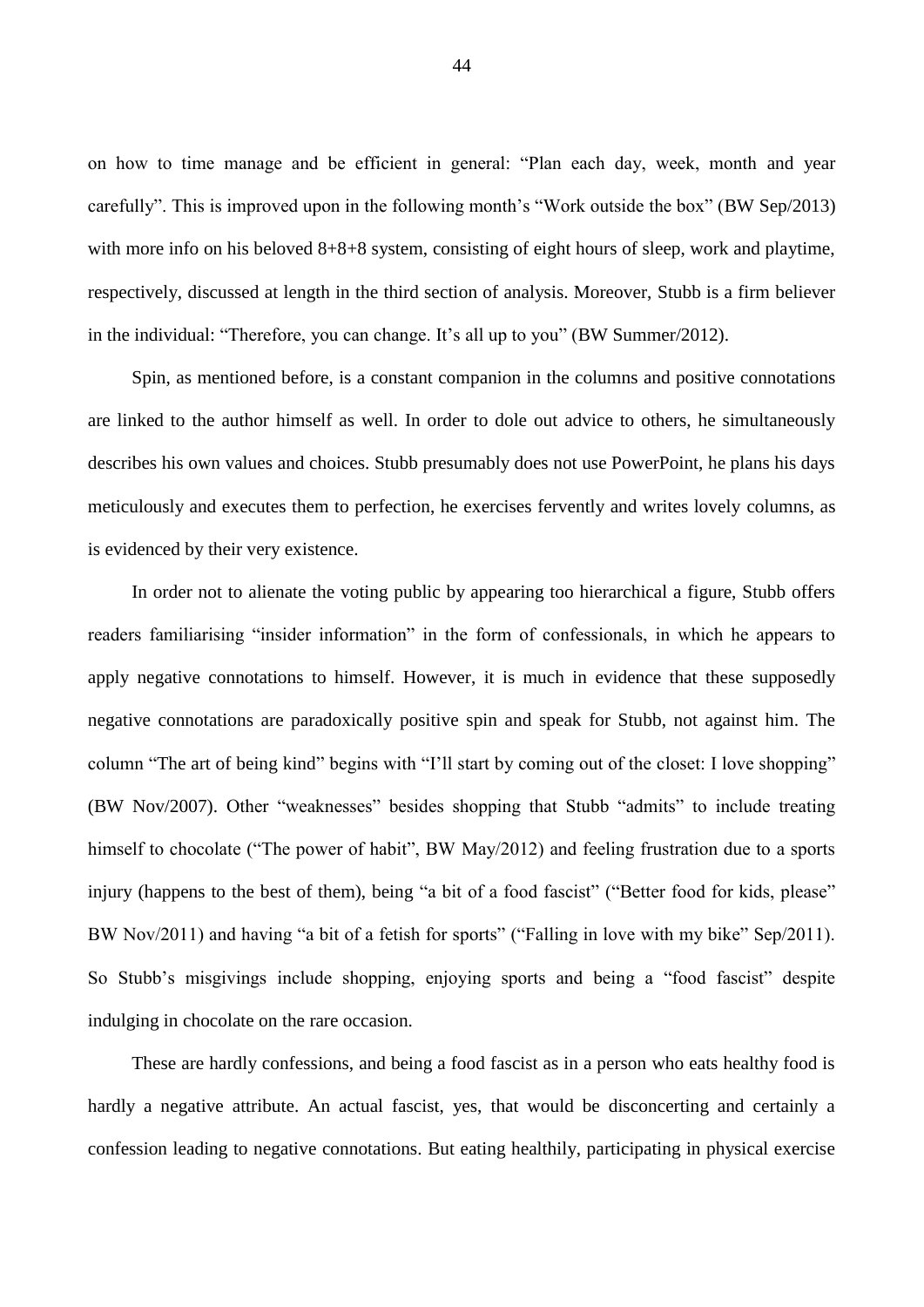and maintaining a stylish appearance (this based on the shopping affection) are not by any means negative attributes but further frame and brand Stubb as a leader of exceptional quality.

Alcohol is a recurring theme in Stubb's columns. In "The European vodka wars" (BW Dec/2006) Stubb discusses the hard liquors manufactured in different countries and the disputes over these different products. The column contains positive spin for Finnish vodka brands, "The Finns love their Finlandia and Koskenkorva vodka", usually sold in duty frees and available on Finnair flights. This column is notable in that it includes rare negative spin towards a political opponent, with Stubb telling readers that the (then) Finnish Prime Minister Matti Vanhanen of the Centre Party does not consume alcohol: "He is a teetotaller." Stubb makes it clear to readers that he on the other hand does enjoy alcohol: "All I need is some real vodka, good company and a snaps song, preferably 'Helan går!'" and his introduction reads "Alexander Stubb is a member of the European Parliament who enjoys an occasional snaps" (*snaps* in Swedish refers to a small dose of clear, hard alcohol). In "January in moderation" (BW Jan/2014) he discusses "dropless January", a Finnish tradition of abstaining from alcohol use during the month of January, presumably after heavy drinking during the Christmas holidays and New Year's celebrations. By the end of the column Stubb has convinced himself to try a month without alcohol, which again implies that he usually does enjoy alcoholic beverages in his everyday life.

Finnish people are notoriously interested and invested in alcohol consumption, and alcohol is a cause of major health issues and social problems in the country (Karlsson et al, 2013, 13; "Yearbook of alcohol and drug statistics 2014", 2014). Despite this, in Stubb's columns alcohol is framed in a positive manner. As noted, even his discussion on abstaining from alcohol emphasise the fact that he is not a teetotaller, unlike some opponents. In a similar vein, during the 2012 US presidential elections, Republican candidate Mitt Romney's Mormon religion and resulting sobriety became a topic of discussion in the country. In the United States it has become a tradition to ask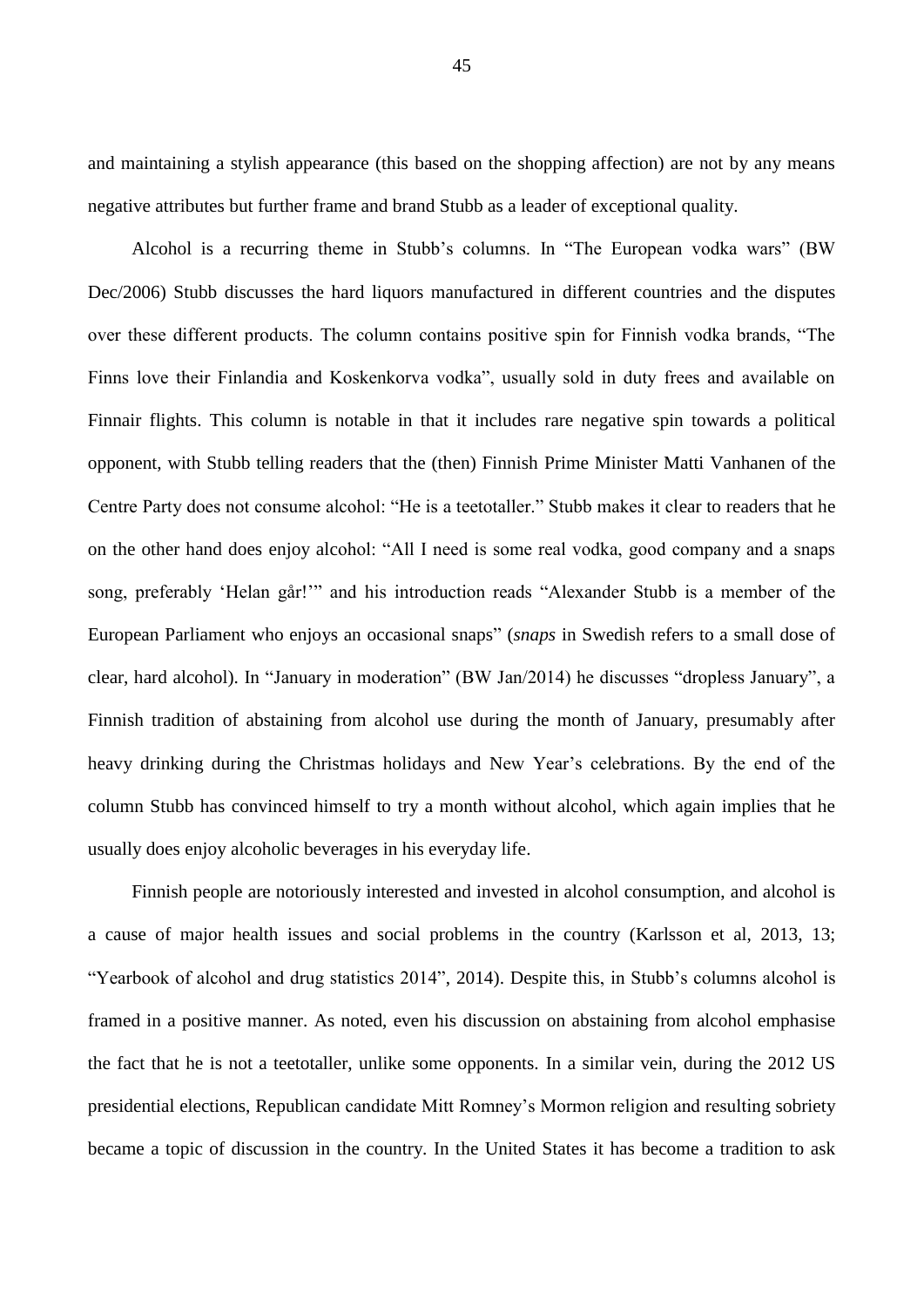which political candidate voters would most like to "enjoy a beer" with, implying that the same person is the one they would most wish to become their president (Dickinson, 2012; Scherer, 2015). It is slightly problematic for a Finnish politician to advertise his fondness of *snaps* considering the issues surrounding alcohol consumption in Finland, but taking a note from US politics, Stubb frames himself in a familiar way, as a relaxed, easy-going guy. Stubb is not just an uptight food fascist, he is supposedly also a 'bro' you can enjoy an ice-cold 'brewski' with during an ice hockey match. In US politics, this seems to matter, so perhaps it matters in Finnish politics as well.

A result of Stubb's perfect time management skills is his athletic form. In his columns and in public appearances in general, Stubb advocates a sporty lifestyle insisting that an hour of physical exercise gives two hours worth of energy in return. In a combination of authority and familiarity, Stubb advises readers on how to train for a marathon run and encourages them as follows: "Send me an e-mail at [alexander.stubb@formin.fi](mailto:alexanderstubb@formin.fi) and I'll be able to tell you if I reached my goal of three hours and 10 minutes [in the Stockholm marathon]" ("How to train for a marathon" BW Jun-Aug/2010). Stubb at the time was Minister of Foreign Affairs and this is his official ministry e-mail address, but it remains unclear whether he wishes the public contact him in matters unrelated to his achievements in sports.

As already evidenced, sports is a constant topic of discussion in the columns, both the activities Stubb participates in himself and the sports activities and ceremonies that affect enthusiasts in general. As he wrote in the September 2011 column, "Falling in love with my bike": "Reading these columns over the years you might have noticed that I have a bit of a fetish for sports." Indeed, sports related columns are plentiful and their content range from Stubb's own experiences to the public sphere of promoting Finland to value judgements regarding other people's physical activities. Columns that refer to global sporting events and promote Finland include the February 2010 column about the (then) upcoming Vancouver Olympics that merely includes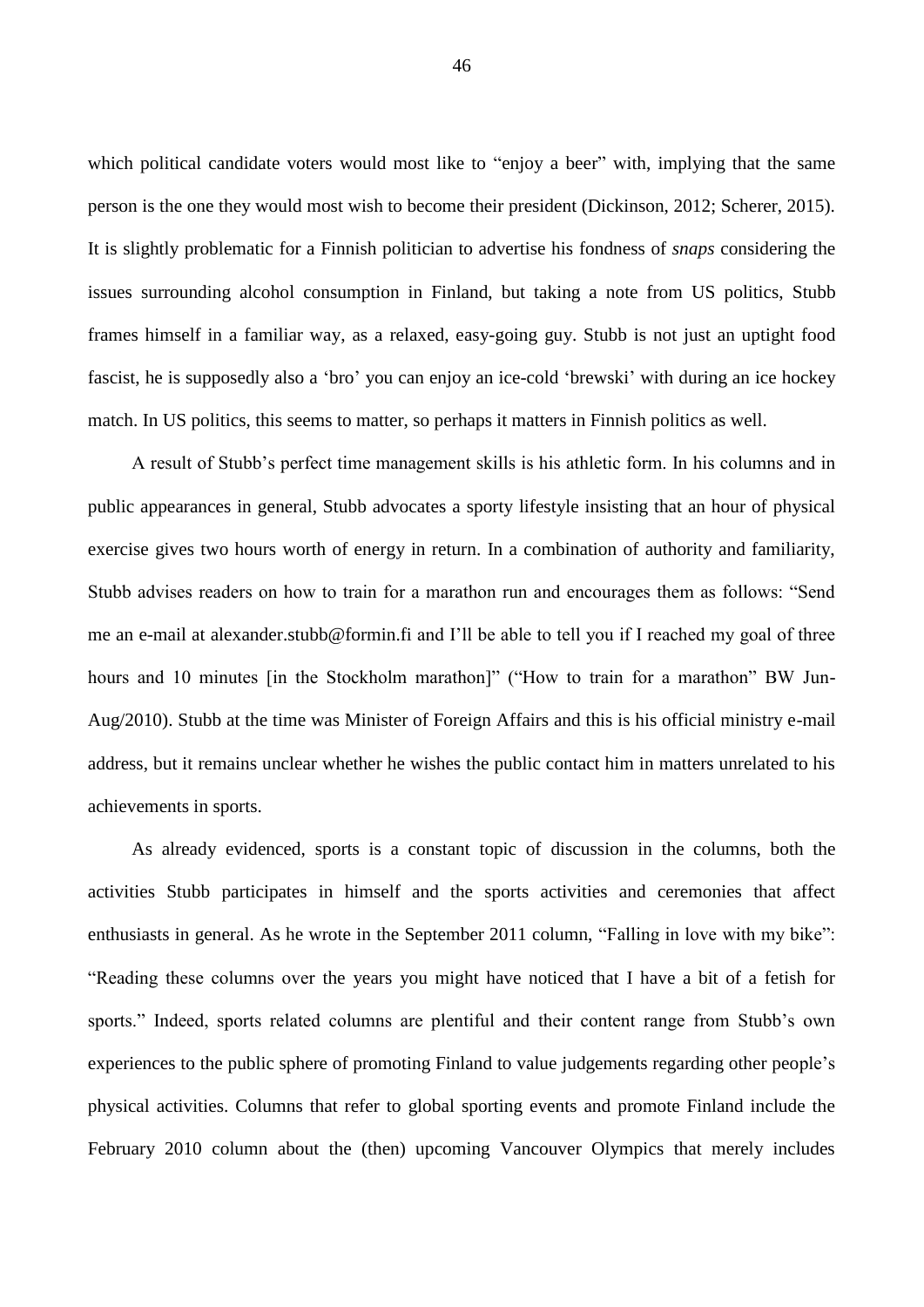Stubb's overtly positive medal predictions and so-called name dropping of Finnish sportsmen, and "Let's play hockey!" (BW Apr/2012) about the ice hockey world championships, "For us in the north it's like the soccer World Cup and the Super Bowl combined". Stubb writes about the benefits of children participating in sports in "Youth and sport" (BW Jan/2013) and a year later in "The joy of sports" (BW Feb/2014), in basically the exact same way.

Encouraging adults to exercise is usually included in columns that record Stubb's own personal achievements. Columns include "The joy of triathlons" (BW Sep/2008), "Surviving the Ironman" (BW Sep/2009) about training for the Ironman sports event, the aforementioned Jun-Aug 2010 about Stubb's marathon training, and the Summer 2011 column "Learning from a sports injury" in which Stubb comes out triumphant after injuring his foot, which is followed by the aforementioned September issue and the column "Falling in love with my bike" in which Stubb recounts how he revels in cycling after being unable to run due to the unfortunate events referred to in the previous column. Curiously, most of Stubb's sports related columns appear in the September issues, perhaps due to the summer vacations allotted to parliament members. In 2012 the sports column appears later on, in November, in the format of a strange how-to, which offers no real information to readers but instead informs the public that "My running style is more economical, and my times are improving" ("Born to run" Nov/2012) which may be of importance to some voters but perhaps not many casual readers.

Stubb's sports enthusiasm is natural, after all, his father is a sports headhunter and sports journalist. Nonetheless, the abundance of sports discourse is significant. Sports, the participation in and observation thereof, is of interest to people on a global scale, despite differences in emphases on different sporting events. Therefore politics has long been interested in linking itself to sports for various positive gains. Notorious, unfortunate examples of politics and sports colliding include Nazi Dictator Adolf Hitler in the Berlin 1936 Olympic Games and the 1980 Moscow and 1984 Los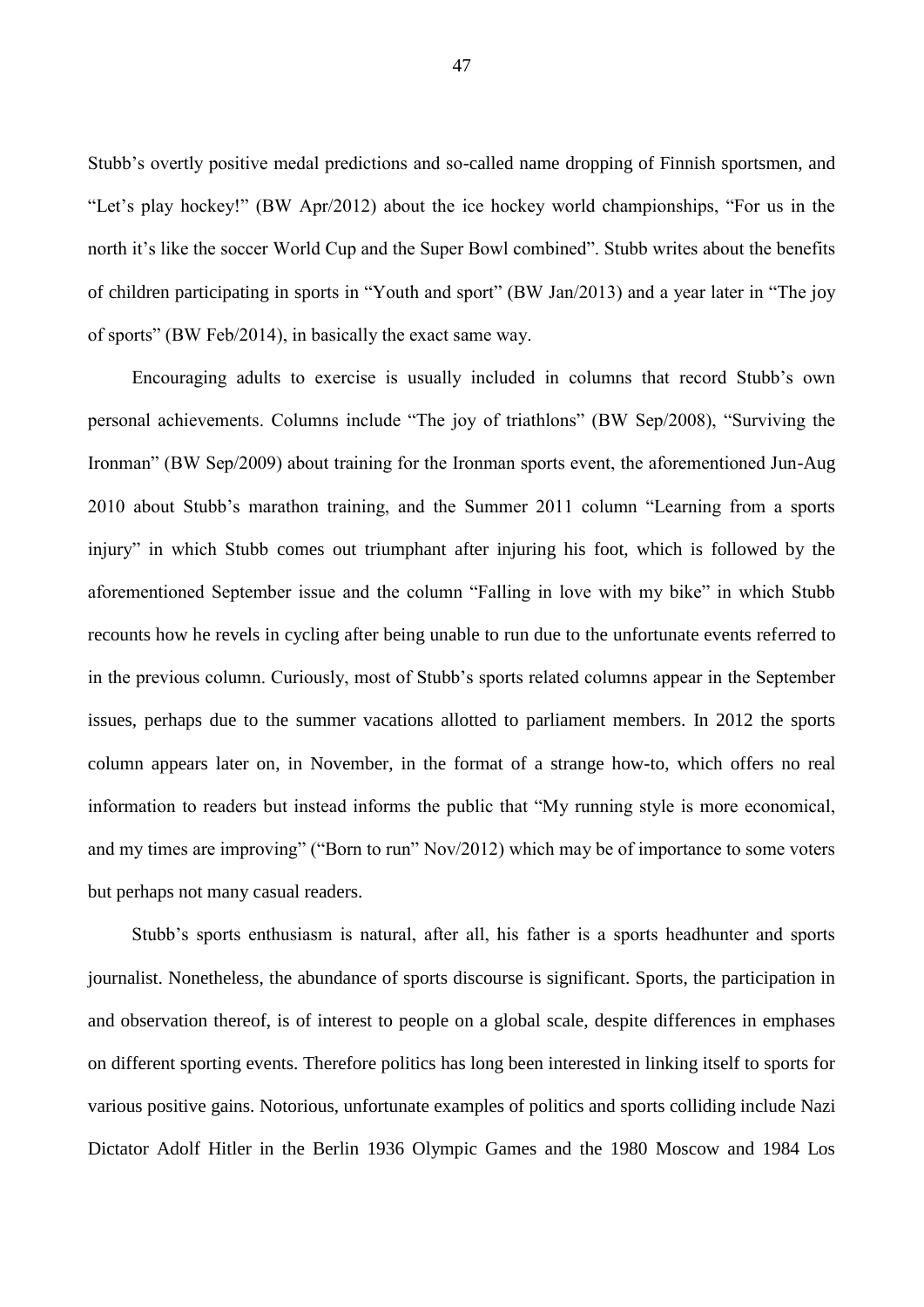Angeles Summer Olympics which were alternatingly largely boycotted by opposing political sides. However, despite the political climate of the 1984 games and the continuing Cold War, the hosting role of the United States was considered a political win for President Ronald Reagan. Yates even goes as far as to say that Reagan "used the Los Angeles Olympics to get himself elected as President of the United States of America" (2012, 9). Since then, association with sports is a positive, coveted position for politicians, and not just in the Western countries. Russian leader Vladimir Putin is known for various displays of (physical) power, and in Sochi in winter of 2014, under Putin's reign, Russia produced the most expensive Olympic Games ever (Forrest, 2014).

Six games, or 28 years since Reagan's success in Los Angeles, Tory politician Boris Johnson took a prominent role in the 2012 London Olympics. According to Yates, in the mass-mediated sports spectacle, Johnson was able to improve his reputation by associating himself with the success of the London games by exploiting "new, postmodern methods of political communication". Johnson is indeed a master of these new forms of making a name for himself. During the games, he celebrated a gold medal won by Team GB by attempting to slide on a zip-wire - attempting, as he eventually got stuck and was left dangling mid-air, waving small Union Jacks in both hands<sup>6</sup>. Sonia Purnell (2012) comments that this event "cemented Johnson's status as a towering national – even international – figure and the man who owns the London 2012 Olympics (or at least its successes)".

In 2011, Purnell wrote a book on Johnson, *Just Boris: Boris Johnson the irresistible rise of a political celebrity* which was mentioned by Stubb in his February 2012 column, "The secrets of success". In the column, Stubb mentions three biographies he has read: *Matkalla – Martti Ahtisaaren tarina* about former Finnish president Martti Ahtisaari by Katri Merikallio and Tapani Ruokanen, *Michael Monroe* by Ari Väntänen as well as the aforementioned book on Johnson. The column continues with a detailed description on the Finnish rock musician Michael Monroe. Stubb

 6 Video footage of the event available here: http://www.theguardian.com/politics/2012/aug/01/boris-johnson-zip-wire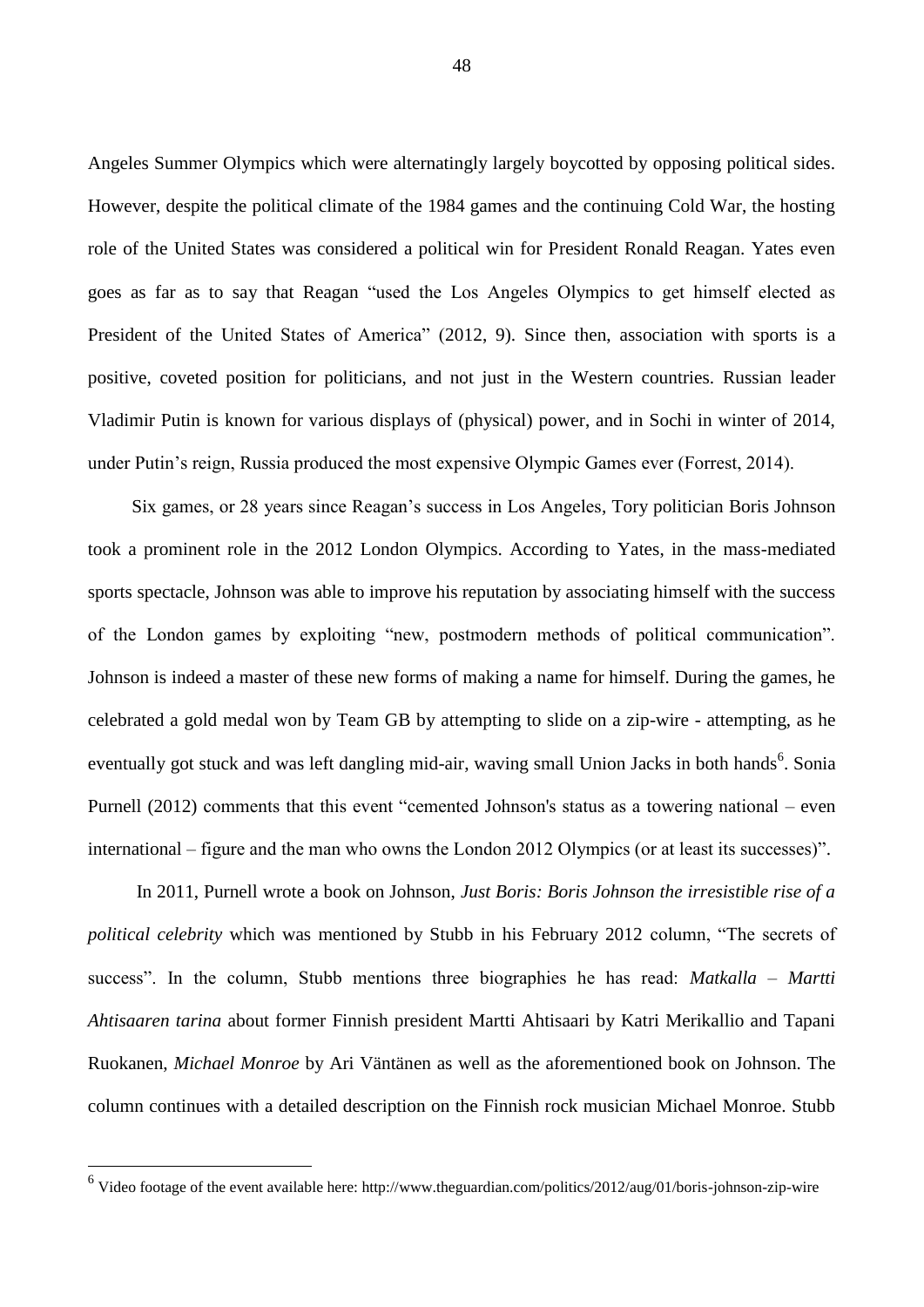curiously writes "Everyone knows about Boris Johnson and Martti Ahtisaari. Therefore, I'll focus on Michael Monroe, probably one of the most respected, yet least-known rockstars of the past 30 years." In this column, Stubb's Anglo American framing is obvious. Everyone in Finland is aware of former president Ahtisaari and rockstar Monroe, but fewer have heard of Johnson. Internationally, Ahtisaari is well known in certain audiences due to his Nobel Peace Prize win in 2008. Johnson, however, holds a strong domestic position in the UK but is hardly a global figure. At least in Finland, despite his successful appearances in the Olympics in 2012, Johnson remains largely unknown. This assessment is based on an article in *Helsingin Sanomat* newspaper from May 2015, in which reporter Annamari Sipilä describes Johnson and his significance in the UK at great length, noting that Johnson is referred to by his first name only, as Boris, even though other politicians are referred to by surname only. Sipilä comments that this is a high compliment to Johnson, and it is desirable among Finnish politicians as well to be known "on a first name basis" in the media and among people and that it is a level of recognition "money can't buy".

Still, for Stubb's intended audience, Johnson and Ahtisaari are household names whereas a Finnish rockstar is warrant of a column. The column ends with the following "The secret Monroe's success [sic] is a combination of talent, perseverance and hard work: the same recipe for success that has been used by many who have achieved greatness - including Boris Johnson and Martti Ahtisaari." As said, Ahtisaari was awarded the Nobel Peace Prize - but what has Johnson achieved that Stubb considers 'greatness'? Perhaps the answers lie in Johnson's abilities in gaining political fame internationally and Stubb's apparent aspirations in similar ways.

Stubb and Johnson certainly share some similarities. They both represent the conservative side in their respective domestic politics. They both have resided in Brussels, Stubb as an MEP and Johnson as a journalist reporting on EU issues. In his biography on Johnson, Andrew Gimson writes: "Are these Tories right to take Boris seriously? Not in the sense that he is a serious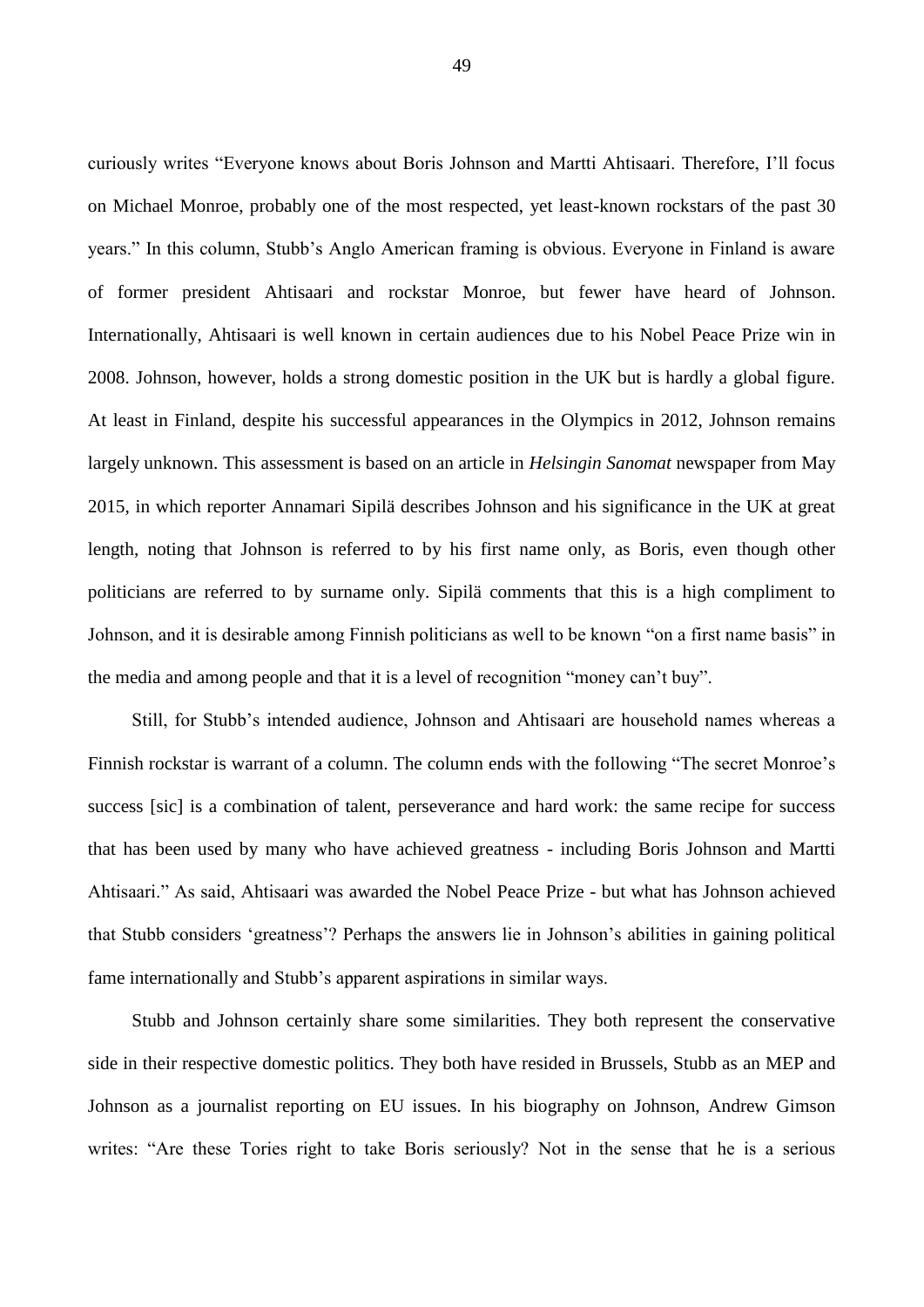economist. Nor, by the standards of Enoch Powell's heirs on the Tory benches, is he a serious eurosceptic. Boris loves Europe. He may have made his reputation by mocking the pretensions of Brussels, but that does not mean he disagreed with everything that Brussels was doing" (2012, 324). Like Johnson, Stubb "loves Europe" and even though he served as MEP he did not shy from presenting critiques either. Johnson is known for his foreign first name and his poignant looks; Stubb is an uncommon surname and he has made a trademark of his large teeth and smile.

Moreover, Johnson is a journalist who has become a politician, whereas Stubb is a politician who desires the career of a journalist, as mentioned in the quotation in the theory part ("In the future I wish to become a columnist or a journalist"). According to Yates, as the 'play' of sports becomes mixed with the 'play' of politics, "the narcissistic politician becomes a mediatised object of identification and fantasy" (2012, 9). Similarly, the play of actors and the play of politicians is mixed. John Street compares politicians to actors, commenting that "skilled politicians vary their performance according to the demands placed upon them by the different media genres in which they appear" (2003, quoted by Drake and Higgins 2006, 90). Based on the fact that Stubb has reached the status of PM, he can be viewed as a skilled politician, and therefore it can be argued that Stubb is aware of different media formats and thus takes into consideration the construction of the column.

According to Fairclough, identification, the construction of social identity, is present in all situations but the particularities of each situation results in differences in identities (2003, 172-5). This means that there are "different 'performances' in these positions depending on the social (class, gender, ethnicity, etc.) memberships and life histories of those who occupy them (Archer 1995), and different identities attached to different performances." Fairclough refers to these identities as they apply to all people and the way performances vary according to situation, whereas John Street discusses performance as it relies to politicians in a specific manner. Street argues that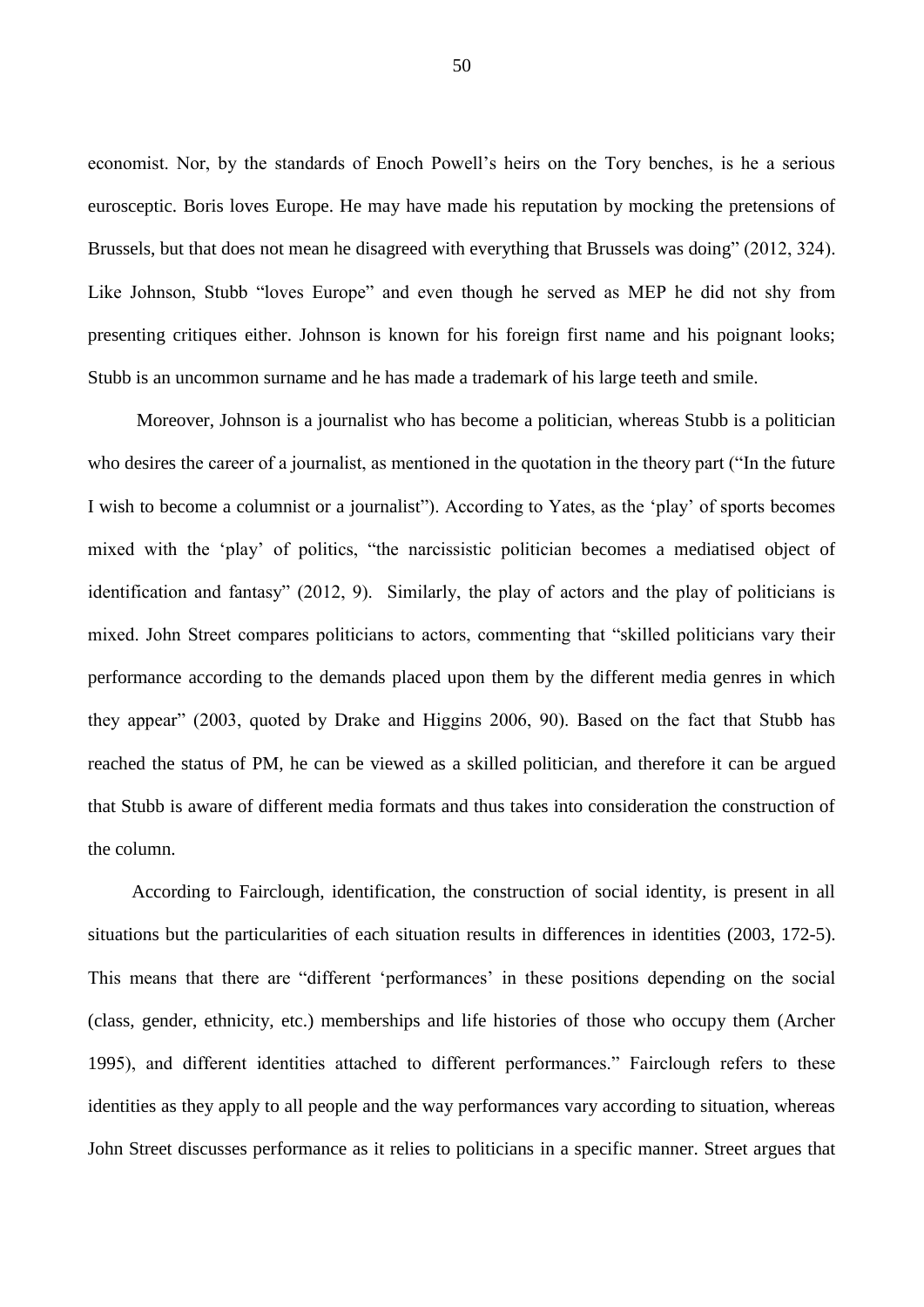politics ought to be thought of as a performance, and that politicians deploy a recognizable "idiolect" that is associated with their persona while simultaneously adapting to different styles and settings (2003, 97). Stubb has underlying, constant identities of politician and varying from MEP to PM, as well as identities he wants to focus on, that is, father, husband, sportsman, scholar, positive personality on the whole.

This adaptation and the underlying identities are present in every column in multimodal manner. In *Blue Wings*, each of Stubb's columns appear under the heading of "European Voices" which remains unchanged from 2005 until 2014 (and beyond, presumably) and is applied to other columns in the magazine as well, and as such is not unique to Stubb. The changing factor in each column is present in the introductory phrase which vary depending on each issue. Examples include "Alexander Stubb is a member of the European parliament and holds a PhD in international relations" (BW Jan/2007) which emphasises his academic credentials and status in the EU parliament, "Alexander Stubb is a Member of the European Parliament who smiles every time he thinks about a summer in Finland" (BW June-August 2007) which frames him as a positive figure and Finland as a lovely summer vacation spot. For several issues in recent times, Stubb is merely referred to by his position, as in "Alexander Stubb is the [Foreign/Foreign Trade/Prime] Minister of Finland". Perhaps these political positions are considered such heavyweights that they are best presented without further embellishments. Nevertheless, the joy of smiling from earlier monikers is replaced by grave seriousness of a simple title. As said, the columns are multimodal, meaning that every text is accompanied by a visual element, a photograph of Stubb. The photographs are intended to attract attention and are used further to frame Stubb in desired ways. In the pictures, Stubb is often in a lively pose, for instance posing as if swinging a golf club (BW, Jun-Aug/2007) or tying his shoelaces (BW, Mar/2014). Looks are important, and once again the branding of Stubb seems to cross paths with Johnson's.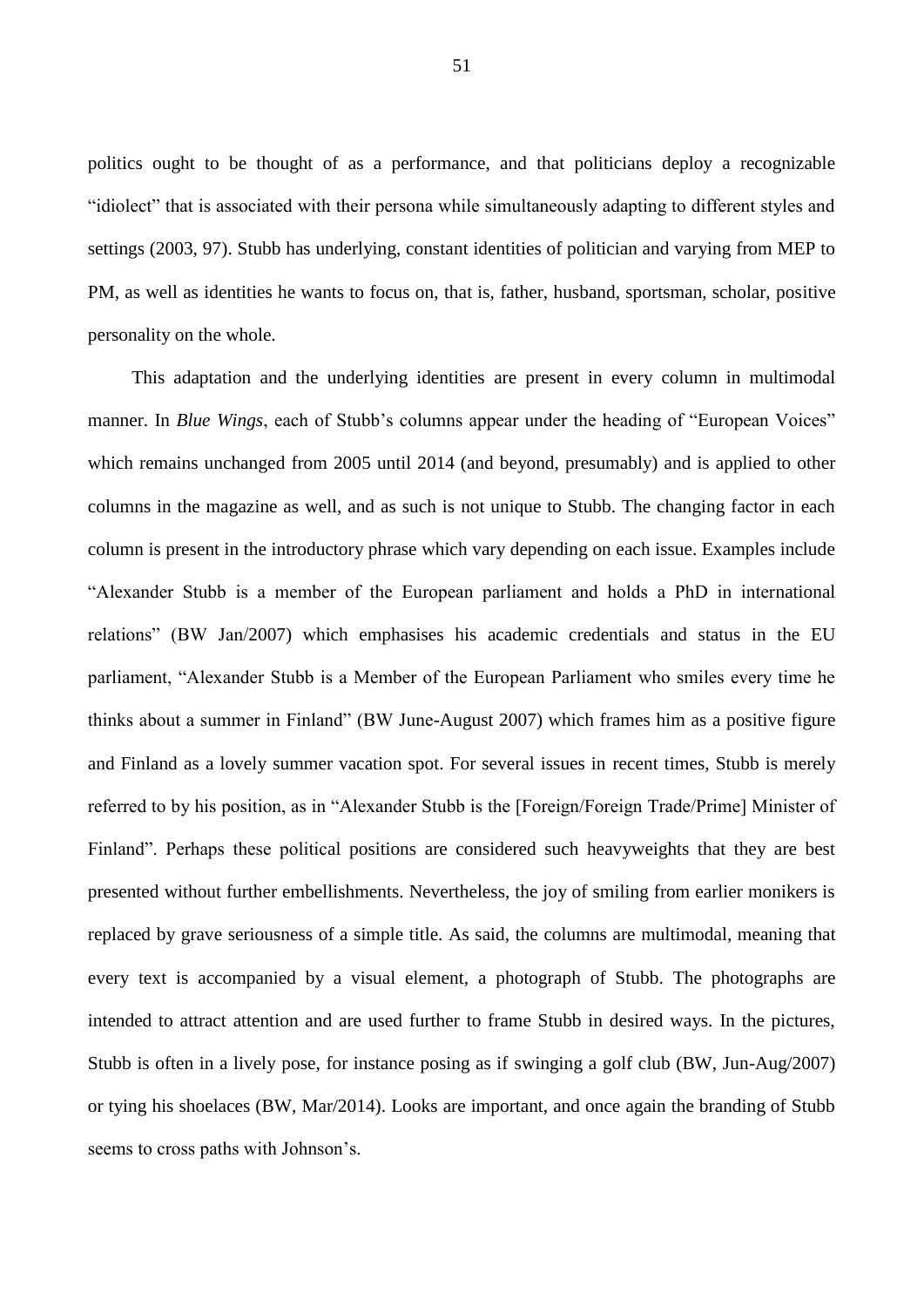Boris Johnson has made a clever trademark of his looks. Johnson is not handsome in a traditional leading man way, so instead he has emphasised his original features, white unruly hair for instance, for maximum effect. Like Johnson, Stubb does not possess the leading man qualities that would allow for a sex symbol status despite being a political "leading man". As is the case, very few politicians have such qualities the only exception perhaps being the late John F. Kennedy who "benefits" from the tragic "die young, stay pretty" thinking applied to celebrities who have passed before their time.

In an article in *Politico* from 2005, reporter Martin Banks quotes an anonymous Finnish media representative: "The Finnish media love him [Stubb] but on the few occasions he gets bad press he reacts badly. He was once jokingly compared, with his big teeth, to a squirrel and he didn't like it one bit." Negative comments regarding one's look are always hurtful, but it appears that Stubb has long lost his original "bad reaction" and replaced it with a more effective strategy. The 2009 compilation book on Stubb's columns, *Alaston totuus* (*The Naked Truth*), comes with a cover in which is a drawing of Stubb, depicting large front teeth in a broad smile.

As mentioned before, Street describes politicians' deployment of recognizable idiolects which consist of a range including but not limited to style, voice, expressions and gestures that are connected to their public persona. If Stubb was annoyed by negative comments in 2005, as early as 2007 he had adapted to the situation. In the column "Running the Helsinki Marathon" (BW Sep/2007) Stubb reflects on his public persona while describing his experience running the Helsinki City Marathon: "I grit my teeth. Someone in the crowd shouts, 'Alex ain't smiling anymore!' I have to turn around and smile." The smile is part of Stubb's what Corner would call "mediated persona", a performed "personalized self" that "operates congruently with the political demands placed upon it" (2003, quoted by Drake and Higgins in 2006, 89). Comparisons to small rodents are small change in exchange for a well-known persona and achieving coveted first-name basis with the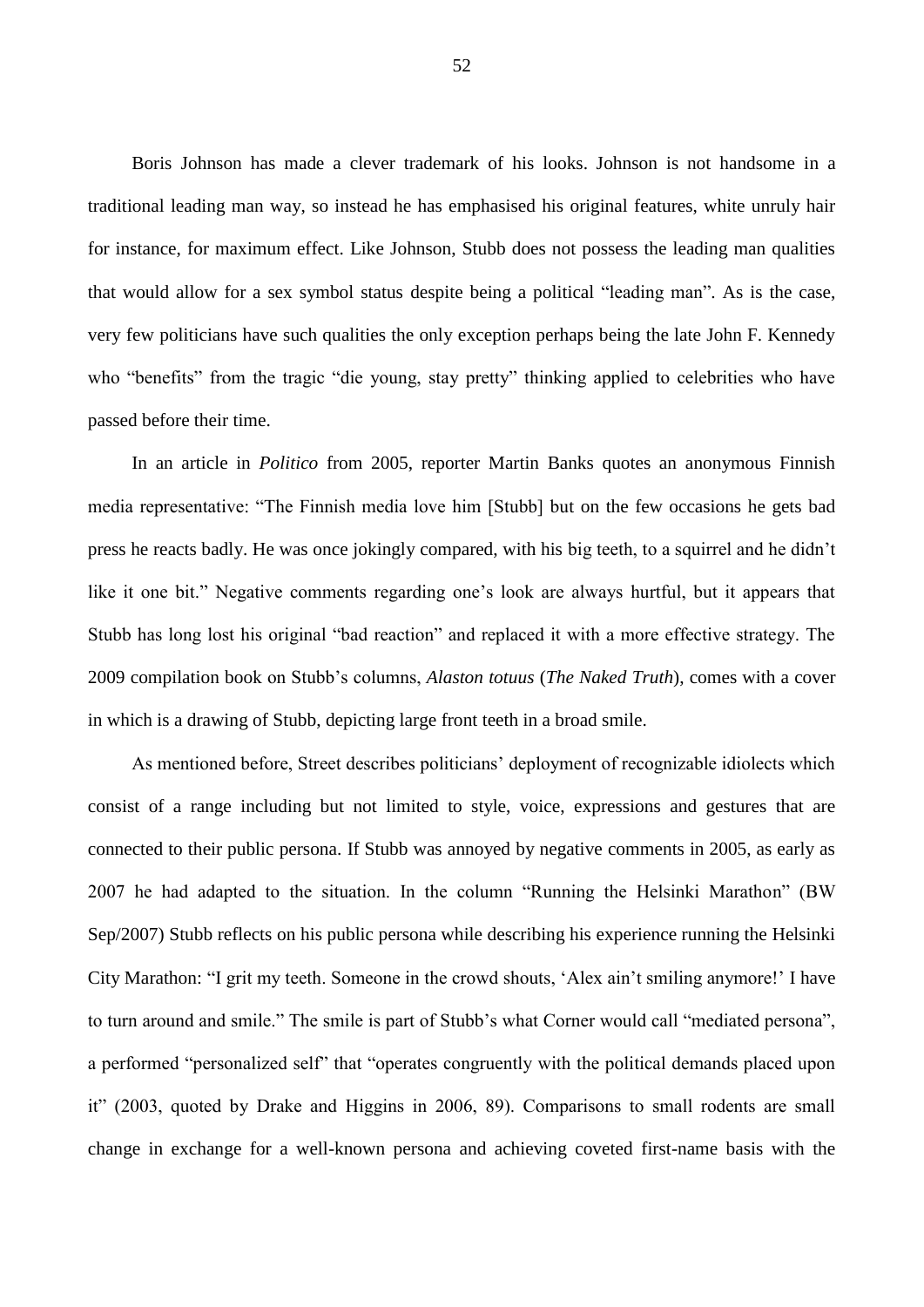public. If indeed such first name terms exist; it could be that Stubb is insinuating such desires in this column to his readers through an imaginary or exaggerated anecdote. Once again, the evolution is clear in Stubb's political performance.

However, it seems that this political performance may become so strong that it results in backlash, as seems to have happened to Stubb and Johnson, both. Marshall comments that "in politics, a leader must somehow embody the sentiments of the party, the people, and the state whereas in the realm of entertainment, a celebrity must somehow embody sentiments of the audience" (1997, 203). Political celebrities appear to have some problems in implementing both sentiments simultaneously. If UK politicians across the board were jealous and envious of Johnson's status during the 2012 Olympics, by 2015 even his own party has in part turned against him. Famous for "Boris bikes", officially called Santander Cycles meaning the public bicycles in London but better known by this mayoral nickname, Johnson has according to Purnell caused annoyance among his Tory colleagues when "he turns up to political cabinet in his bicycle helmet" (2015). Already in 2012, Purnell writes that Johnson's "bumbling" act is carefully calculated: "the most successful jokes and 'off-the-cuff' Boris-isms are rehearsed and recycled". And despite his nonchalant disposition, Johnson is "rarely a friend . . . Indeed, when questioned, these selfprofessed "friends" often admit that they have seen the mayor socially perhaps only a couple of times in the past few years. Those who are no longer "useful" have not seen him at all" (2012).

Similarly, despite being all smiles and having been selected "Finland's most positive person of the year" in 2009, Stubb's background as a school bully has been brought to the attention for the media and he has openly admitted to having been "a real prick" (Junkkari, 2014a). Stubb's adaptation skills, manifested in his broad smile has begun to garner some negative connotations. For instance in a television interview, during which Stubb realises that the cameras are rolling and his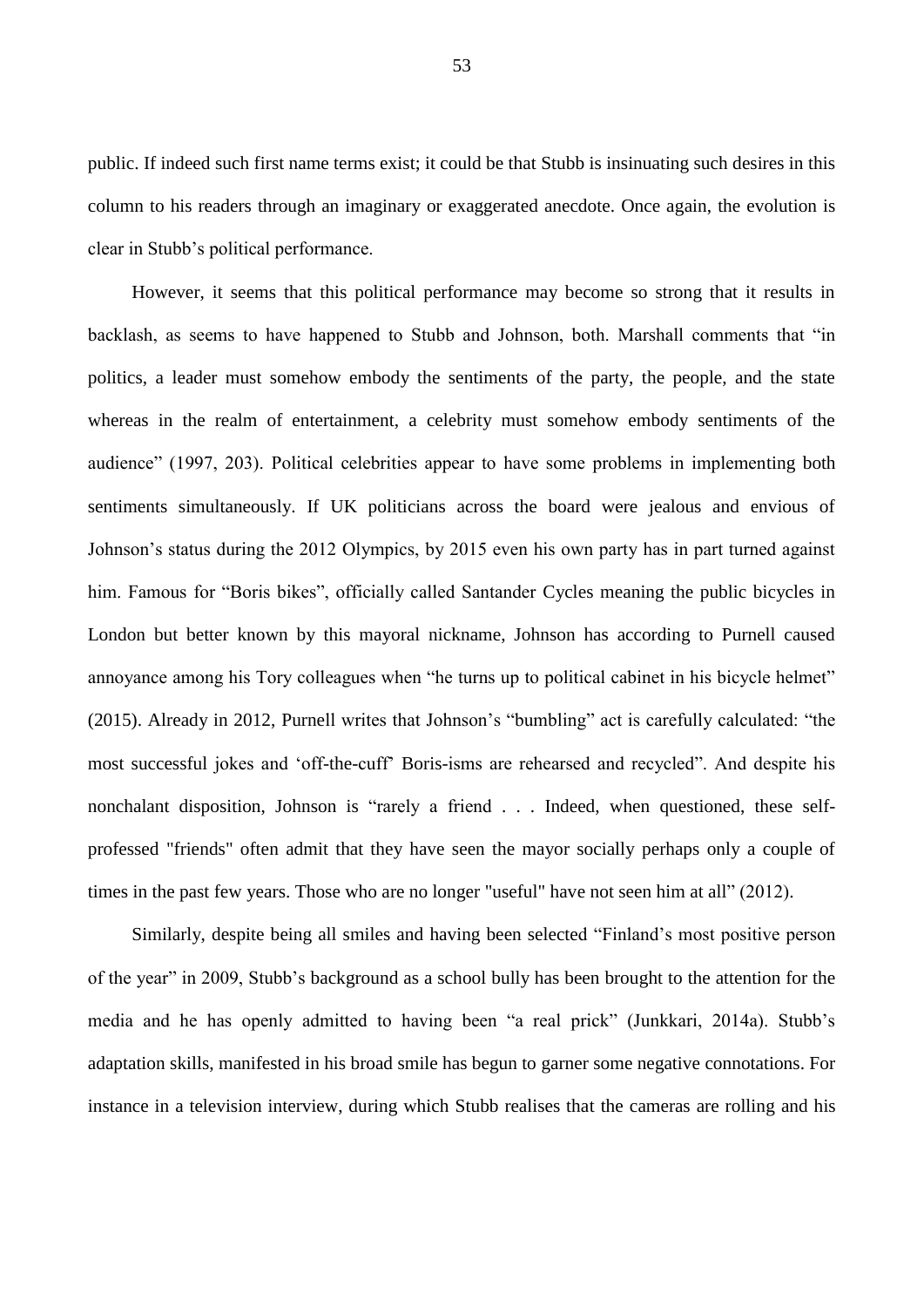expression rapidly changes from gravely serious to a broad, almost unnatural smile (*Nyt-liite*, 2014a).

Stubb's linguistic mannerisms and the discourse he uses in his speech and text have already been investigated in this thesis. However, along with his physical political performance, this part of his idiolect has also received backlash. Stubb's first column for *Blue Wings* is titled "In search of the perfect European" (BW Mar/2005) and discusses prejudices among EU nationalities regarding one another, such as Germans enjoying order, the Spanish being talkative and Finns being quiet. In a case of curious foreshadowing, Stubb contemplates that "The French are unable to speak about anything unless they can present a three-point schema." Stubb is nowadays notorious for "speaking in threes", his most known language-related mannerism. *Nyt.fi*, the online edition of Finnish newspaper *Helsingin Sanomat* weekly supplement did calculations that during an event in Germany, Stubb used a three-point schema five times during a half-hour speech (2014b).

In the section discussing the column as a genre, John Street was quoted comparing politicians to actors and the concept of a personalized self, a requirement of any politician according to Corner (2003) was brought to attention. Curiously, Stubb himself attempts to disprove these theories. In an offhand comment in the column "A Working Family" (BW Feb/2007), he states that "Personalities do not change much between home and the workplace". In any case, Stubb has been shown to adapt as a political performer. His discourse has changed along the way, both his column writing in relation to his political position and in other sites of performance. Moreover, he has done well in his career in politics, first of all being elected as an MEP but then also advancing his career throughout the years. Based on his success, it can be said that Stubb is a skilled politician. Since Johnson is a fellow EU enthusiast, it is presumable that Stubb was aware of him long before reading Purnell's biography on him in 2012 (BW Feb/2012).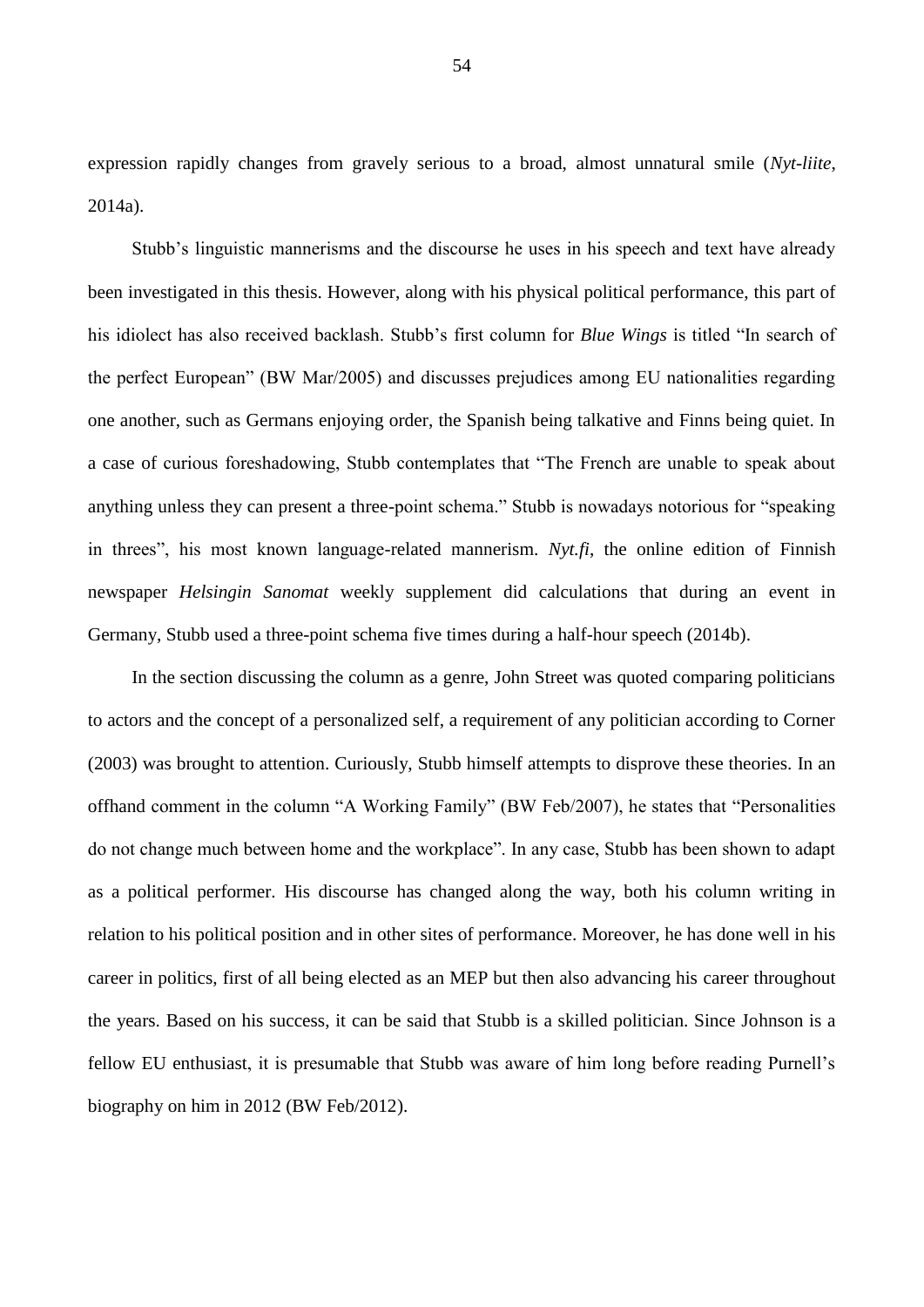Could Stubb be taking tips from the master of UK politics and adapting them to his own persona? Or are political animals such as Johnson and Stubb appearing independently, unbeknown to each other? Stubb and Johnson seem to have several similarities between them, most significantly the connection to written discourse. As pointed out, Johnson is a journalist who became a politician; Stubb is a politician with hopes of a career in journalism.

From the perspective of language and literary studies it is interesting that political celebrity and linguistic skills appear to be linked. And specifically from the perspective of English Language and Literature, the Anglo American aspects present in the discourse are significant. Johnson, although a UK politician, was born in the United States, thus he is connected to both cultures as a native. Stubb on the other hand, has adopted an Anglo American reference point. Is the hegemony of the United States as a political superpower and the hegemony of English as a global language essential in achieving international, political celebrity that crosses cultures and raises interest on a global scale?

## **4.3 Double-Blinds, Dinner Parties, Holidays Abroad: Context is Key**

This section focuses on context from two approaches, first regarding Stubb and his intended audience and second, the context Stubb's columns have in the media in general.

The starting off point for Stubb's columns is interesting regarding his audience. An example of the confusion involving Stubb's audience is the column for 2007's summer triple issue, which includes a crossing of cultures. In the column, Stubb encourages tourists to "say 'Hi'" to a Groucho Marx lookalike called "Ben Z." His English-speaking audience will be aware of the physical appearance of the late American comedy legend Groucho Marx, whereas Finnish readers will recognise "Ben Z." as veteran politician and Stubb's teammate from the National Coalition Party, Ben Zyskowicz. In this double-blind, the American audience will find humour in Marx's signature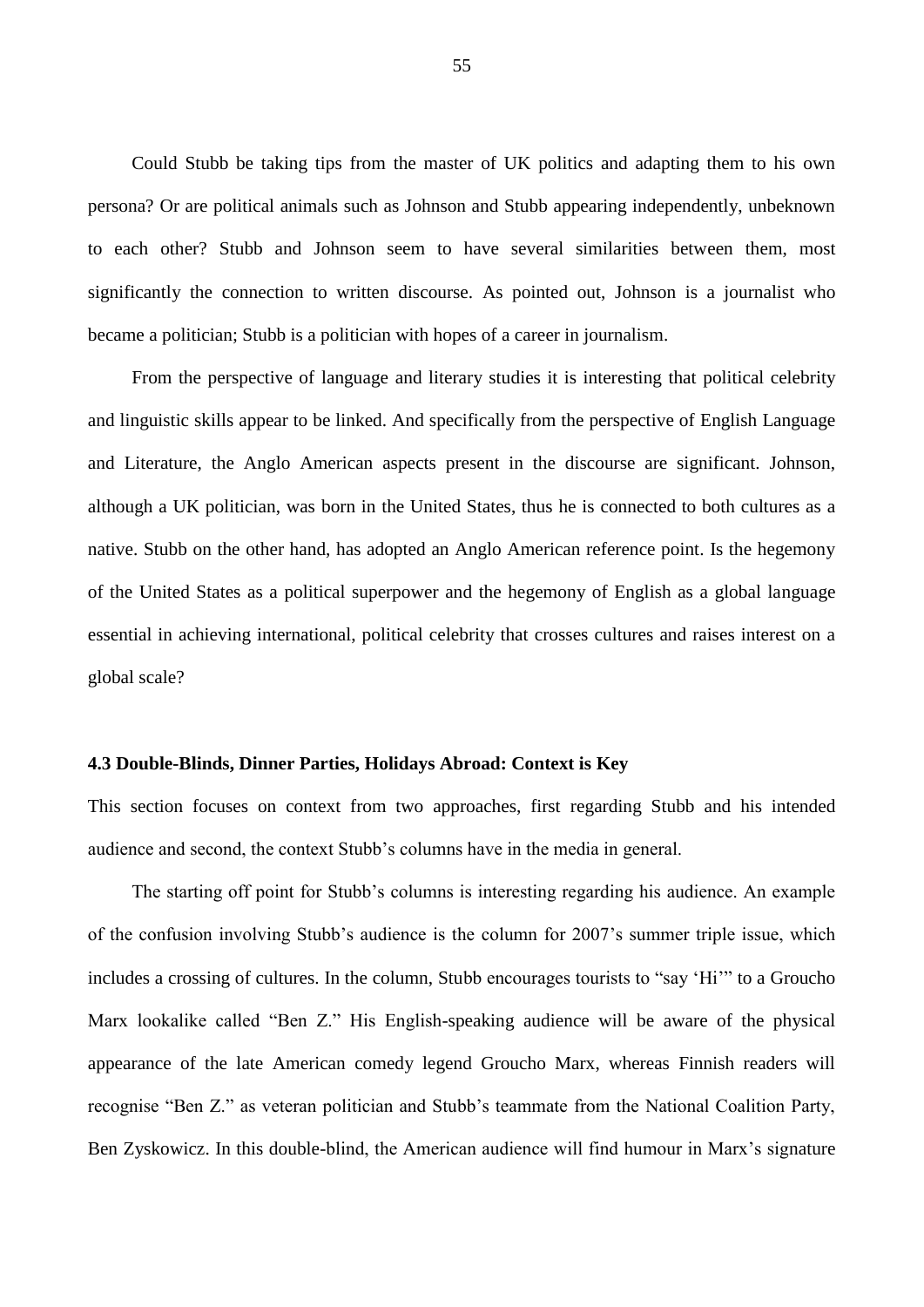look whereas Finns will have solved the puzzle of the mysterious Mr Zed. A limited audience will know both figures, so it is interesting that Stubb chooses to produce such restricted discourse.

According to Bora et al, "citizenship is an ongoing communicative achievement" (2001, 3; quoted by Fairclough, 2013, 412) and instead of what citizenship *is* one can look at how citizenship is *done*, meaning "the range of ways people position themselves and others as citizens in participatory events" (2013, 412). For the purpose of this thesis, the participatory event is the column writing and reading albeit they do not occur simultaneously. As discussed before, *Blue Wings* reaches an international audience that Stubb's columns address. The concepts of *we* and *they* are blurred, since as this section shows, the intended audience of Stubb is not always clear nor is his own stance, for that matter. Stubb's underlying identities were explored earlier in this chapter, and his various identities appear in relation to citizenship as well. Stubb is a Finn, but hails from a bilingual background and can be considered a member of the language minority of Swedishspeaking Finns (Finland's official languages are Finnish and Swedish). As a Finn, Stubb is also a citizen of the EU and European in the cultural sense. In *Blue Wings*, Stubb writes in *lingua franca* and directly addresses neither his Finnish nor Swedish speaking voters.

In the previous section, the concept of an international celebrity politician was introduced. In his columns, Stubb is addressing an implicitly international audience. Tomlinson (1999) argues that "globalisation lifts cultural life out of its hitherto close connection with physical locality" (quoted in Fairclough, 2013, 471) and in an aeroplane, cultural life is literally lifted off from physical locality. Aircraft is also considered a 'non-place' by French cultural anthropologist Marc Augé (1995, 94). According to him, non-places entail two realities: "spaces formed in relation to certain ends (transport, transit, commerce, leisure), and the relations that individuals have with these spaces" and this relationship between individuals and their non-place surroundings (such as the inside of an aeroplane) is "link between individuals and their surroundings in the space of non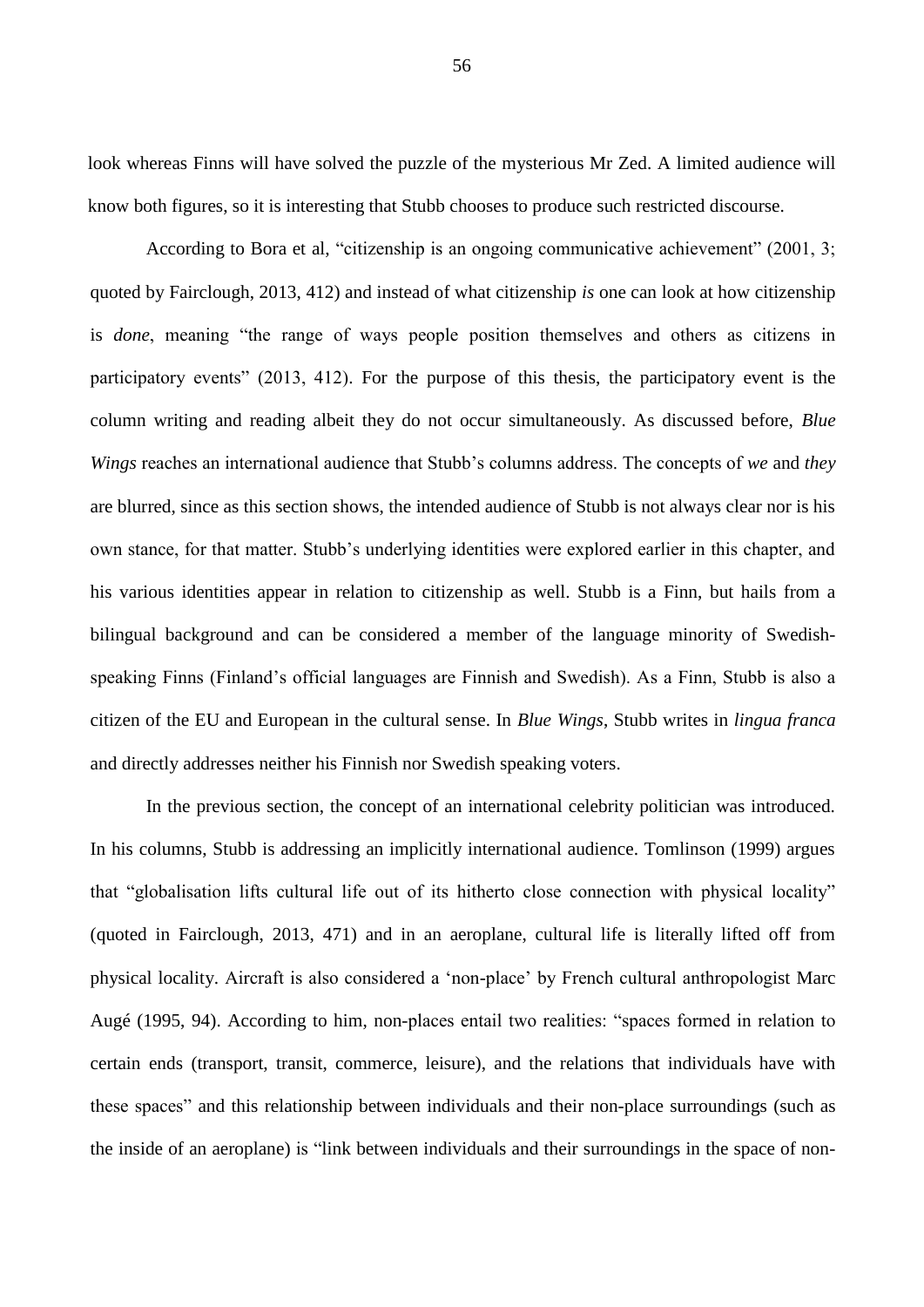place is established through the mediation of words, or even texts" (1995, 94). The words in an aeroplane could be the regulated announcements done by the personnel, such as "Cabin crew please be seated for landing", which are always done in English, lingua franca, regardless of aircraft nationality and native tongue. The texts that link individuals to their surroundings on Finnair flights include the columns by Stubb, which are 'always there' in the seat pockets, month after month.

As pointed out earlier, van Dijk believes that the function of text and talk lies in the ability to control minds, as drastic as that may sound. But this mind-control serves the same purpose as the "common ground of thought" described by Fairclough. Seeking power is seeking hegemony, and as discussed in the chapter on theoretical background, hegemony is found in several different aspects. Political hegemony and cultural hegemony are intertwined and for politicians, cultural domination is a key factor in achieving political power.

As van Dijk expressed, the ones with the most power are the ones with the most to say. According to Yates, Boris Johnson was able to "woo the public and promote himself as a celebrity politician to mass audiences via different media platforms" during the London Olympic Games (2012, 9). Stubb has secured his communicative scope by being present in several sites of discourse. In order to improve his international standing, he reaches out to an international audience through the use of Global English. For Stubb, the key with an international audience is to seek an international discourse of culture.

During the time Stubb has been writing his columns, beginning in 2005, domestic readers have become increasingly familiar with his persona. Even though it was mentioned in the chapter on political celebrity that there is concern of "a disaffected public" that has lost interest in formalized politics (Drake and Higgins, 2006, 88), most citizens have at least a vague idea of who their Prime Minister is and what they stand for. Foreign readers are likely unfamiliar with Stubb in general and if they have not read his columns before, have no prior knowledge of his political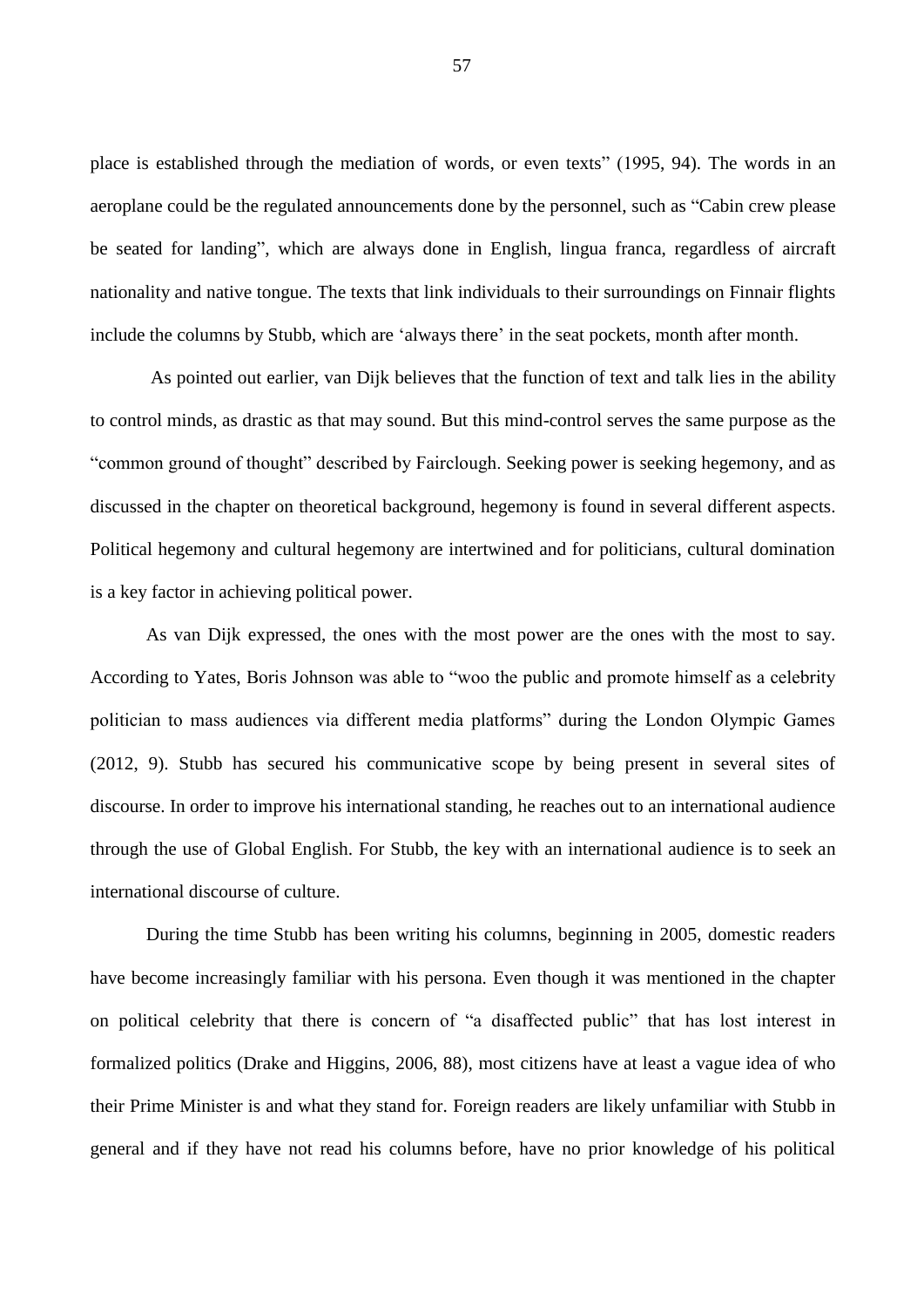affiliations or aspirations. Fairclough finds that "ideologies are primarily in the 'unsaid' implicit propositions" (2003, 27). For a domestic audience, much has "already been said" as they are familiar with domestic politics. On the other hand, a domestic audience unfamiliar with *Blue Wings* or unable to understand English, are *othered* by Stubb. He does not hide his political stance (how could he?) but addressing an international audience allows him to hide in plain sight, so to speak.

In his columns as Prime Minister even more than before, Stubb prefers to allude to other authors and texts and subsequently frames them to suit his own agenda. He additionally frames the discussion between himself and his readership. In the column "When World Trade became sexy again" (May/2014), Stubb discusses the relationship between the United States and the European Union. Stubb argues that not only have the two parties involved become closer in recent times but that this close relationship is needed: "*We* [the US and the EU] realise we live a symbiosis. *We* need each other. And shared values are never a bad thing in a marriage" [italics added]. A continuation of a sentiment he expressed four years earlier: "It's time to renew the wedding vows between Europe and the US" ("A grumpy old couple", BW Mar/2010).

It is not always entirely clear who Stubb is referring to when he writes about "we" and "us", but in these instances it is obvious that *we* consists of the US and the EU and in the 2014 column he explicitly addresses who are not part of this *we*: "At the same time the EU and the US are losing ground. *Others* are catching up. In a decade or two China will pass both as the biggest economy in the world. *Other* parts of the world are growing faster than the transatlantic couple" [italics added]. This type of othering is particularly interesting, since due to Finland's geographical location, Asia is a crucial market for Finnair. Asian passengers are therefore not uncommon on Finnair flights, and yet still Stubb employs an Anglo American viewpoint, conveying distress over the rise of China as an economical superpower. Nationalities aside, there are other ways of discourse to contain elements of inclusion and exclusion.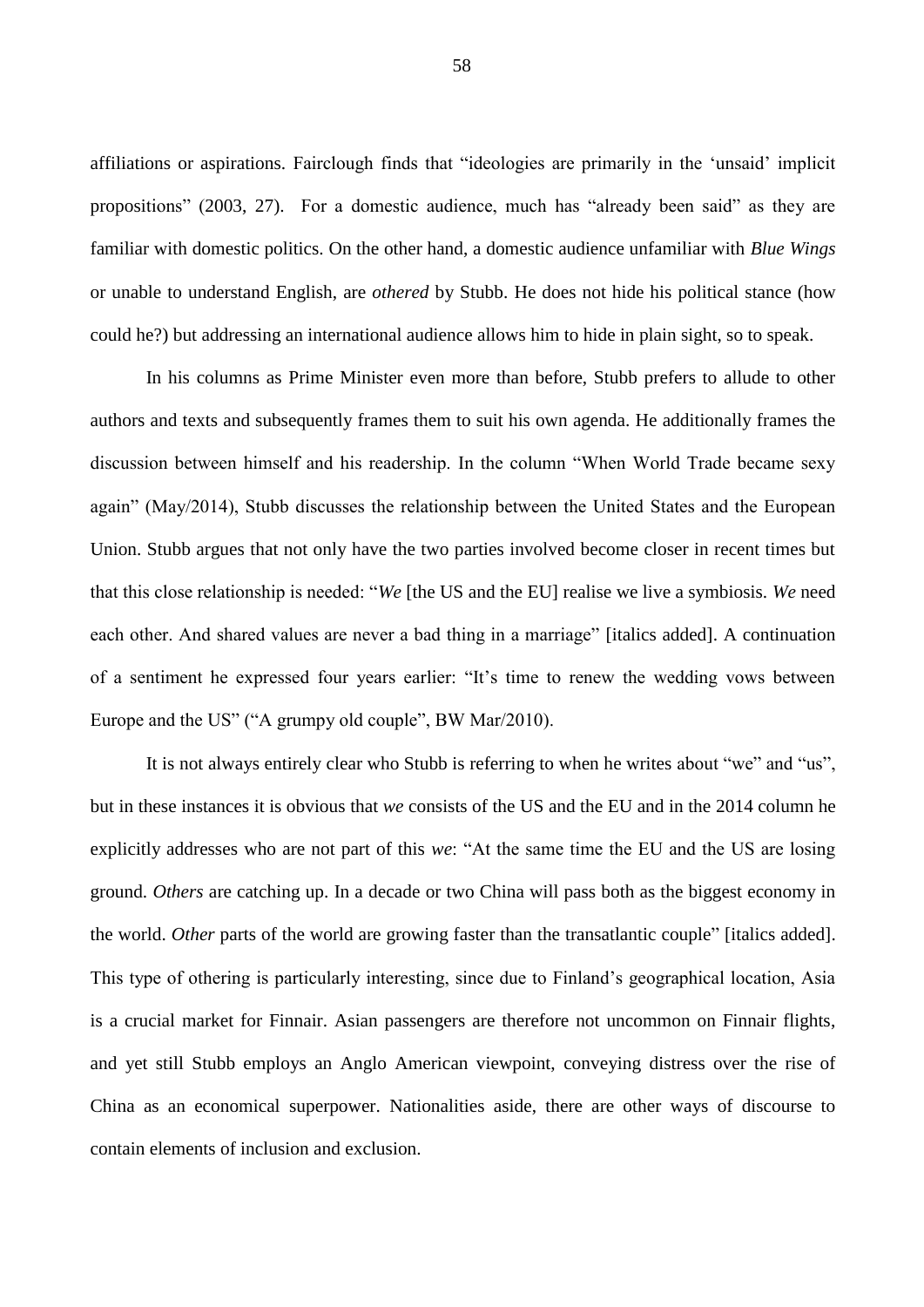As mentioned in the theoretical background chapter, Fairclough presents an idea of establishing common ground of thought. This common ground in my view is reached through what van Dijk calls "managing minds of others" through text and talk. Fairclough notes that the assumed meanings that are present in this common ground of thought are ideological. Stubb attempts to build common ground of thought in his columns. As discussed above, Stubb's intended audience is not always clear. As we already know, *Blue Wings* targets businessmen that travel often, earn over 60,000 euros annually and are considered decision makers by the magazine. In "The Dinner Party" (BW Apr/06), Stubb contemplates his fondness of dinner parties and describes what format parties tend to follow: "Current events often dominate the starter. Some talk about politics. Others go into sports. The business crowd talks business." He continues to disclose that the guests in these parties include "DINKs (Double Income, No Kids), DISKs (Double Income, Several Kids) and SINOs (Single Income, No Obligations)" but apparently no unemployed people. The common ground built upon this column include such phrasal as "The *apéritif* is for small talk", assuming readers (even the tight-lipped Finns) engage in small talk and enjoy appetizers.

In the "Ultimate holiday" (BW Feb/2009) Stubb discloses that he finds that he needs four breaks a year. First, at Christmas to Lanzarote, Spain ("I simply need the sun"), second break comes "six weeks later" when school children have their winter break and Stubb travels to the Alps, third is an Easter break in Finnish Lapland, followed by several weeks during summer, when a trip to the Mediterranean is preferred. For Finnair, such suggestions of air travel are undoubtedly helpful. In a different column, "You are what you eat" (BW Sep/2012), Stubb tells readers: "And when others go to a hotel for a holiday, we go to a "*mökki*", the summer cottage in the countryside [italics original]", addressing foreign readers from a Finnish perspective. Except that it seems as though Finns go to *mökki*, while Stubb travels abroad. Stubb's adaptation skills have already been alluded to.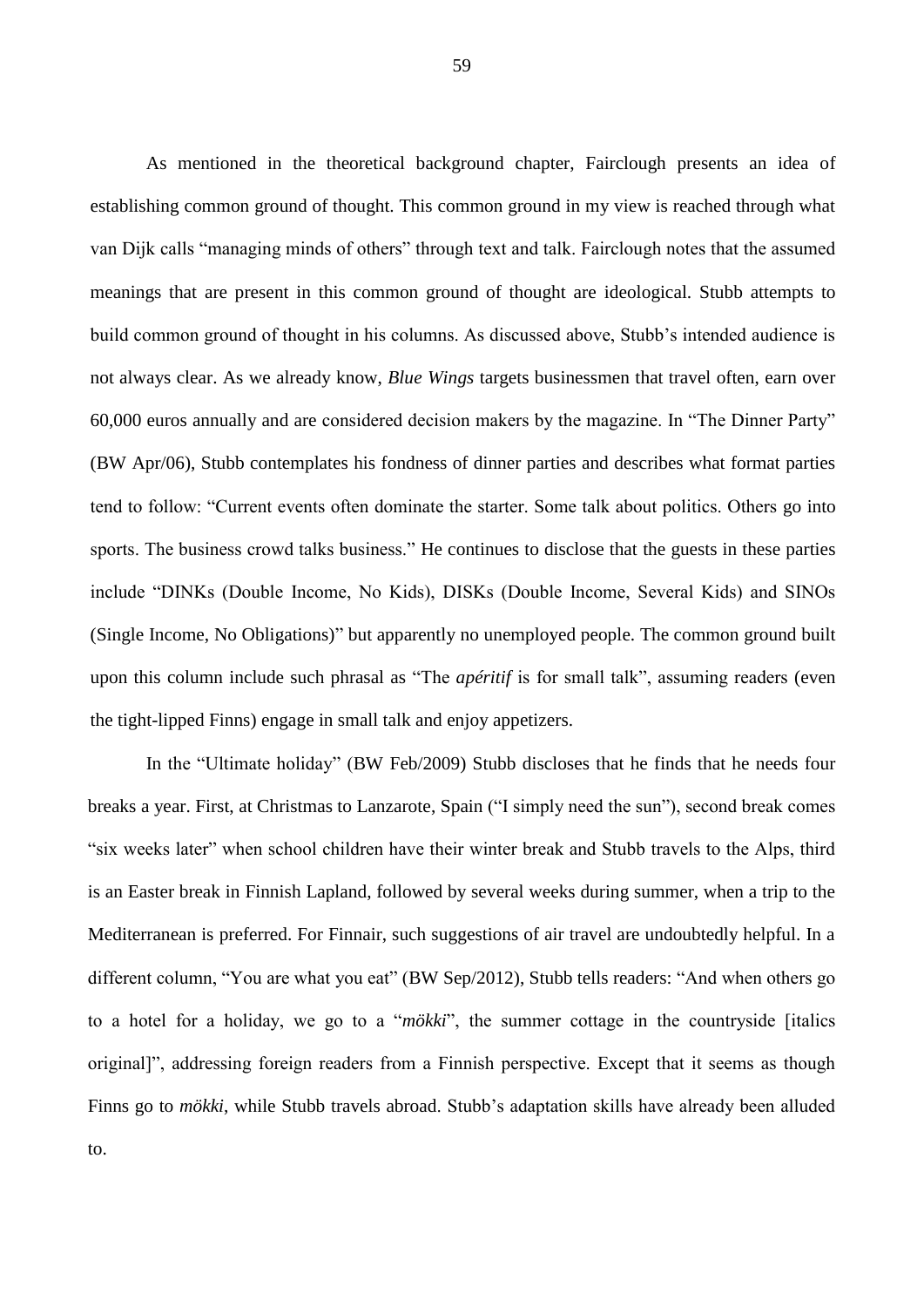Stubb's common ground with his audience is that they have dinner parties, which are attended by "the business crowd", and take several holidays a year, to multiple international destinations. Stubb is well-to-do and there is no shame in it, but some domestic audiences may feel alienated as they are excluded from such a lifestyle, that of the elite. However, this column appears in an airline magazine and is read in an aeroplane thus the reader shares these traits and capabilities with Stubb. High earning frequent fliers are not alienated by columns depicting Stubb's apparent financial security, in fact, they share common ground with him. As said, the viewpoint of the elite becomes the viewpoint of the society and exclusion is as noteworthy as inclusion. This kind of discourse that Stubb uses only reaches the appropriate audience, it would seem. Perhaps even the "othered" Asians feel included in this part of Stubb's discourse.

As discussed earlier, Stubb is capable of adapting to different situations and his columns reflect these changes. His tone and physical appearance change, as does his discourse. Stubb is aware of his actions, his political performance, and he is equally aware of the opportunities his columns provide him with. An earlier example related to a column published during election season, and as noted above, Stubb is aware that the lion's share of his readers reside in airplanes. In the column titled "I want my liquids back!" (BW Oct/2007), Stubb mixes probable personal annoyance and audience baiting with rather heavy political commentary. He states "In liberal democracies we are always trying to find a balance between liberty and security. In this particular instance [restrictions on liquids carried by passengers], we simply have gone too far." Again, one must remember that Stubb is addressing readers acutely affected by these restrictions, likely seething in their aeroplane seats after queuing in security. Stubb: "Nobody is happy. I'm sure we have all been there." Have we? Most likely, if you read Stubb's text, you have.

Stubb further laments that due to security measures, it takes "three hours to change terminals at Heathrow." In the context of being annoyed by such restrictions, everyone can agree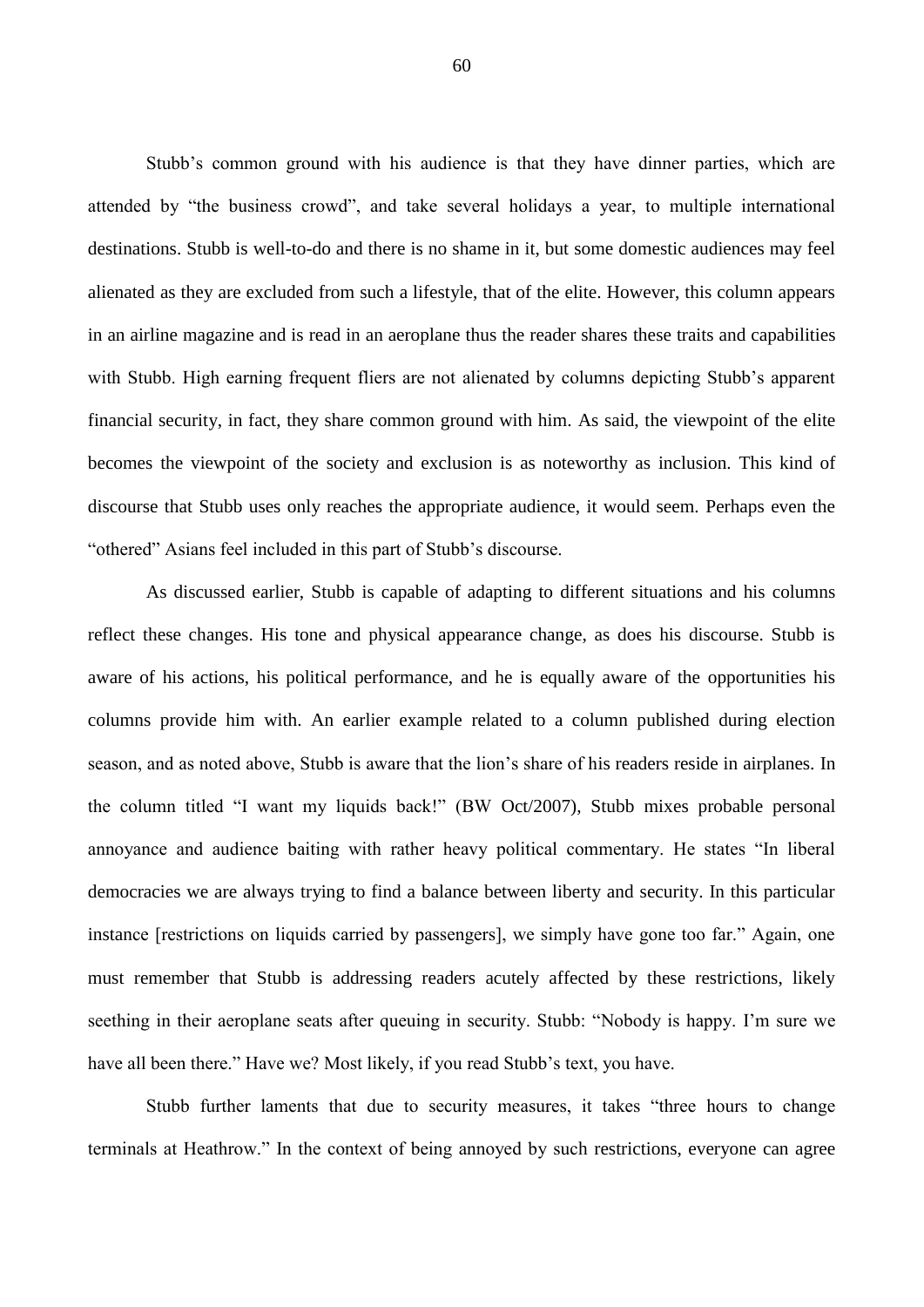with Stubb. However, the restrictions have been put to place for security reasons. Stubb is in the political position to influence these decisions. Stubb is not just an annoyed, tired passenger. Similarly, when he states that "For me the idea of a fixed pension at, for example, age 60 is absurd" ("Growing old is cool" BW Dec/2012) it needs to be kept in mind that Stubb as a politician is in charge of set retirement ages in Finland. Or does it? The basis of this thesis is the fact that *a politician* is writing these columns. Stubb in no way hides his political views: "I'm certainly a raving liberal" ("Death by PowerPoint" BW Sep/2010). Stubb is not just presenting ideas, he is actively enacting upon them. Unlike a journalist, Stubb as a politician does not need concern himself with the idea that "the pen is mightier than the sword" when he has the right to use both.

But does this concern readership at large? Is Stubb so effective in his common ground building discourse that there is a general consensus between him and his readers? Fairclough argues that certain sets of discourse conventions, including newspaper reporting, implicitly embody certain ideologies, "particular knowledge and beliefs, particular 'positions' for the types of social subject that participate in that practice" including newspaper readers (2013, 129). Is the context of an inflight magazine, produced to advertise the company and simultaneously keep company to their customers during flights, in the non-place of an aeroplane, so prevailing that it is stronger than the power relations present in the magazine content? The audience seems to be disinterested in the political aspect of Stubb's columns.

The second half of this section discusses the attention or lack thereof given to Stubb's columns and how power relations are present in this phenomenon. As per Stubb's own assessment, he can and has written about basically anything in his columns. As made clear in the earlier sections, he has talked about himself, his family, his peers, his habits, and a range of political issues. Despite this array of topics and the sheer volume of columns (at least 96 by December 2014), hardly any attention has been drawn to Stubb's discourse. This is particularly interesting, since despite the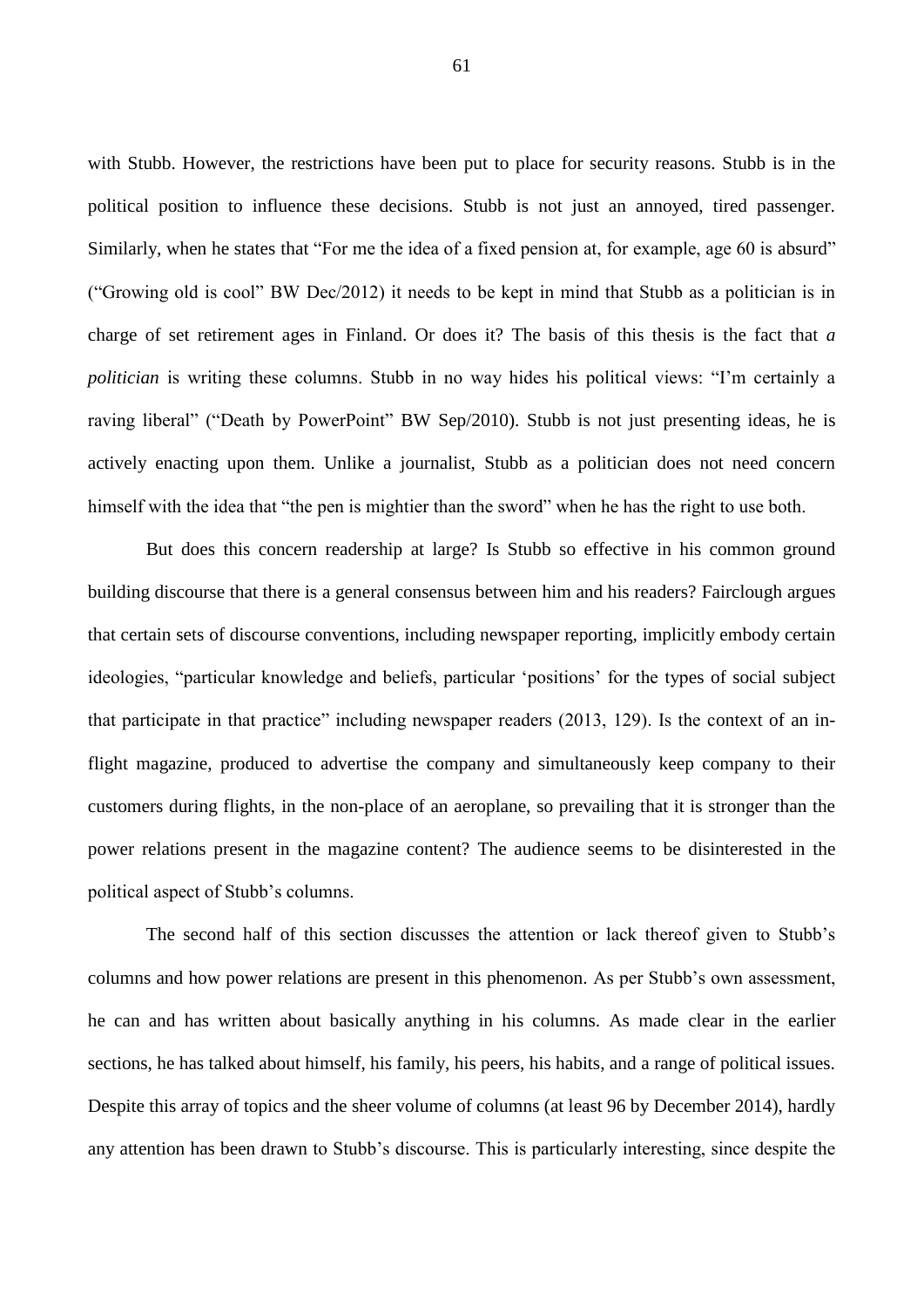intended audience of decision makers, online searches show that these columns are read by people from all kinds of backgrounds. Fans of rap music have written responses to Stubb's column "Why Finnish rap rocks" (BW Dec/2013) depicting Finnish hip hop culture (Sarla, 2013), anonymous immigration critics have discussed Stubb's columns online (Hommaforum, 2013) and a random anonymous participant in Finnish discussion forums has attempted to draw attention to Stubb's "Ten reasons to spend your summer in Finland" (BW Jun-Aug/2007) column through the following quotation: "As an avid golfer I have to recommend midnight golf. Many of the clubs organise night time tournaments. The tee-off is around 9 pm. As a youngster I had two dreams relating to golf: I wanted to turn pro and/or play a round of golf - naked. Neither has materialised yet..." (*Vauva.fi*, *Suomi24.fi*, 2008). They have yet to receive any replies.

It is surprising that there has been very little media attention given to these columns. Annamari Haimi from *Kouvolan Sanomat* alluded to Stubb's column on children and sport in her own column of the same subject (2013). So far, Stubb's 8+8+8-lifestyle has elicited the most response. Stubb's superman-esque abilities in time management and scheduling prompted the tabloid paper *Ilta-Sanomat* to inquire whether his fellow ministers live by the eight hours of sleep, eight hours of work and eight hours of pastime regimen promoted by Stubb. The ministers interviewed for the story concluded that such a timetable is impossible for them (Hagert, 2013). Writing these columns, it almost seems as though Stubb is hiding in plain sight. After all, it is not a question of him somehow keeping it a secret that he writes for *Blue Wings*. In an interview for *Helsingin Sanomat* about a an entirely different matter, Stubb says "In the future I would like to be a journalist and a columnist - well, I already am a columnist" and the reporter adds that said columns appear in *Blue Wings* (Junkkari, 2014b; translation by thesis author).

It is interesting to find that the media has expressed so little interest and that Stubb's political opponents have not been interested in his writings. According to Professor of North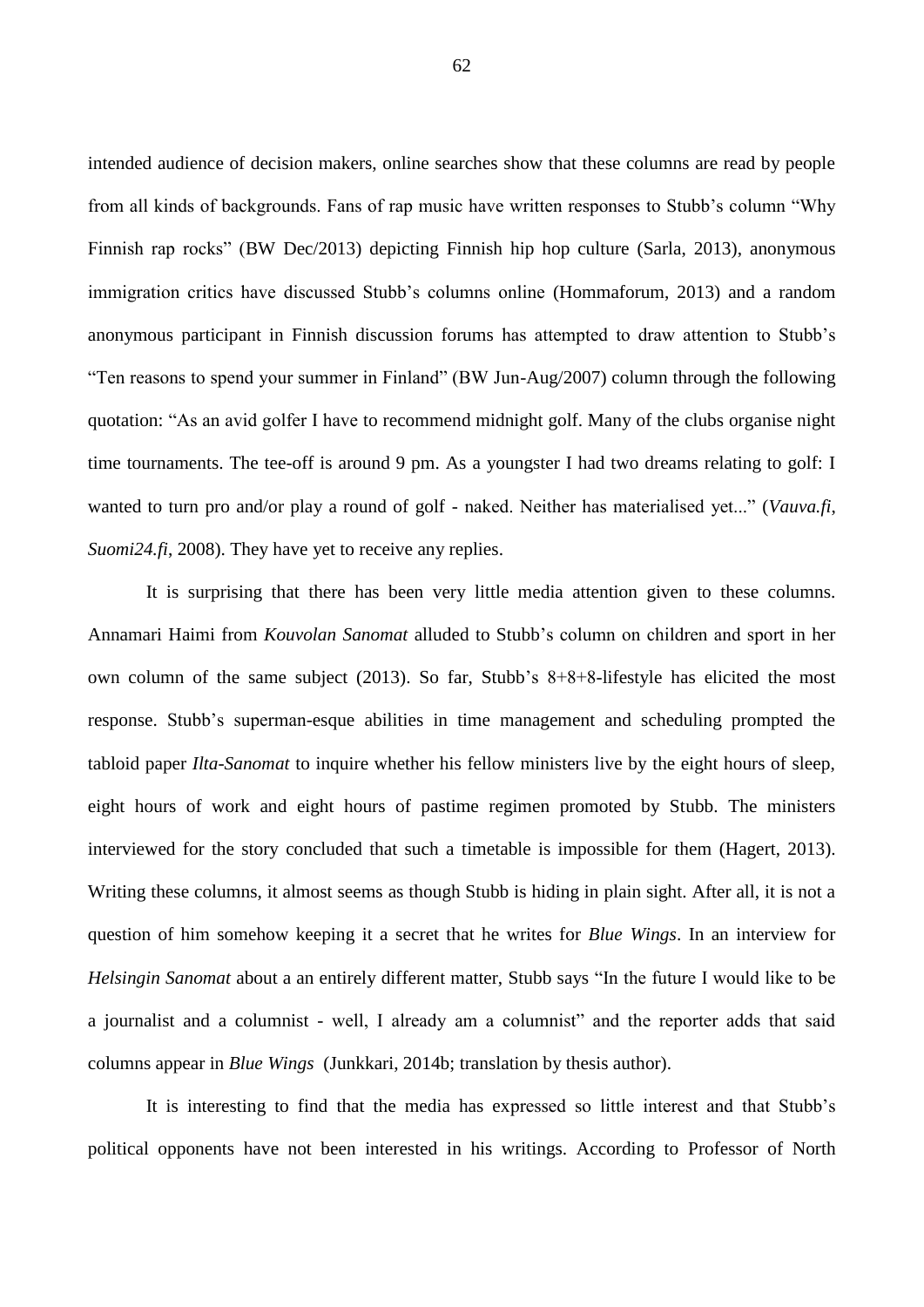American Studies Katri Sieberg, negative campaigning, common in US politics, is not used much in Finland where numerous political parties attempt to attract voters (Läksy, 2015b). Perhaps this in combination with the context of in-flight magazine writing is one reason why some of Stubb's curious comments have gathered no attention. An example of the importance of context lies in the column regarding column writing itself.

This apparent lack of interest is investigated through two examples from Stubb's columns. The first has to do with Stubb's fondness of social media, referred to numerous times in this thesis, the second with Stubb's column writing process.

Stubb's second column for Finnair, "Communicating Europe" (Apr-May/2005), was already analysed at length due to its vibrant references to condoms and sex toys. In the column, Stubb makes a joke regarding the infamous British tabloid newspaper *The Sun*, stating that it is his favourite source of EU information. This is a clear statement of sarcasm, although of course for an MEP reading the notoriously anti-EU newspaper's articles on the EU offers the same ironic delight as hearing the Devil recite the New Testament. Jokes aside, later in 2013 Stubb dedicates a column to the joys of social media. In "The power of social media" (BW Feb/2013) Stubb writes: "Twitter is my main source of news". This statement is slightly unnerving. Obviously, legitimate news outlets post links to their articles on their Twitter accounts, but there is something disturbing about a statesman relying on an online application.

First, Twitter is notoriously problematic when it comes to facts. As Twitter is a "first come, first served" application it means that speed is essential, integrity and fact-checking comes later. The chance of receiving misinformation is higher than in traditional media outlets. Additionally, Stubb has access to firsthand knowledge to many things that are beyond the scope of regular people, not to mention that his actions are often the news themselves in Finland and even internationally. As van Dijk has noted, parliamentarians have access to parliament meetings. Stubb as a politician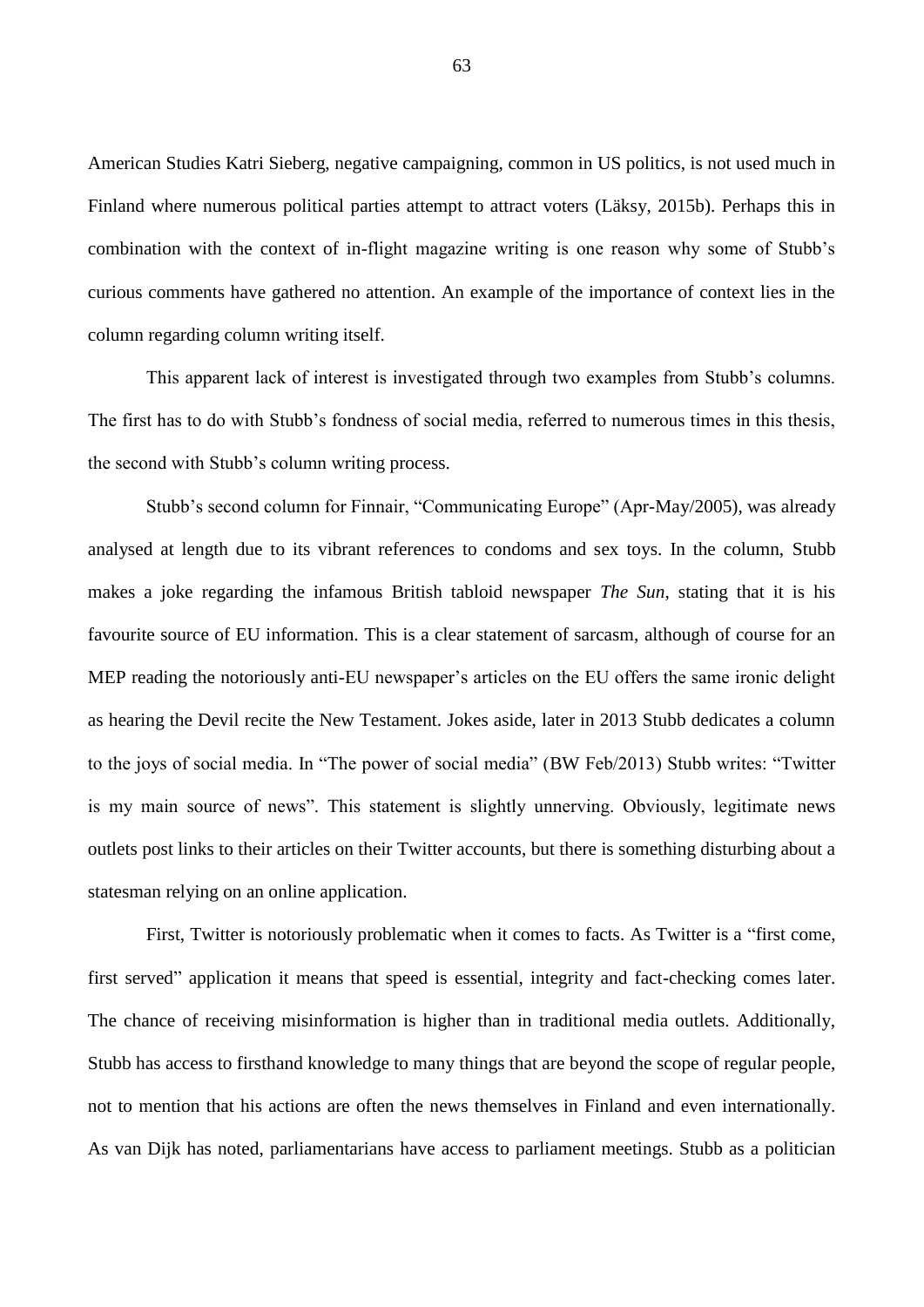has access that is not warranted to just anyone. As discussed in the chapter on the theoretical background, the power relations regarding normal author-reader-relationships are distorted in connection to Stubb's column writing. He remains a politician in power regardless of the actions of his readers; his political hegemony is not immediately diminished by the weakening of his cultural hegemony.

In a similar vein, Stubb as a follower of news is not in the same position as other people. For people lacking political power it is disturbing to think that those in the most powerful position rely on a free-for-all social media news outlet instead of reliable, straight from the horse's mouth facts. Stubb has "confessed" to many things in his columns, but the statement about Twitter is made with no humour or other embellishment. It is completely neutral in nature. It could be negatively spun to read as an embarrassing incident of a statesman appearing to be hip and cool, something politicians essentially are not despite their best efforts, as discussed in the previous section of analysis regarding the complications of embodying the sentiments of the party, public and the audience. As said, this statement regarding Twitter seems like something competitors and the media could use as a weapon against Stubb, but it has gone by with absolutely no attention whatsoever. Is this because of the context involved? A passing mention in a customer magazine, after all. And perhaps rightly so, it may be an old worldly notion to view Twitter as somehow subpar to other news sources.

A more potentially disturbing comment is found in the column "Bringing a column to life" (BW May-Jun/2010) in which Stubb congratulates the 30th birthday of *Blue Wings*, offers insight into his column writing process and simultaneously gives readers advice on the art of column writing. Stubb says the following: "Finally, be bold. A column is not supposed to be a boring list of facts. Let lose [sic]; be wild, argumentative and *even a bit non-factual* in a column. Make a claim and stick to it" [italics added]. Factual is described by the *Oxford English Dictionary* as follows: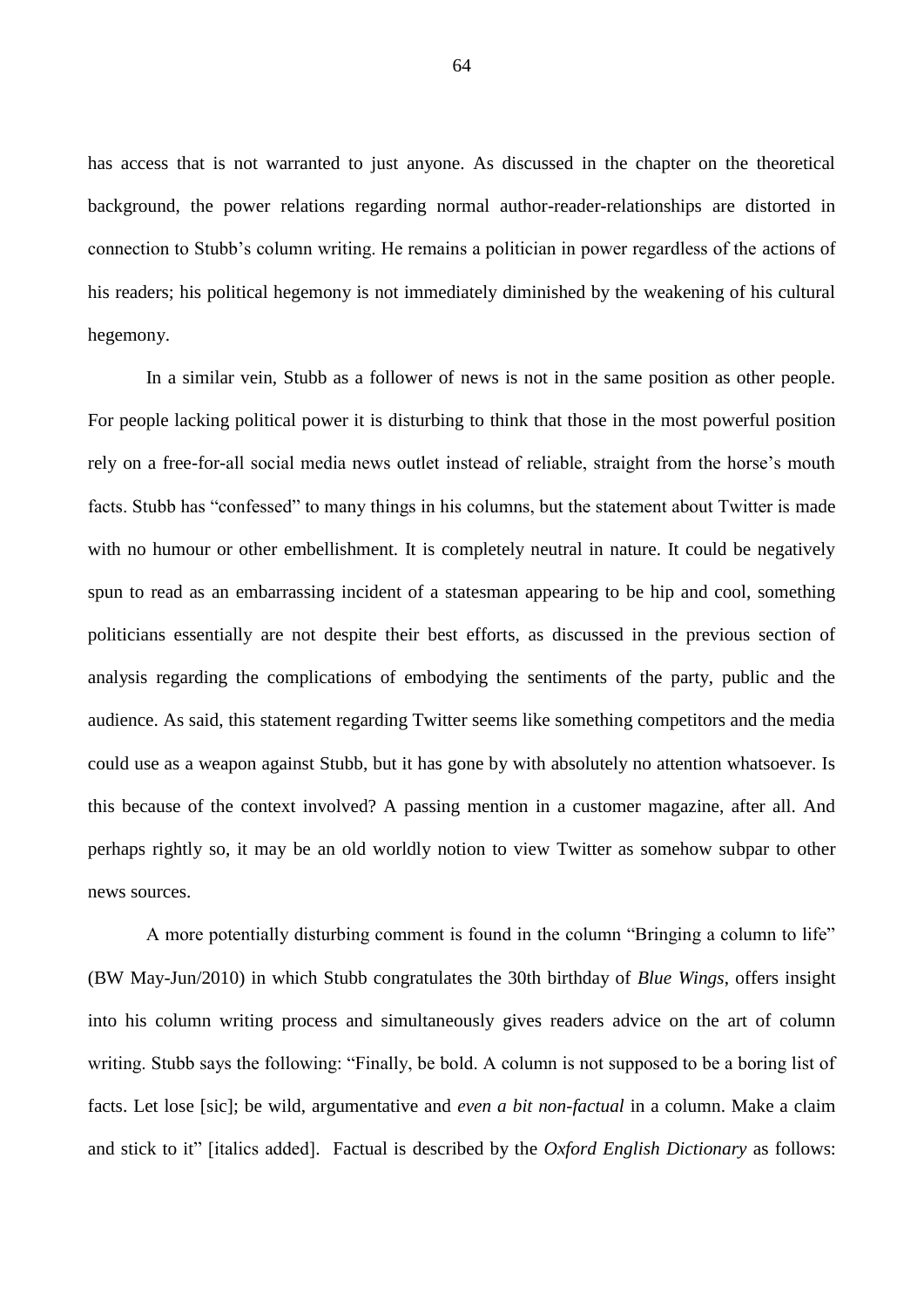"1. Relating to or concerned with facts or reality; of the nature of fact, consisting of facts. 2. Having a basis in fact; accurate; actual, real" (2015). In other words, Stubb states that in column writing one need not be telling the truth, that is, one can lie. A comment such as this in any context other than these *Blue Wings* columns would not go unnoticed and would attract criticism, after all, is the Prime Minister non-factual or even lying in his columns? Is he non-factual somewhere else? Or everywhere else? Where does Stubb draw the line? Imagine the head of any state appearing on television and during a speech advising people to be non-factual. It soon connects to the same cultural context as former President of the United States Richard Nixon on national television saying "Well, when the president does it that means that it is not illegal" in reference to the Watergate scandal.

But as stressed numerous times, context is key factor here. In (Finnish) column writing tradition, facts are interpreted more loosely than elsewhere. A columnist "asking for a friend" or a comedian telling a joke based on "this happened on the way here" - everyone knows that said friend is the person themselves and presumably nothing happened to a comedian on their way to a standup gig. These are merely storytelling devices, aids to tell a more memorable anecdote. A victimless crime, as it were. However, Stubb is not just any columnist. He is a politician in power.

Politicians promise voters just about anything before elections and it is not clear what voters can expect afterwards. A journalist writing columns is doing only that and their only duty is to bring some value to their readers. Stubb is actively in charge of people's lives, what kind of decisions he makes impacts others. It is up to the readers to decide what they think of this, and it seems that Stubb has developed common ground with his readership. Whether Stubb has embellished his columns or been a bit non-factual here or there is a non-issue to readers. Since there has been so little attention given to these columns during the years Stubb has been writing them, it would appear that in the context of reading an in-flight magazine, the readers merely wish to be entertained for a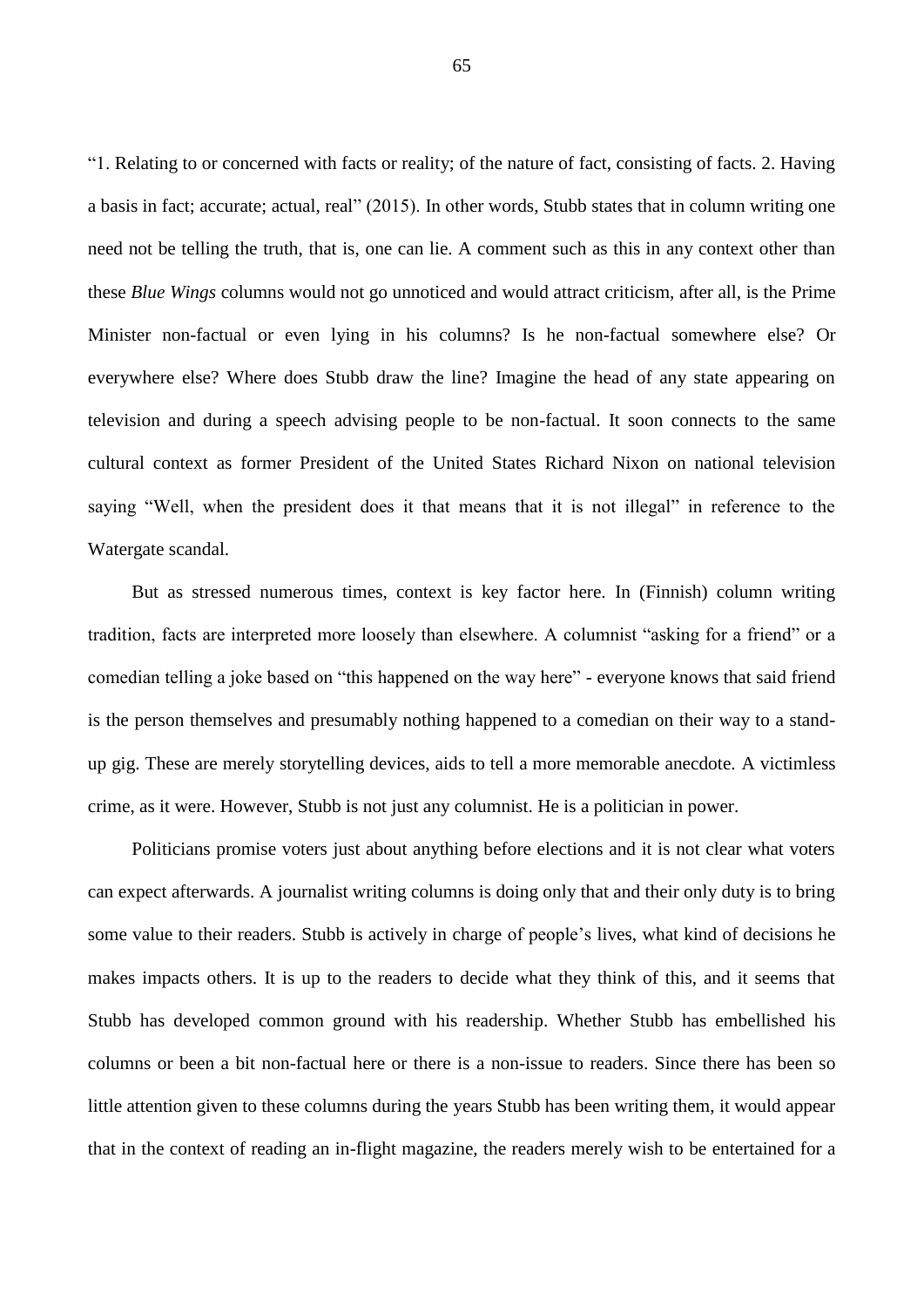short while. In this case, they would rather have their Prime Minister be funny and anecdotal (the website of the National Coalition Party even refers to Stubb as "a humorist", 2015) than boring and strictly factual. Moreover, since the readership of *Blue Wings* is restricted, it perhaps be best for everyone if Stubb remains strictly factual in more general media outlets.

However, independent of what the public thinks or what Stubb's intentions are writing these columns, it is strange that the media is so unconcerned with these writings. The media makes it easy for Stubb to establish common ground, as readers who find objection in international travelling and otherwise elite lifestyle are supposedly unaware of such columns in the first place. Bourdieu's assessment of the worldview of the elite becoming the worldview of the society as a whole has been repeated several times in this thesis, and in the very introduction Foucault's notion that the ideational domination of the elite is inescapable was brought up. The fact that the media entirely ignores one format of communication from a prominent politician is a disturbing reminder of the issues regarding mass media brought up in the theoretical background chapter. To return to the questions of Foucault first presented in the chapter on theoretical background: Who has the right to use a particular discourse? What benefits accrue to them for using it? How is its usage policed, and where does it derive its authority from?

It has been established that Stubb has the right to this particular form of discourse due to his political power. It can also be said that readers seem happy with the discourse he produces, so it is no longer entirely based on his political position as it certainly was in 2005. The benefits are closely connected to the question of policing this particular discourse, as shown above. Stubb has been able to write these columns, conduct his own brand of discourse, in a very peaceful environment, with no disruptions from his opponents nor the media's watchdogs. In his columns, Stubb is able to maintain a communicative relationship with his domestic audience, using English as lingua franca among his Finnish- and Swedish-speaking readers, as well as reaching out to international sites.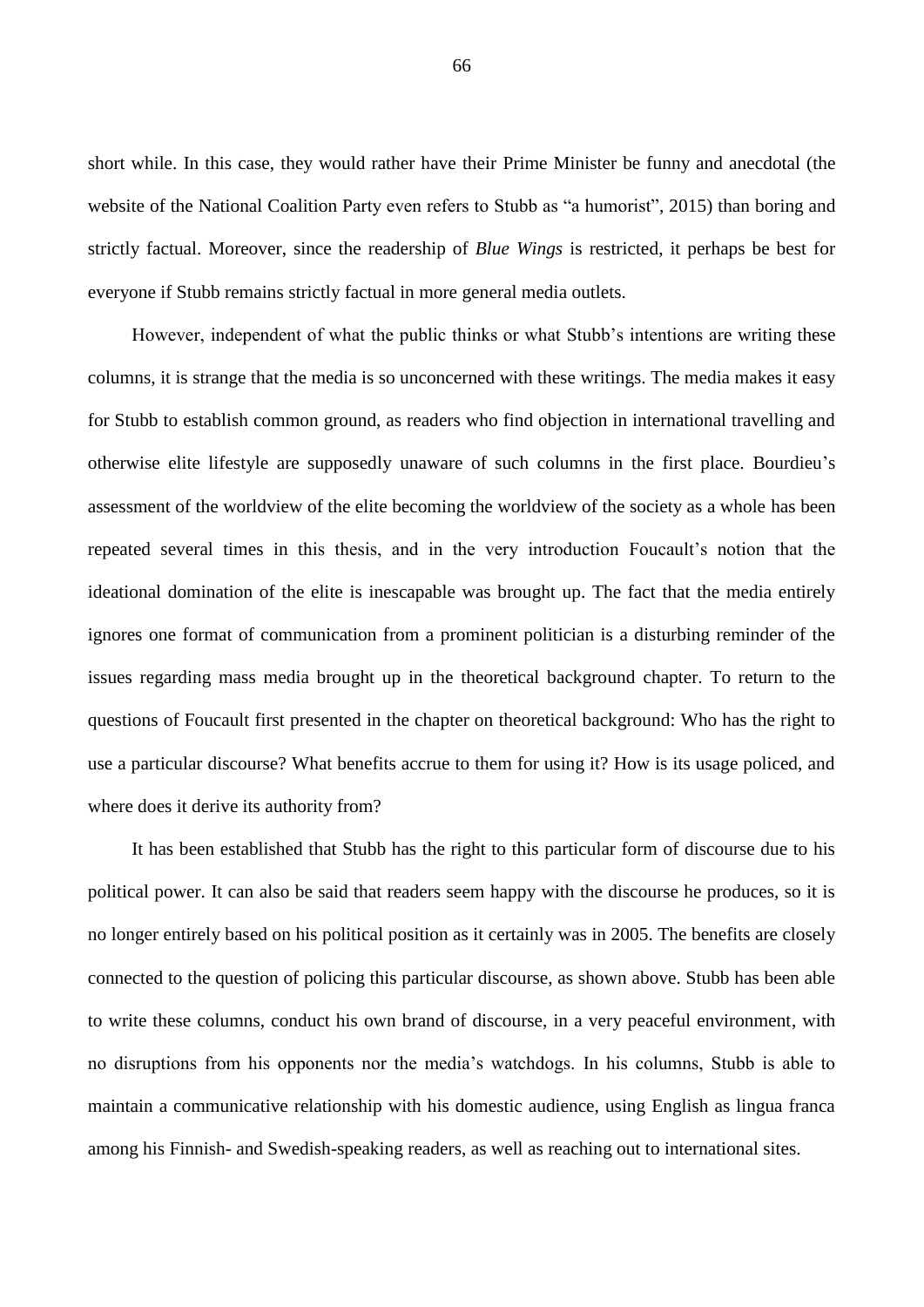## 5. Conclusions

This thesis was originally inspired by genuine curiosity and intrigue over the fact that a Prime Minister of a state would make the time and the effort to write columns for a magazine with a limited audience, as politicians usually prefer to address the public in as large attendance as possible. Due to the fact that *Blue Wings* is an international magazine, a seasoned traveller itself, and because Alexander Stubb writes in English, this unique case provided apt research material. As this thesis belongs to the academic field and tradition of English Language and Literature, the viewpoint is international and focused on language use. The research questions relate to the international and language aspects: the power relations, which in a global world are always international on a larger scale, and the discourse.

Due to the specification of the research questions and the scope of this study as a Master's Thesis, certain interesting aspects were excluded. Further research is encouraged on the domestic, Finnish issues of these columns in, for instance, marketing and tourism. The columns of Alexander Stubb would also provide ample research material in the academic fields of political science, international relations and cultural anthropology. In the field of English Language and Literature, further study in the form of, for example, a multimodal discourse analysis would also be possible, as photographs are used in connection to text in the columns.

Michel Foucault asks who has the right to use a particular discourse, what benefits accrue to them for using it, how is its usage policed, and where does it derive its authority from? Stubb has the right to this discourse because he is a politician, he would not have been allotted this space in 2005 had he not been elected into the European Parliament. The benefits are numerous but can be summarised under the umbrella of self-promotion: Stubb can advertise himself which enables him to gain more power and a more prominent position. Benefits are linked to the question of policing this discourse usage: as discussed in the analysis, little attention has been given to these columns,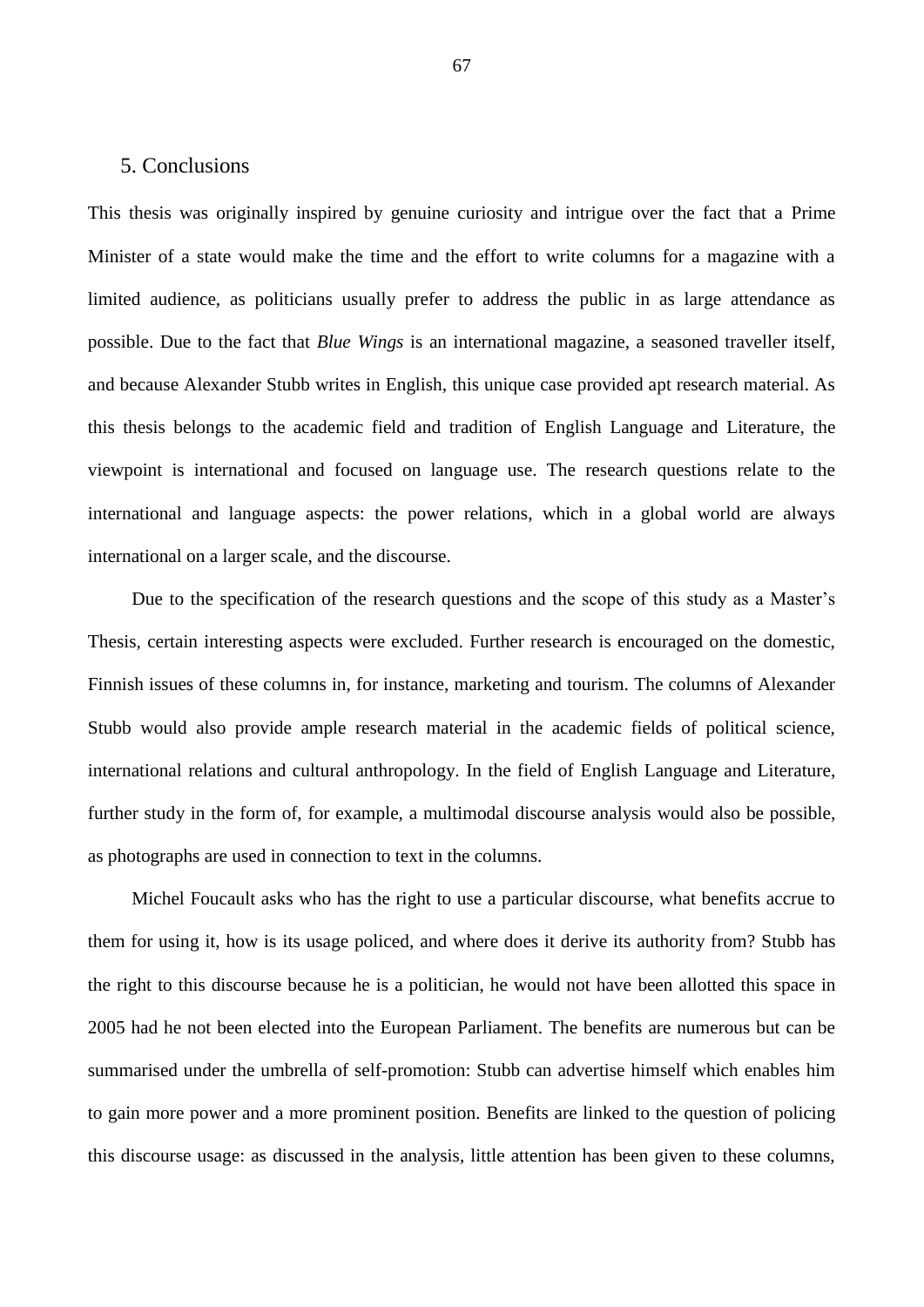allowing Stubb to continue writing about "basically anything" while always promoting himself and his brand. Additionally, Finnair benefits from Stubb's rise in politics, as they originally hired an MEP but eventually received written work from a PM, which gives the easy-going in-flight magazine some unexpected gravitas. The emergence of international political celebrity was discovered in connection to Boris Johnson and Stubb. The authority of this discourse stems from Stubb's political position as well as his personal background and skillset, in particular his international image as a multilingual cosmopolitan.

The analysis shows that Stubb's intended audience is implicitly international. He writes his columns not in his native Finnish or Swedish, both official languages in Finland, but in English. Stubb's intended audience is at all times global, international. Columns depicting Finland or Finnish culture are written with a foreign audience in mind, explaining Finnish traditions and customs and promoting Finnish brands. Stubb in these cases acts as an expert, advising readers. As the analysis shows, Stubb acts as a hierachical expert regarding numerous issues and lifestyle choices.

As an answer to the original research question on power relations, it has been established that the position of a columnist is one display of power. Even if readers choose not to read Stubb's columns, the power of the columns has not been entirely diminished. They exist nonetheless, and it is their existence that is vital in terms of power relations. Not reading Stubb's columns is the only tool available to a reader opposing his position of power. Ignoring the texts does not allow the reader to gain an equally powerful position, that is, readers cannot become authors in the same sense. Voters can write blogs in response to the columns or tweet Stubb, but they are always left in a far less powerful position.

Communicating in English and adopting an Anglo American tone draws focus to Stubb's stance as an international politician. He may be the Finnish Prime Minister, but his message in these columns does not target his voters but a much larger audience. Similarly to British Boris Johnson,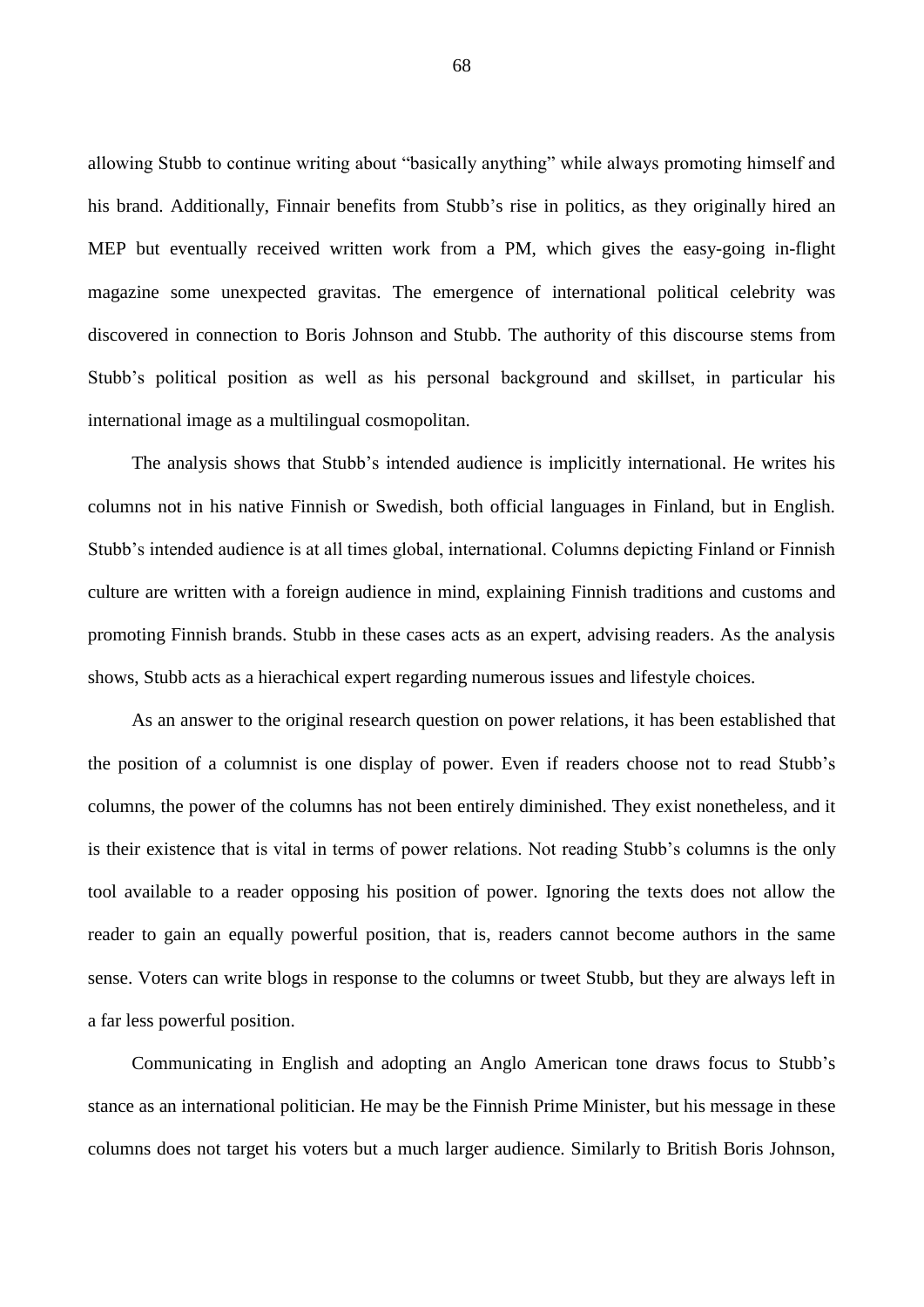Stubb brands himself as a political celebrity figure. He has a unique looks, he is actively present, generally speaking, everywhere and through his vast communicative scope he simultaneously builds his personal brand and promotes neoliberal values.

The research questions regarding discourse and power relations were found to be intertwined. It is my argument that Stubb's societal position can never be forgotten in relation to the discourse, thus the discourse follow power relations and vice versa. First, the columns would not exist were they not for his political fame. Second, the columns cannot escape the political realm. Even in his "personal" writings he is writing as a politician advertising himself. Chouliaraki and Fairclough find that Critical Discourse Analysis is "useful in disclosing the discursive nature of much contemporary social and cultural change" (1999, quoted by Wodak and Meyer 2009, 12). CDA was used as the primary theoretical background, but the addition of methodology from mass communications through the framing categorisations by Fairhurst & Sarr and the works of several researchers in media and cultural studies were found to be useful in this thesis. Through interdisciplinary analysis, the social and cultural aspects related to the research material were discovered.

In the very last section, context was of interest. It was found that Stubb writes to an international audience, and builds common ground of thought. From the point of view of literary studies, the phenomenon of suspension of disbelief may be present. In the environment of air travel and in the context of a customer magazine, readers wish to be entertained rather than lectured to. And in connection to Stubb's own assessment of being "a bit non-factual", perhaps the discourse he uses to build common ground of thought actually builds upon a shared notion of fantasy. Perhaps while in transit, Stubb and his readers are all sports fanatics, who eat well, indulge in (duty free) chocolate and vodka, host dinner parties, and indeed, travel constantly (on Finnair). And as it would appear, what Stubb as a fellow passenger says or confesses to, does not relate to Stubb, the politician, on ground. This would go to explain the lack of attention given to his columns in the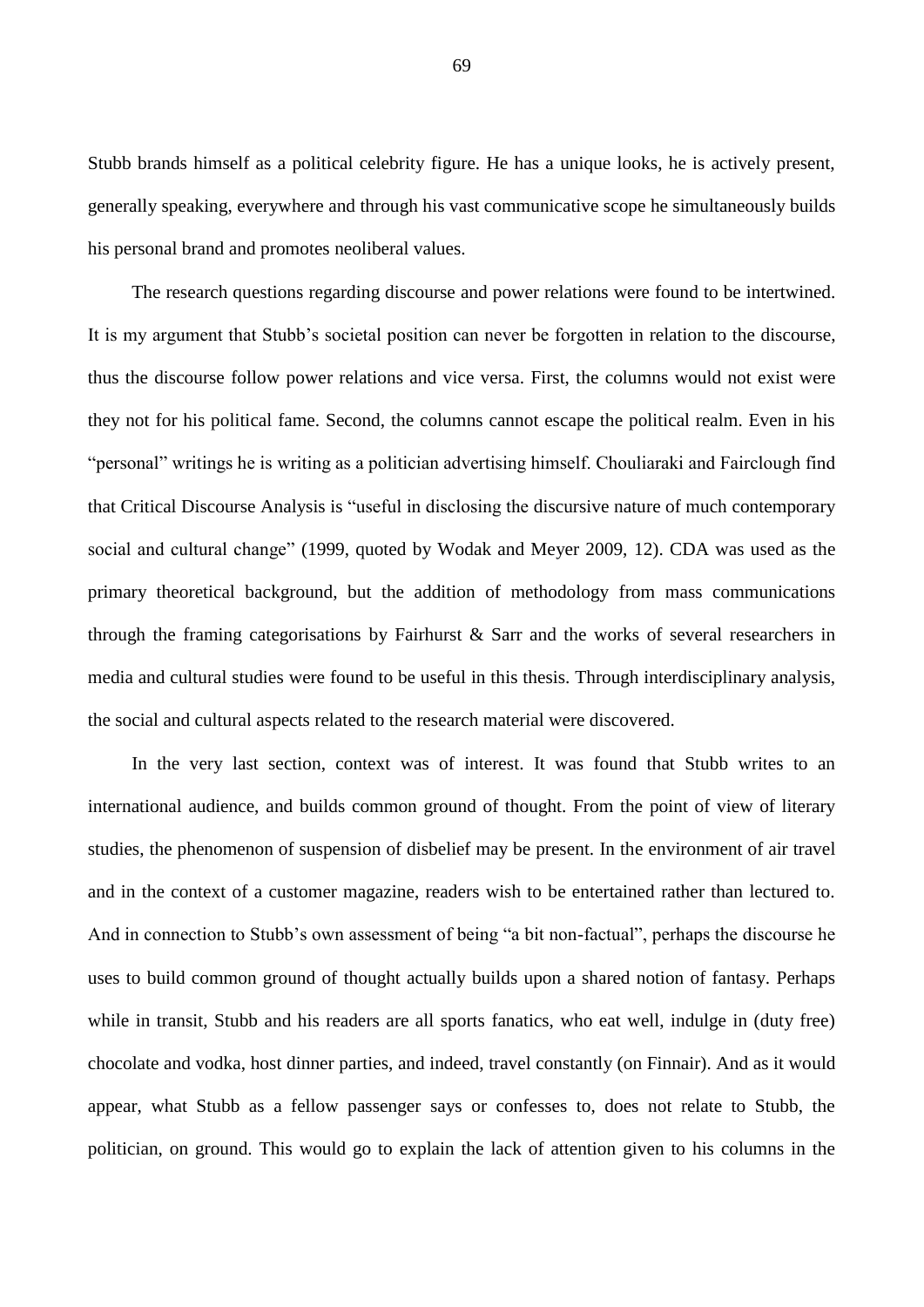media. Another aspect, especially interesting from the point of view of English Language and Literature, is that Stubb's writings are given little attention because they are in English, a foreign language in Finland.

The lack of attention given to these columns in other media outlets, by Stubb's opponents or the general public altogether leads one to think that perhaps these columns are regarded as part of the so-called entertainment system during flights. In this case they can be deemed a success in that they entertain passengers but never cause them grief nor resentment. Stubb's columns are easy to read and manage to be funny at times - even if it is unclear whether this is intentional or not. Humour in any case is an accomplishment in itself for bored passengers. However, Stubb still remains a politician and therefore Fairclough's following assessment ought not to be forgotten: ". . . political texts are not some superficial embroidery upon political events but a fundamental, constitutive part of them" (2003, 244). As entertaining as the columns may be, they are still political texts due to the position of the author. As this thesis goes to print in October 2015, Stubb has lost his Prime Minister status and is currently Minister of Finance in Finland. Despite his diminished political status, he still resides in utter hegemony as a *Blue Wings* columnist. If Stubb fulfils his dream of becoming a journalist and opts out of politics, the nature, function and implications of his writings can be revisited. As Stubb himself assesses: "I can write about basically anything. And I have", so there should be no shortage of research material.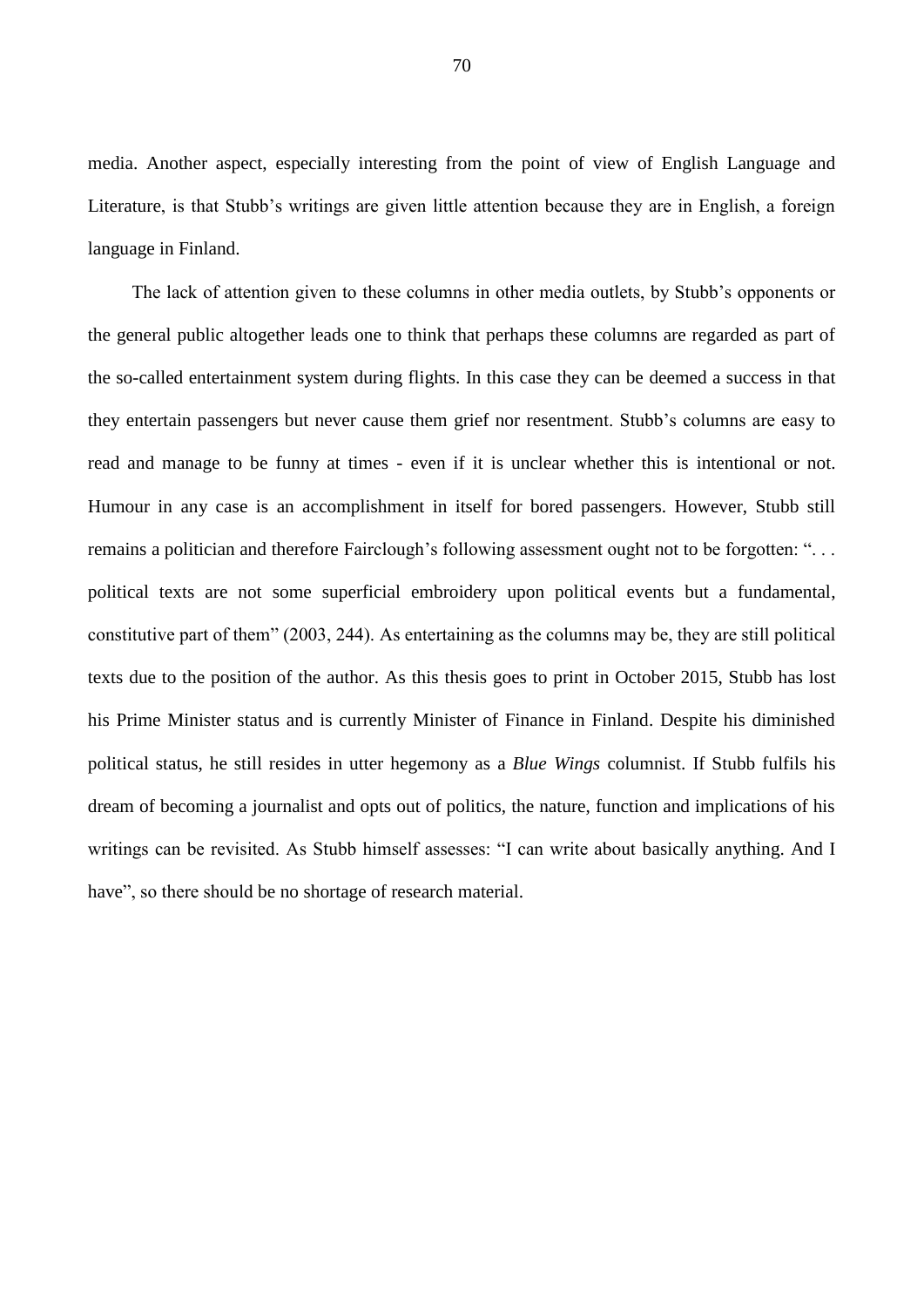## Works Cited

## **Primary Sources**

Stubb, Alexander. Columns in the "European Voices" series (n=96). *Blue Wings*. March 2007 − December 2014. Sanoma Magazines. Helsinki, Finland.

## **Secondary Sources**

- "Aleksander Stubb maahanmuutosta Finnairin Blue Wings lehdessä" [sic] *Hommaforum*. 2013. <http://hommaforum.org/index.php?topic=81858.0>
- "Alex Stubb the Twitter King of European Politics." *Banker's Umbrella*. 2013.

[<http://www.bankersumbrella.com/blog/alex-stubb-the-twitter-king-of-european-politics>](http://www.bankersumbrella.com/blog/alex-stubb-the-twitter-king-of-european-politics)

- "Alexander Stubb" *Kokoomus.fi*. 2015. <https://www.kokoomus.fi/en/facts/who-we-are/alexanderstubb/>
- Augé, Marc. *Non-Places: Introduction to an Anthropology of Supermodernity*. London: Verso. 1995.
- Bainbridge, Caroline, and Candida Yates. *Media And the Inner World: Psycho-Cultural Approaches to Emotion, Media and Popular Culture*. Basingstoke: Palgrave Macmillan, 2012.
- Banks, Martin. "The Smile" 2005, updated 2014. <http://www.politico.eu/article/the-smile/>
- BBC News. "One Direction video: David Cameron in cameo for Comic Relief" 2013. <http://www.bbc.com/news/uk-21488990>
- Buchanan, Ian. *A Dictionary of Critical Theory*. Oxford: Oxford University Press, 2010.
- Chandler, Daniel &Munday, Rod. *A Dictionary of Media and Communication*. Oxford: Oxford University Press. 2011.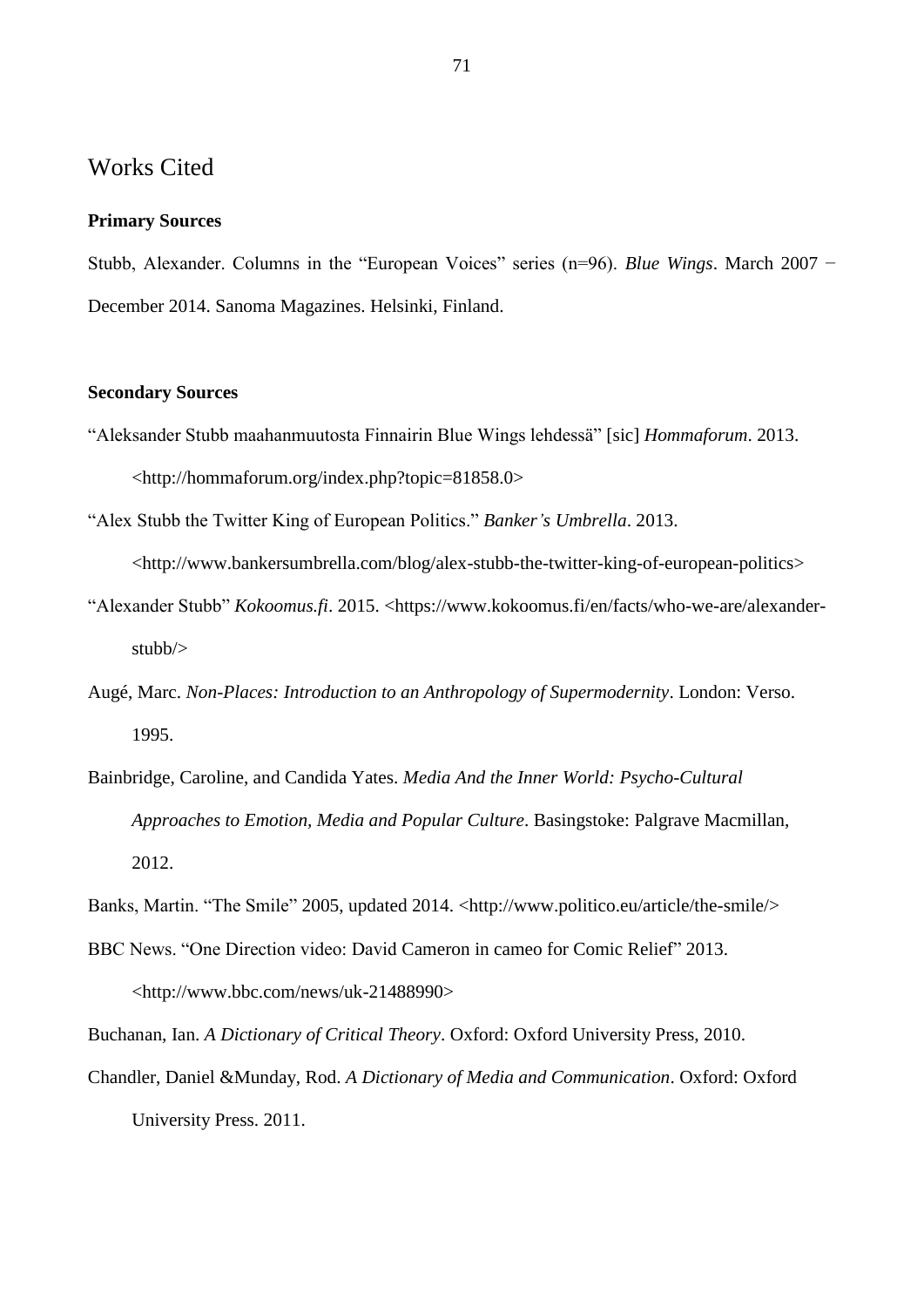- Cision. "Top 10 Airline Inflight Magazines" 2011. <http://www.cision.com/us/2011/03/top-10 airline-inflight-magazines/>
- Cole, Peter. "How to Write Columns." *Guardian*. 2008. <http://www.theguardian.com/books/2008/sep/25/writing.journalism.columns >
- Deetz, Stanley A., Tracy, Sarah J., Simpson, Jennifer Lyn. *Leading Organizations through Transition: Communication and Cultural Change*. London: SAGE. 1999.
- Diamond, Jeremy. "Joe Biden drops by 'Parks and Rec' finale". *CNN Politics*. 2015. <http://edition.cnn.com/2015/02/25/politics/joe-biden-parks-and-recreation-season-finale/>
- Diaz-Bone, Rainer et al. "The Field of Foucaultian Discourse Analysis: Structures, Developments and Perspectives." *Forum Qualitative Sozialforschung / Forum: Qualitative Social Research*, 8 Feb 2007.
- Dickinson, Matthew. "Romney or Obama: who wins the beer test?" *Presidential Power*. <http://sites.middlebury.edu/presidentialpower/2012/06/15/romney-or-obama-who-wins-thebeer-test/ >
- Fairclough, Norman. *Analysing Discourse: Textual Analysis for Social Research*. London: Routledge, 2003.
- Fairclough, Norman. *Critical Discourse Analysis: the Critical Study of Language*. London: Longman. 1995.
- Fairclough, Norman. *Discourse and Social Change*. Polity Press. 1992.
- Fairhurst, G. & Sarr, R. *The Art of Framing: managing the language of leadership*. San Francisco: Jossey-Bass. 1996.
- Finland.Inc.. "Alex ja blokkaamisen taito " 2014. <https://storify.com/FinlandInc/alex>
- Forrest, Brett. "Putin's Run for Gold" *VanityFair.com*. 2014. <http://www.vanityfair.com/news/politics/2014/02/sochi-olympics-russia-corruption >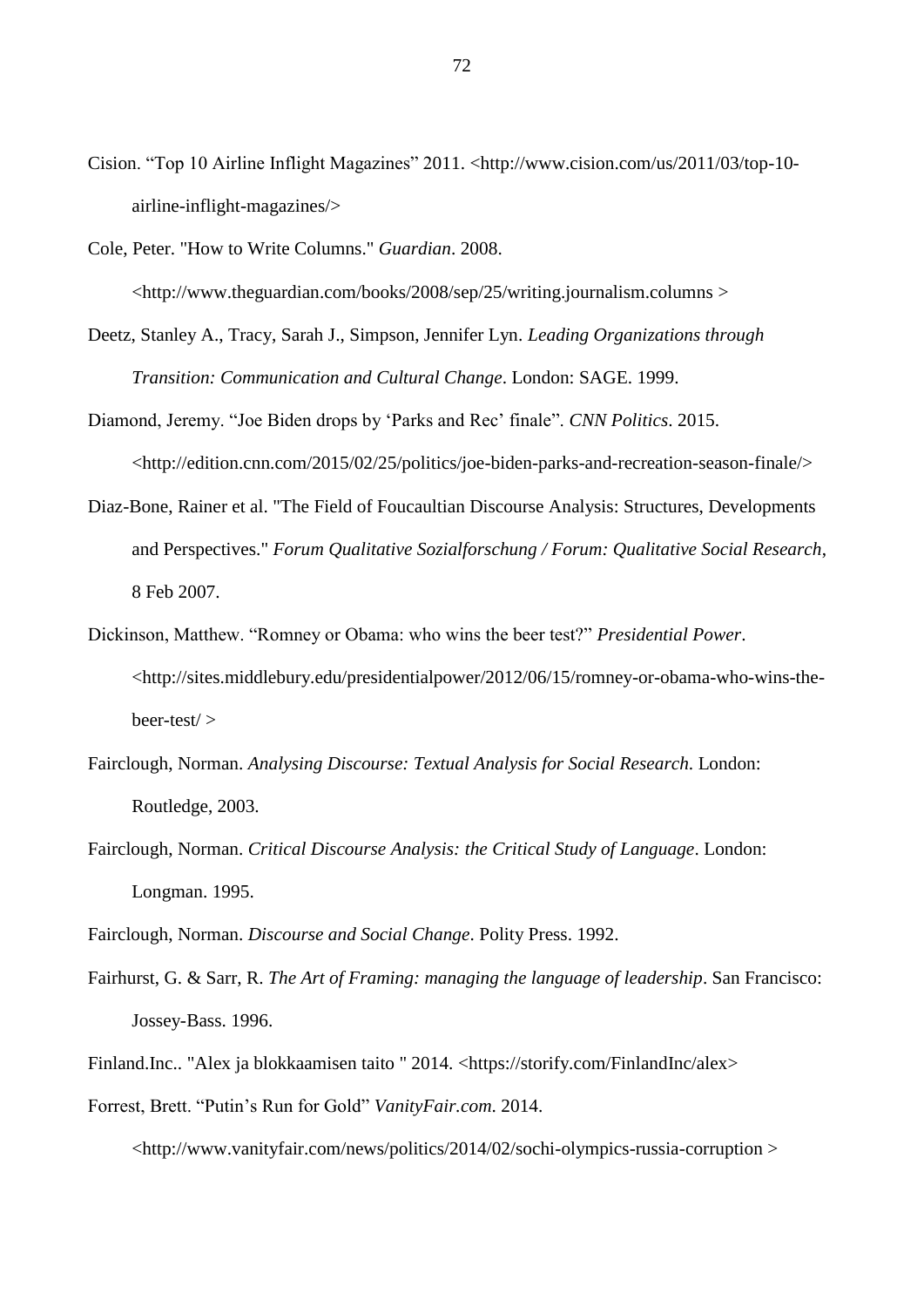- Foucault, M. *Power. Essential Works of Foucault, 1954-1984.* Ed. J. D. Faubion. 3 Vol. New York: New Press, 2000.
- Garcia, Patricia. "Obama's Funniest Late Night Appearances". 2015.

<http://www.vogue.com/13286549/obama-late-night-daily-show/>

Gimson, Andrew. *Boris: The Rise of Boris Johnson*. London: Simon & Schuster, 2006.

Hackman, Michael Z.; Johnson, Craig E. *Leadership: A Communicative Perspective*. 6 th ed. Waveland Press. 2013.

Haimi, Annamari. "Paljonko on liikaa?" *Kouvolan Sanomat*. 2015.

<http://www.kouvolansanomat.fi/Mielipide---

Kolumnit/2013/01/23/Paljonko%20on%20liikaa/2013214768778/68>

Harcoup, Tony. *[A Dictionary of Journalism](http://helios.uta.fi:2485/view/10.1093/acref/9780199646241.001.0001/acref-9780199646241)*. Publisher: Oxford University Press Online. 2014.

Hirvikorpi, Helinä: *Linnan juhlat kautta aikojen*. Helsinki: Teos. 2006.

- Hudson, Chris. *A Dictionary of Education.* Ed. Susan Wallace. 2nd ed. Oxford University Press Online. 2015.
- Junkkari, Marko. "Alexander Stubb Koulukiusaamisesta: Jos Olen Ollut Mulkku, Pyydän Anteeksi." *HS.fi*. 2 Apr 2014a. <http://www.hs.fi/politiikka/a1398999157653>
- Junkkari, Marko. "Stubb: Halusin suojella Lasse Männistöä." *HS.fi*. 4 Sep 2014b. <http://www.hs.fi/politiikka/a1409799254638>
- "Kyllä, Stubb käytti kolmea pointtia Venäjä-puheessaan viisi kertaa" *Nyt.fi* 30 Sep 2014b. <http://nyt.fi/a1305879776505>
- Lessa, Iara. "Discursive Struggles Within Social Welfare: Restaging Teen Motherhood." *British Journal of Social Work* 36.2: 283–298. 2005.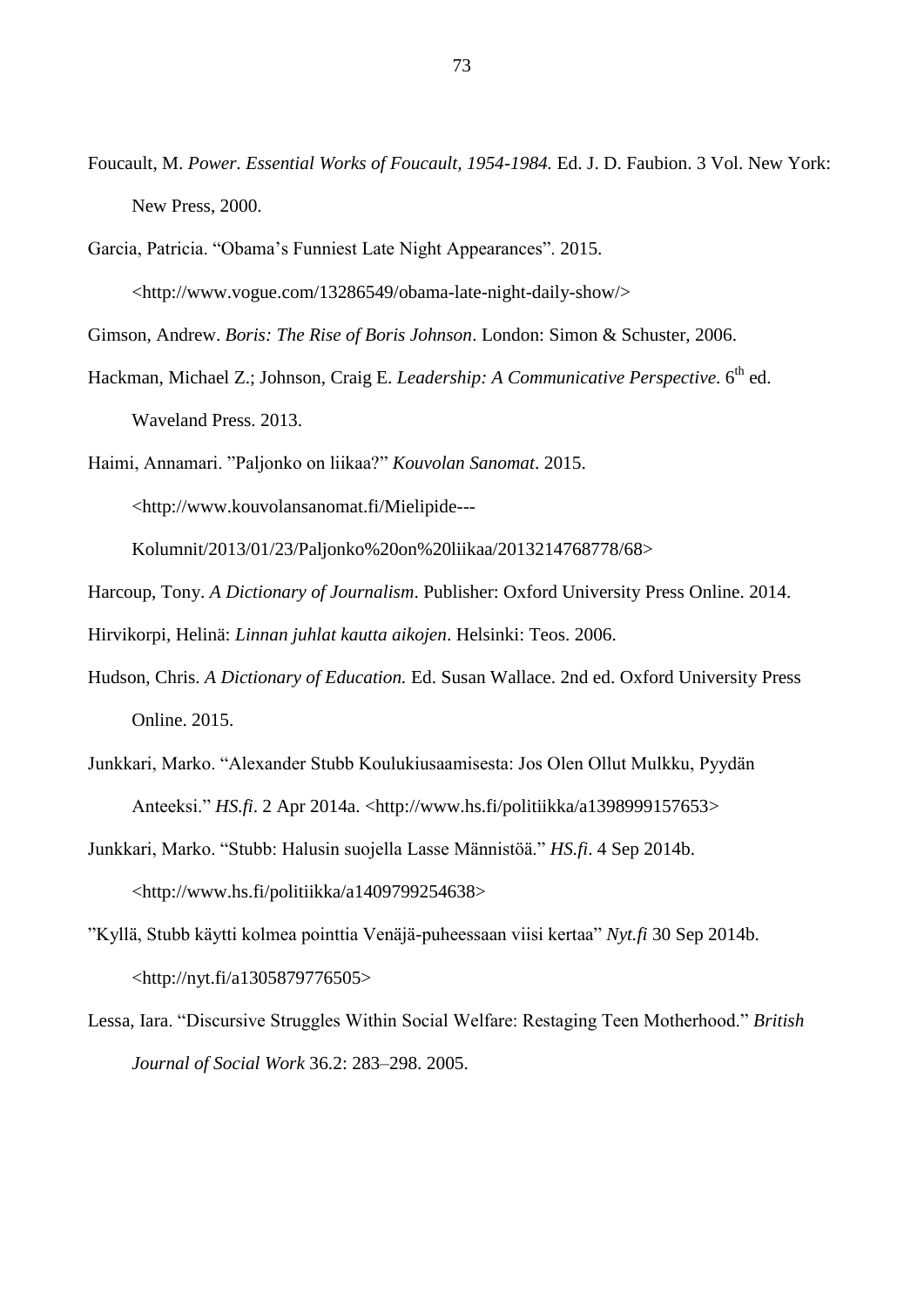- "London Cycle Hire Scheme." *visitlondon.com*. Accessed: 30 Sep. 2015. <http://www.visitlondon.com/traveller-information/getting-around-london/london-cycle-hirescheme>
- Läksy, Inka-Minttu. "Äänestäjän Muisti on Hallituskauden Mittainen" *Aikalainen*. 29 Jan 2015a. <http://aikalainen.uta.fi/2015/01/29/aanestajan-muisti-on-hallituskauden-mittainen/>
- Läksy, Inka-Minttu. "Kahden puolueen kisassa komedia voittaa" *Aikalainen*. 27 Mar 2015b. <http://aikalainen.uta.fi/2015/03/27/kahden-puolueen-kisassa-komedia-voittaa/>

Marshall, P. David (ed.) *The Celebrity Culture Reader*. New York: Routledge. 2006.

- Marshall, P. David. *Celebrity and Power*. University of Minnesota Press: Minneapolis. 1997. Third Edition 2001.
- Matthews, P. H*. The Concise Oxford Dictionary of Linguistics*. 3rd ed. Oxford: Oxford University Press, 2014.
- "Mediakortti Blue Wings." Aikakausmedia ADS Oy. Accessed: 23 Mar 2015. <http://www.mediakortit.fi/mediakortit/blue-wings/504/#levikki>
- "Mediaopas Brändit Blue Wings." *Mediaopas - Brändit.* Sanoma Magazines. Accessed: 23 Mar 2015. [<http://www.sanomamagazines.fi/mediaopas/brandit/blue-wings.html>](http://www.sanomamagazines.fi/mediaopas/brandit/blue-wings.html)
- Micallef, Rachel. "Qantas moves in-flight mag from Bauer to Medium Rare." *AdNews*. 2015. <http://www.adnews.com.au/news/qantas-moves-in-flight-mag-from-bauer-to-medium-rare>
- Navarro, Mireya. "By Day, the Mayor; by Night, an Item" *The New York Times*. 2006. <http://www.nytimes.com/2006/04/09/fashion/sundaystyles/09NEWSOM.html?pagewanted= all $&r=0>$
- "Onks Stubb exhibitionisti?" [sic] *Suomi24.fi*. 2008. <http://keskustelu.suomi24.fi/t/5570749/onksstubb-exhibitionisti>

"Prime Minister." Finnish Government. 2015. [<http://valtioneuvosto.fi/en/prime-minister>](http://valtioneuvosto.fi/en/prime-minister)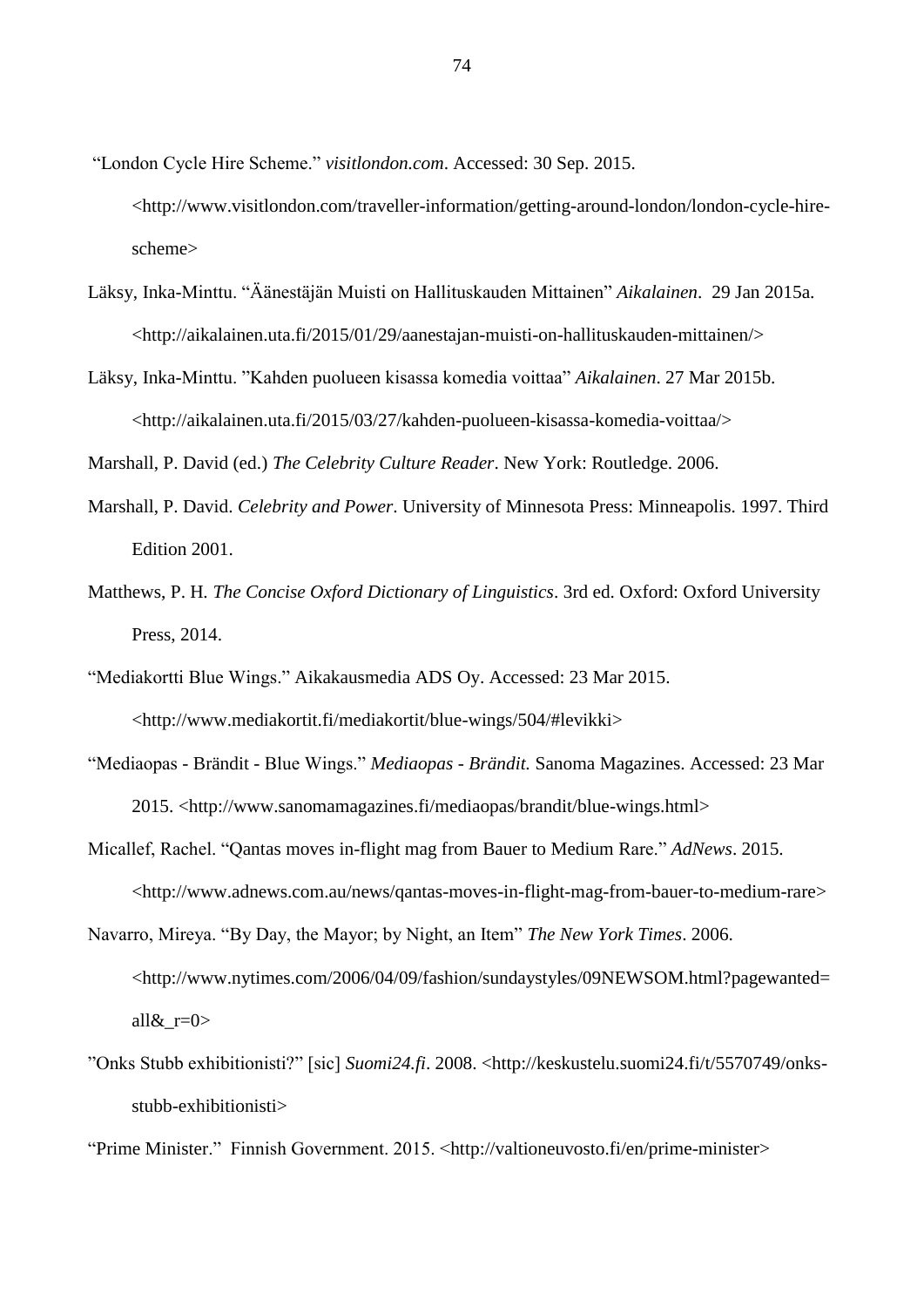- Purnell, Sonia. "Crikey! Boris Johnson isn't PM material after all" *Guardian*. 2015. <http://www.theguardian.com/commentisfree/2015/jul/21/boris-johnson-pm-tory>
- Purnell, Sonia. "So, bumbling Boris Johnson is lovable and funny? Well, have I got news for you" *Guardian.* 2012. <http://www.theguardian.com/commentisfree/2012/aug/05/sonia-purnellboris-johnson-not-prime-minister-material>
- "Reuters Handbook of Journalism." *Reuters.com*. Accessed: 25 Mar 2015. [<http://handbook.reuters.com/?title=Other\\_Common\\_Story\\_Forms#Column>](http://handbook.reuters.com/?title=Other_Common_Story_Forms#Column)
- Sarla, Jalmari. "Avoin rap-kirje ja soittolista Alexander Stubbille" 2013.

<http://rosvot.fi/allears/avoin-rap-kirje-ja-soittolista-alexander-stubbille>

- Scherer, Michael. "Do you want a president you can drink a beer with?" *Time.com*. 2015. <http://time.com/3986998/do-you-want-a-president-you-can-drink-a-beer-with/>
- "Se hetki, kun pääministeri Stubb tajuaa, että kamera käy" *Nyt.fi.* 11 Sep 2014a.

<http://nyt.fi/a1305872923935>

- Sipilä, Annamari. "Kovin miespoliitikko on kuin nainen hänet tunnetaan pelkällä etunimellään" *HS.fi*. 14 May 2015. <http://www.hs.fi/ulkomaat/a1431493583510>
- Stringer, Jenny. *The Oxford Companion to Twentieth-Century Literature in English.* Oxford University Press Online. 2005.
- Stubb, Alexander, and Valkonen,Tero. *Alaston Totuus ja muita kirjoituksia suomalaisista ja eurooppalaisista = The Naked Truth and Other Stories about Finns and Europeans*. Helsinki: WSOY. 2009.

Stubb, Alexander. "Re: Columns in Blue Wings." E-mail Message to Läksy, Inka-Minttu. 2015. "Stubbin haave" *Vauva.fi*. 2008. <http://www.vauva.fi/keskustelu/922189/ketju/stubbin\_haave> "Stubb's Government" *Finnish Government*. 2015. [<http://valtioneuvosto.fi/en/prime-minister>](http://valtioneuvosto.fi/en/prime-minister)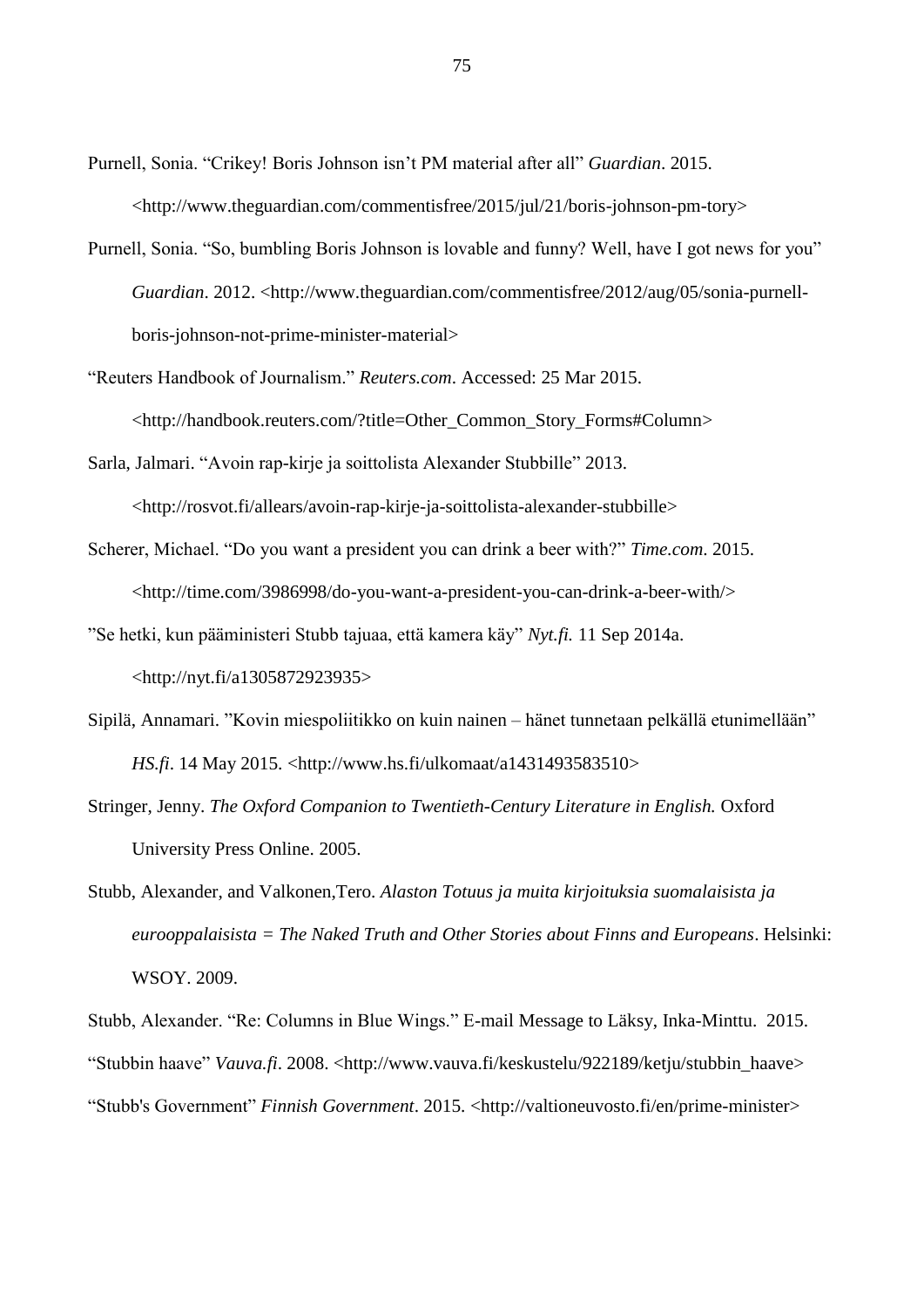- "Tony Blair: The Celebrities Who Added Glamour to Labour." *Telegraph*. 2010. <http://www.telegraph.co.uk/news/politics/tony-blair/7975344/tony-blair-the-celebrities-whoadded-glamour-to-labour.html>
- "TV-mittaritutkimuksen tuloksia" *Finnpanel*. 2007.

<http://www.finnpanel.fi/tulokset/tv/vuosi/top/2007/yle1.html>

- Titscher, Stefan and Bryan, Jenner. *Methods Of Text and Discourse Analysis*. London: SAGE, 2000.
- van Dijk, T. A. "Principles Of Critical Discourse Analysis." *Discourse & Society* 4.2, pp. 249-283. 1993.
- van Dijk, T.A. "Ideology and Discourse Analysis." *Journal of Political Ideologies* 11.2: 115-40, 2006.

Wodak, Ruth, and Michael Meyer. *Methods Of Critical Discourse Analysis*. Los Angeles: SAGE, 2009.